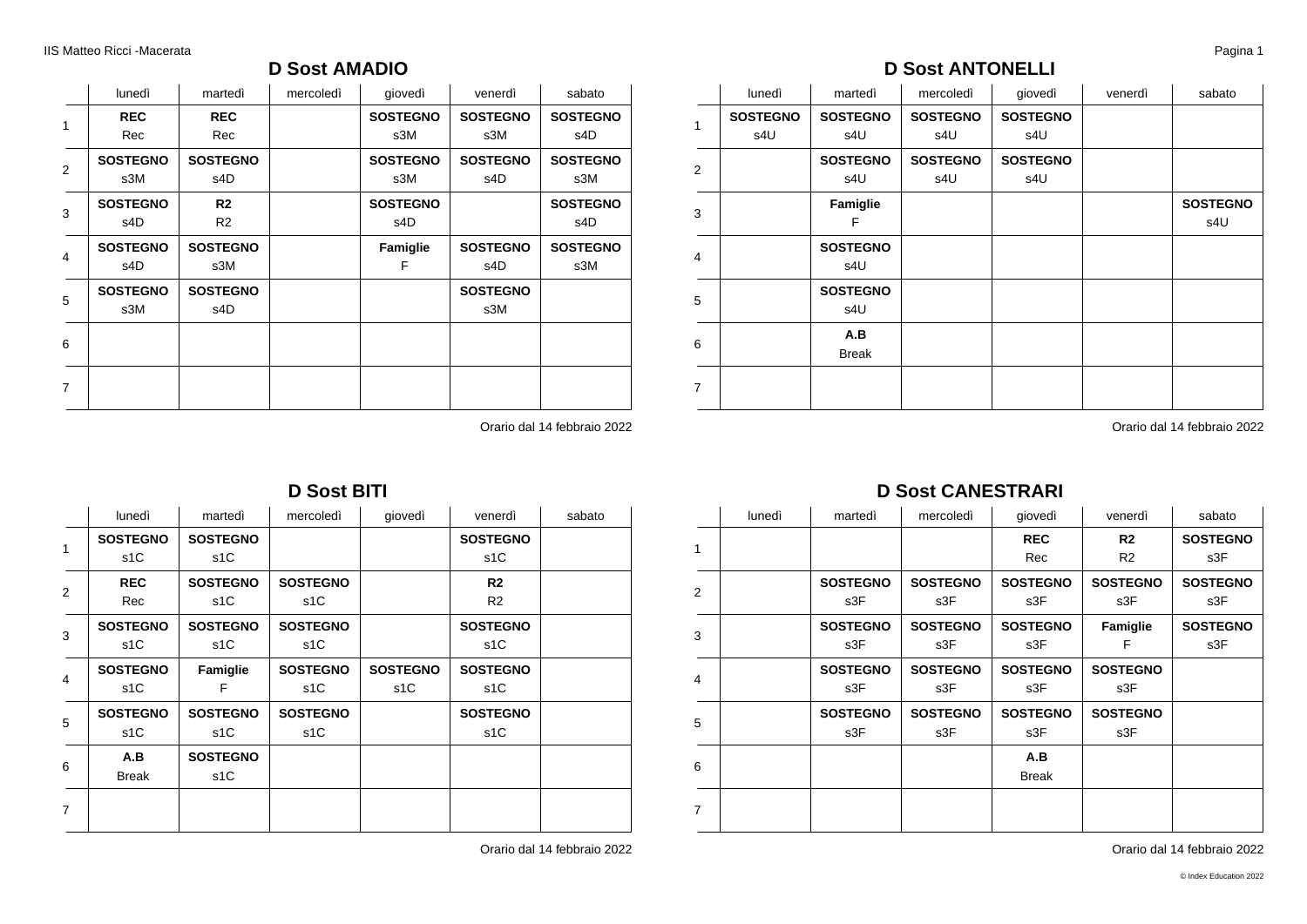### **D Sost CAPUTO**

|                | lunedì            | martedì         | mercoledì | giovedì         | venerdì         | sabato          |
|----------------|-------------------|-----------------|-----------|-----------------|-----------------|-----------------|
| 1              |                   | <b>SOSTEGNO</b> |           | <b>SOSTEGNO</b> |                 | <b>SOSTEGNO</b> |
|                |                   | s5A             |           | s5A             |                 | s5A             |
| 2              | <b>REC</b>        | <b>SOSTEGNO</b> |           | <b>SOSTEGNO</b> | R <sub>2</sub>  | <b>SOSTEGNO</b> |
|                | Rec               | s5A             |           | s5A             | R <sub>2</sub>  | s5A             |
| 3              | <b>INCLUSIONE</b> | <b>SOSTEGNO</b> |           | <b>SOSTEGNO</b> | <b>SOSTEGNO</b> | <b>SOSTEGNO</b> |
|                | <b>INCLUSIONE</b> | s5A             |           | s5A             | s5A             | s5A             |
| $\overline{4}$ | <b>SOSTEGNO</b>   | <b>AAR</b>      |           | <b>SOSTEGNO</b> | <b>SOSTEGNO</b> | <b>SOSTEGNO</b> |
|                | s5A               | A.R.            |           | s5A             | s5A             | s5A             |
| 5              | <b>REC</b>        | <b>SOSTEGNO</b> |           | <b>SOSTEGNO</b> | <b>SOSTEGNO</b> | <b>SOSTEGNO</b> |
|                | Rec               | s5A             |           | s5A             | s5A             | s5A             |
| 6              |                   | Famiglie        |           |                 |                 |                 |
|                |                   | F               |           |                 |                 |                 |
| 7              |                   |                 |           |                 |                 |                 |
|                |                   |                 |           |                 |                 |                 |

Orario dal 14 febbraio 2022

### **D Sost CARDUCCI**

|                | lunedì                              | martedì                             | mercoledì                           | giovedì                             | venerdì | sabato                 |
|----------------|-------------------------------------|-------------------------------------|-------------------------------------|-------------------------------------|---------|------------------------|
| 1              | <b>SOSTEGNO</b><br>s3E              |                                     | <b>SOSTEGNO</b><br>s <sub>2</sub> F |                                     |         | <b>SOSTEGNO</b><br>s3E |
| 2              | <b>SOSTEGNO</b><br>s3E              | <b>SOSTEGNO</b><br>s3E              | <b>SOSTEGNO</b><br>s <sub>2</sub> F | <b>SOSTEGNO</b><br>s3E              |         | <b>SOSTEGNO</b><br>s3E |
| 3              | <b>SOSTEGNO</b><br>s <sub>2</sub> F | <b>SOSTEGNO</b><br>s <sub>2</sub> F | <b>SOSTEGNO</b><br>s <sub>2</sub> F | Famiglie<br>F                       |         |                        |
| $\overline{4}$ | <b>SOSTEGNO</b><br>s <sub>2</sub> F | <b>SOSTEGNO</b><br>s2F              | <b>SOSTEGNO</b><br>s <sub>2</sub> F | <b>SOSTEGNO</b><br>s2F              |         |                        |
| 5              | <b>REC</b><br>Rec                   | R <sub>2</sub><br>R <sub>2</sub>    | <b>SOSTEGNO</b><br>s2F              | <b>SOSTEGNO</b><br>s <sub>2</sub> F |         |                        |
| 6              | A.B<br><b>Break</b>                 | A.B<br><b>Break</b>                 |                                     | <b>SOSTEGNO</b><br>s2F              |         |                        |
| $\overline{7}$ |                                     |                                     |                                     |                                     |         |                        |

Orario dal 14 febbraio 2022

| lunedì | martedì | mercoledì              | giovedì                | venerdì                | sabato |
|--------|---------|------------------------|------------------------|------------------------|--------|
|        |         | <b>SOSTEGNO</b><br>s1T | <b>SOSTEGNO</b><br>s1T |                        |        |
|        |         | <b>SOSTEGNO</b><br>s1T | <b>SOSTEGNO</b><br>s1T |                        |        |
|        |         | <b>REC</b><br>Rec      | <b>SOSTEGNO</b><br>s1T | <b>SOSTEGNO</b><br>s1T |        |
|        |         | <b>SOSTEGNO</b><br>s1T |                        | <b>SOSTEGNO</b><br>s1T |        |
|        |         | Famiglie<br>F          |                        | <b>SOSTEGNO</b><br>s1T |        |
|        |         |                        |                        |                        |        |
|        |         |                        |                        |                        |        |
|        |         |                        |                        | <b>D</b> OUSL UMININI  |        |

### **D Sost CARINI**

Orario dal 14 febbraio 2022

### **D Sost CIUFFREDA**

|   | lunedì | martedì                | mercoledì              | giovedì                          | venerdì                | sabato                 |
|---|--------|------------------------|------------------------|----------------------------------|------------------------|------------------------|
| 1 |        |                        | <b>SOSTEGNO</b><br>s4E |                                  | <b>SOSTEGNO</b><br>s4E | <b>SOSTEGNO</b><br>s4E |
| 2 |        |                        | <b>SOSTEGNO</b><br>s4E | R <sub>2</sub><br>R <sub>2</sub> | <b>SOSTEGNO</b><br>s4E | <b>SOSTEGNO</b><br>s4E |
| 3 |        | <b>SOSTEGNO</b><br>s4E | <b>SOSTEGNO</b><br>s4E | <b>SOSTEGNO</b><br>s4E           | <b>SOSTEGNO</b><br>s4E | <b>SOSTEGNO</b><br>s4E |
| 4 |        | <b>SOSTEGNO</b><br>s4E | <b>SOSTEGNO</b><br>s4E | <b>SOSTEGNO</b><br>s4E           | Famiglie<br>F          | <b>SOSTEGNO</b><br>s4E |
| 5 |        | <b>SOSTEGNO</b><br>s4E | <b>SOSTEGNO</b><br>s4E | <b>SOSTEGNO</b><br>s4E           | <b>SOSTEGNO</b><br>s4E | <b>SOSTEGNO</b><br>s4E |
| 6 |        |                        |                        |                                  |                        |                        |
| 7 |        |                        |                        |                                  |                        |                        |
|   |        |                        |                        |                                  |                        |                        |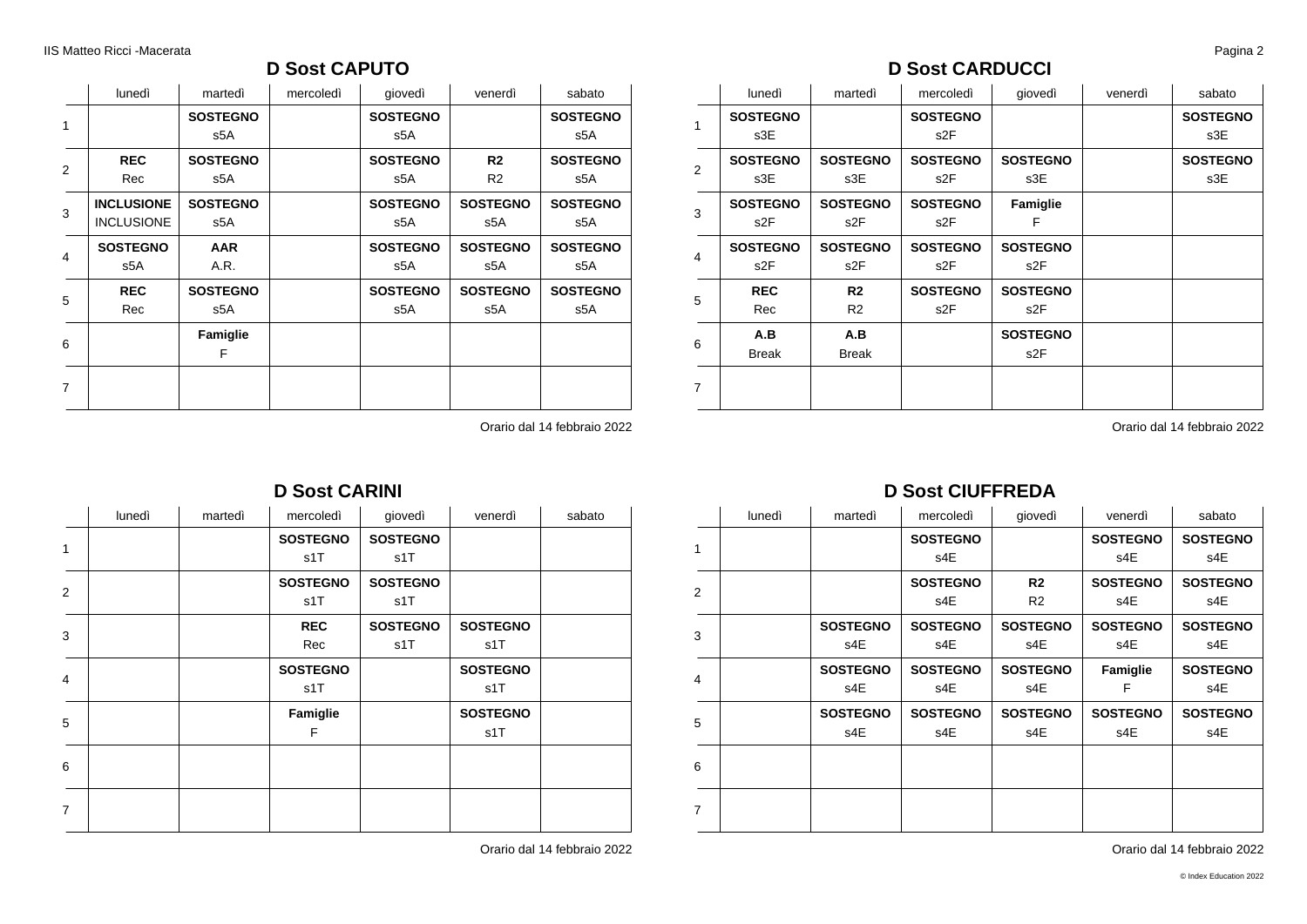### **D Sost COLUCCINI**

|                | lunedì          | martedì | mercoledì       | giovedì         | venerdì         | sabato          |
|----------------|-----------------|---------|-----------------|-----------------|-----------------|-----------------|
| 1              | <b>SOSTEGNO</b> |         | <b>SOSTEGNO</b> |                 | R <sub>2</sub>  | <b>SOSTEGNO</b> |
|                | s4E             |         | s4E             |                 | R <sub>2</sub>  | s4E             |
| 2              | <b>SOSTEGNO</b> |         | <b>SOSTEGNO</b> |                 | <b>SOSTEGNO</b> | <b>SOSTEGNO</b> |
|                | s4E             |         | s4E             |                 | s4E             | s4E             |
| 3              | <b>SOSTEGNO</b> |         | Famiglie        | <b>SOSTEGNO</b> | <b>SOSTEGNO</b> | <b>SOSTEGNO</b> |
|                | s4E             |         | F               | s4E             | s4E             | s4E             |
| $\overline{4}$ | <b>SOSTEGNO</b> |         | <b>SOSTEGNO</b> | <b>SOSTEGNO</b> | <b>SOSTEGNO</b> | <b>SOSTEGNO</b> |
|                | s4E             |         | s4E             | s4E             | s4E             | s4E             |
| 5              |                 |         | <b>SOSTEGNO</b> | <b>SOSTEGNO</b> | <b>SOSTEGNO</b> | <b>SOSTEGNO</b> |
|                |                 |         | s4E             | s4E             | s4E             | s4E             |
| 6              |                 |         |                 |                 |                 |                 |
|                |                 |         |                 |                 |                 |                 |
| $\overline{7}$ |                 |         |                 |                 |                 |                 |
|                |                 |         |                 |                 |                 |                 |

### **D Sost GATTI**

|                | lunedì          | martedì         | mercoledì        | giovedì         | venerdì         | sabato |
|----------------|-----------------|-----------------|------------------|-----------------|-----------------|--------|
| 1              | <b>SOSTEGNO</b> |                 | <b>SOSTEGNO</b>  | <b>SOSTEGNO</b> | <b>SOSTEGNO</b> |        |
|                | s5N             |                 | s <sub>5</sub> N | s5N             | s5N             |        |
| $\overline{2}$ | <b>SOSTEGNO</b> |                 | <b>SOSTEGNO</b>  | <b>SOSTEGNO</b> | <b>SOSTEGNO</b> |        |
|                | s3M             |                 | s3M              | s5N             | s5N             |        |
| 3              | <b>SOSTEGNO</b> |                 | <b>SOSTEGNO</b>  | <b>SOSTEGNO</b> | <b>AAR</b>      |        |
|                | s5N             |                 | s3M              | s5N             | A.R.            |        |
| 4              | <b>SOSTEGNO</b> | <b>SOSTEGNO</b> | <b>SOSTEGNO</b>  | <b>AAR</b>      | R <sub>2</sub>  |        |
|                | s5N             | s3M             | s3M              | A.R.            | R <sub>2</sub>  |        |
| 5              | <b>SOSTEGNO</b> | <b>SOSTEGNO</b> | <b>REC</b>       | <b>SOSTEGNO</b> |                 |        |
|                | s3M             | s3M             | Rec              | s3M             |                 |        |
|                | <b>REC</b>      |                 | Famiglie         | <b>SOSTEGNO</b> |                 |        |
| 6              | Rec             |                 | F                | s3M             |                 |        |
| $\overline{7}$ |                 |                 |                  |                 |                 |        |
|                |                 |                 |                  |                 |                 |        |

Orario dal 14 febbraio 2022

|   | lunedì          | martedì         | mercoledì       | giovedì | venerdì         | sabato          |
|---|-----------------|-----------------|-----------------|---------|-----------------|-----------------|
| 1 | <b>REC</b>      |                 | <b>SOSTEGNO</b> |         | <b>SOSTEGNO</b> | R <sub>2</sub>  |
|   | Rec             |                 | s2B             |         | s1B             | R <sub>2</sub>  |
|   | <b>SOSTEGNO</b> | <b>SOSTEGNO</b> | <b>SOSTEGNO</b> |         | <b>SOSTEGNO</b> | <b>SOSTEGNO</b> |
| 2 | s2B             | s1B             | s1B             |         | s1B             | s2B             |
| 3 | <b>SOSTEGNO</b> | <b>SOSTEGNO</b> | <b>SOSTEGNO</b> |         | <b>SOSTEGNO</b> | <b>REC</b>      |
|   | s1B             | s1B             | s2B             |         | s2B             | Rec             |
|   | Famiglie        | <b>SOSTEGNO</b> | <b>SOSTEGNO</b> |         | <b>SOSTEGNO</b> | <b>SOSTEGNO</b> |
| 4 | F               | s1B             | s2B             |         | s2B             | s2B             |
| 5 | <b>SOSTEGNO</b> | <b>SOSTEGNO</b> | <b>SOSTEGNO</b> |         |                 |                 |
|   | s1B             | s2B             | s1B             |         |                 |                 |
| 6 |                 |                 |                 |         |                 |                 |
|   |                 |                 |                 |         |                 |                 |
| 7 |                 |                 |                 |         |                 |                 |
|   |                 |                 |                 |         |                 |                 |
|   |                 |                 |                 |         |                 |                 |

**D Sost GESU'**

Orario dal 14 febbraio 2022

### **D Sost GRUOSSO**

|   | lunedì                 | martedì                | mercoledì              | giovedì                          | venerdì                | sabato |
|---|------------------------|------------------------|------------------------|----------------------------------|------------------------|--------|
| 1 |                        |                        |                        |                                  | <b>SOSTEGNO</b><br>s5E |        |
| 2 | <b>REC</b><br>Rec      | <b>SOSTEGNO</b><br>s5E | <b>REC</b><br>Rec      | R <sub>2</sub><br>R <sub>2</sub> | <b>SOSTEGNO</b><br>s5E |        |
| 3 | <b>SOSTEGNO</b><br>s5E | <b>SOSTEGNO</b><br>s5E | <b>SOSTEGNO</b><br>s5E | <b>SOSTEGNO</b><br>s5E           | <b>SOSTEGNO</b><br>s5E |        |
| 4 | <b>SOSTEGNO</b><br>s5E | <b>SOSTEGNO</b><br>s5E | <b>SOSTEGNO</b><br>s5E | <b>SOSTEGNO</b><br>s5E           | <b>SOSTEGNO</b><br>s5E |        |
| 5 | <b>SOSTEGNO</b><br>s5E | <b>SOSTEGNO</b><br>s5E | <b>SOSTEGNO</b><br>s5E | <b>SOSTEGNO</b><br>s5E           | <b>SOSTEGNO</b><br>s5E |        |
| 6 |                        | Famiglie<br>F          |                        |                                  |                        |        |
| 7 |                        |                        |                        |                                  |                        |        |

Orario dal 14 febbraio 2022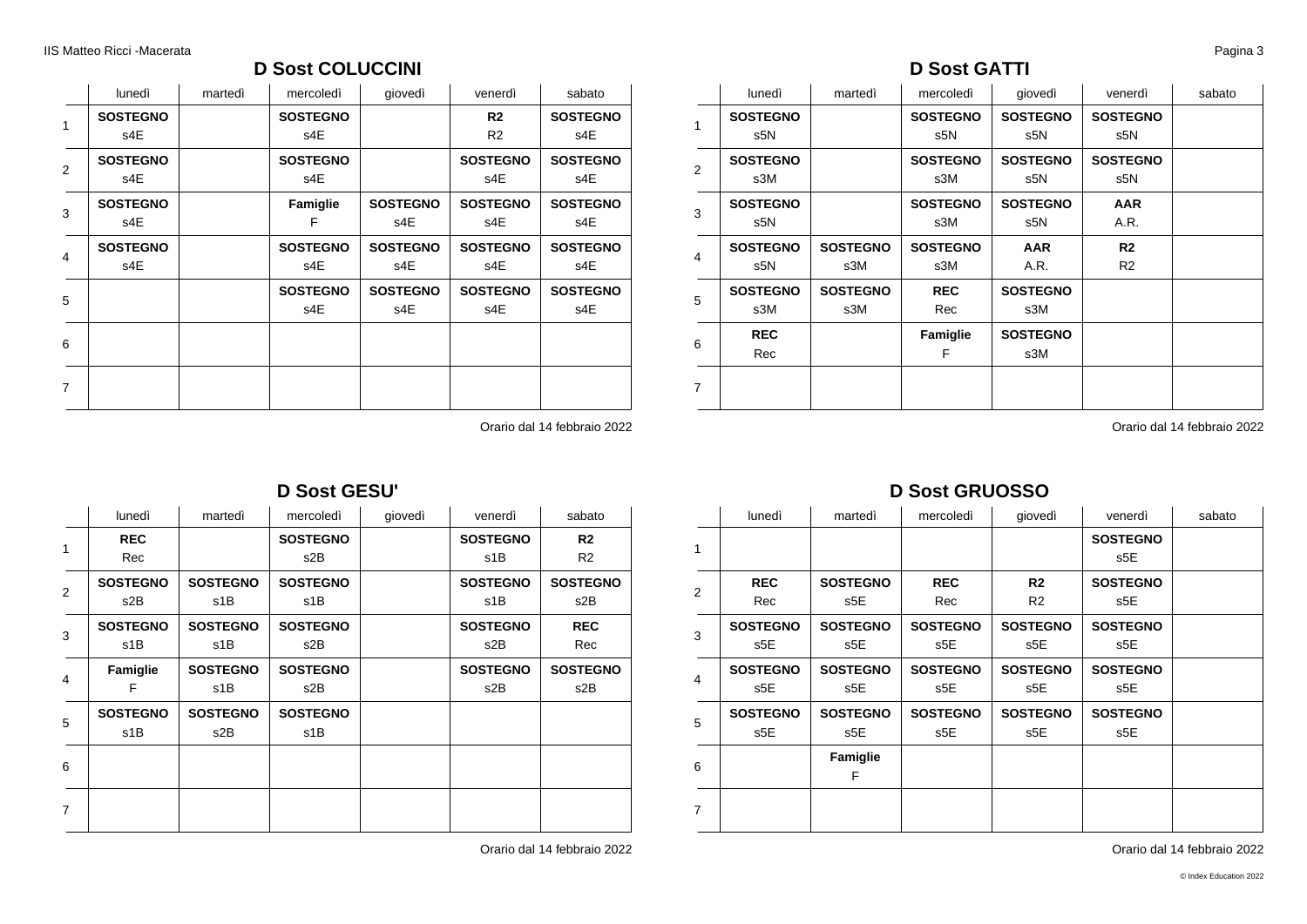### **D Sost IOMMI**

|                | lunedì | martedì | mercoledì | giovedì | venerdì | sabato |
|----------------|--------|---------|-----------|---------|---------|--------|
| $\mathbf{1}$   |        |         |           |         |         |        |
| $\sqrt{2}$     |        |         |           |         |         |        |
| $\mathsf 3$    |        |         |           |         |         |        |
| $\overline{4}$ |        |         |           |         |         |        |
| $\,$ 5 $\,$    |        |         |           |         |         |        |
| $\,6\,$        |        |         |           |         |         |        |
| $\overline{7}$ |        |         |           |         |         |        |

Orario dal 14 febbraio 2022

## **D Sost NUCCI**

|                | lunedì          | martedì         | mercoledì       | giovedì | venerdì         | sabato          |
|----------------|-----------------|-----------------|-----------------|---------|-----------------|-----------------|
| 1              |                 | <b>SOSTEGNO</b> | <b>SOSTEGNO</b> |         | <b>SOSTEGNO</b> | <b>SOSTEGNO</b> |
|                |                 | s3N             | s3N             |         | s3N             | s3N             |
| $\overline{2}$ |                 | <b>SOSTEGNO</b> | <b>SOSTEGNO</b> |         | <b>SOSTEGNO</b> |                 |
|                |                 | s3N             | s3N             |         | s3N             |                 |
| 3              | R2              | <b>SOSTEGNO</b> | <b>REC</b>      |         |                 | <b>SOSTEGNO</b> |
|                | R <sub>2</sub>  | s3N             | Rec             |         |                 | s3N             |
| 4              | <b>SOSTEGNO</b> | Famiglie        | <b>REC</b>      |         | <b>SOSTEGNO</b> | <b>SOSTEGNO</b> |
|                | s2M             | F               | Rec             |         | s2M             | s2M             |
| 5              | <b>SOSTEGNO</b> | <b>SOSTEGNO</b> | <b>SOSTEGNO</b> |         | <b>SOSTEGNO</b> | <b>SOSTEGNO</b> |
|                | s2M             | s2M             | s2M             |         | s2M             | s2M             |
| 6              |                 |                 | <b>SOSTEGNO</b> |         |                 |                 |
|                |                 |                 | s2M             |         |                 |                 |
| $\overline{7}$ |                 |                 |                 |         |                 |                 |
|                |                 |                 |                 |         |                 |                 |

Orario dal 14 febbraio 2022

|                | lunedì          | martedì | mercoledì       | giovedì         | venerdì         | sabato          |
|----------------|-----------------|---------|-----------------|-----------------|-----------------|-----------------|
| 1              | <b>SOSTEGNO</b> |         | <b>SOSTEGNO</b> |                 | <b>SOSTEGNO</b> | <b>SOSTEGNO</b> |
|                | s3C             |         | s3C             |                 | s3C             | s3C             |
| $\overline{2}$ | <b>SOSTEGNO</b> |         | <b>SOSTEGNO</b> | <b>SOSTEGNO</b> | <b>SOSTEGNO</b> | <b>SOSTEGNO</b> |
|                | s3C             |         | s3C             | s3C             | s3C             | s3C             |
| 3              | <b>SOSTEGNO</b> |         | <b>SOSTEGNO</b> | <b>SOSTEGNO</b> | <b>SOSTEGNO</b> | Famiglie        |
|                | s3C             |         | s3C             | s3C             | s3C             | F               |
| 4              | <b>SOSTEGNO</b> |         | <b>SOSTEGNO</b> |                 | <b>SOSTEGNO</b> |                 |
|                | s3C             |         | s3C             |                 | s3C             |                 |
| 5              | <b>SOSTEGNO</b> |         |                 | <b>SOSTEGNO</b> | <b>SOSTEGNO</b> | <b>SOSTEGNO</b> |
|                | s3C             |         |                 | s3C             | s3C             | s3C             |
| 6              |                 |         |                 |                 | <b>SOSTEGNO</b> |                 |
|                |                 |         |                 |                 | s3C             |                 |
| $\overline{7}$ |                 |         |                 |                 |                 |                 |
|                |                 |         |                 |                 |                 |                 |

### **D Sost PALAZZETTI C**

Orario dal 14 febbraio 2022

### **D Sost PAOLINI**

|                | lunedì          | martedì         | mercoledì        | qiovedì         | venerdì         | sabato |
|----------------|-----------------|-----------------|------------------|-----------------|-----------------|--------|
| 1              | <b>SOSTEGNO</b> | <b>SOSTEGNO</b> | <b>SOSTEGNO</b>  | <b>SOSTEGNO</b> | <b>SOSTEGNO</b> |        |
|                | s2A             | s2A             | s <sub>2</sub> A | s2A             | s2A             |        |
| 2              | <b>SOSTEGNO</b> | <b>SOSTEGNO</b> | <b>SOSTEGNO</b>  | <b>SOSTEGNO</b> | <b>SOSTEGNO</b> |        |
|                | s2A             | s2A             | s <sub>2</sub> A | s2A             | s2A             |        |
| 3              | <b>SOSTEGNO</b> | <b>REC</b>      | <b>SOSTEGNO</b>  | <b>SOSTEGNO</b> | <b>REC</b>      |        |
|                | s2A             | Rec             | s <sub>2</sub> A | s2A             | Rec             |        |
| $\overline{4}$ | <b>SOSTEGNO</b> | <b>SOSTEGNO</b> | <b>SOSTEGNO</b>  | Famiglie        | R <sub>2</sub>  |        |
|                | s2A             | s2A             | s <sub>2</sub> A | F               | R <sub>2</sub>  |        |
| 5              |                 |                 | <b>SOSTEGNO</b>  | <b>SOSTEGNO</b> |                 |        |
|                |                 |                 | s2A              | s2A             |                 |        |
| 6              |                 |                 |                  |                 |                 |        |
|                |                 |                 |                  |                 |                 |        |
| $\overline{7}$ |                 |                 |                  |                 |                 |        |
|                |                 |                 |                  |                 |                 |        |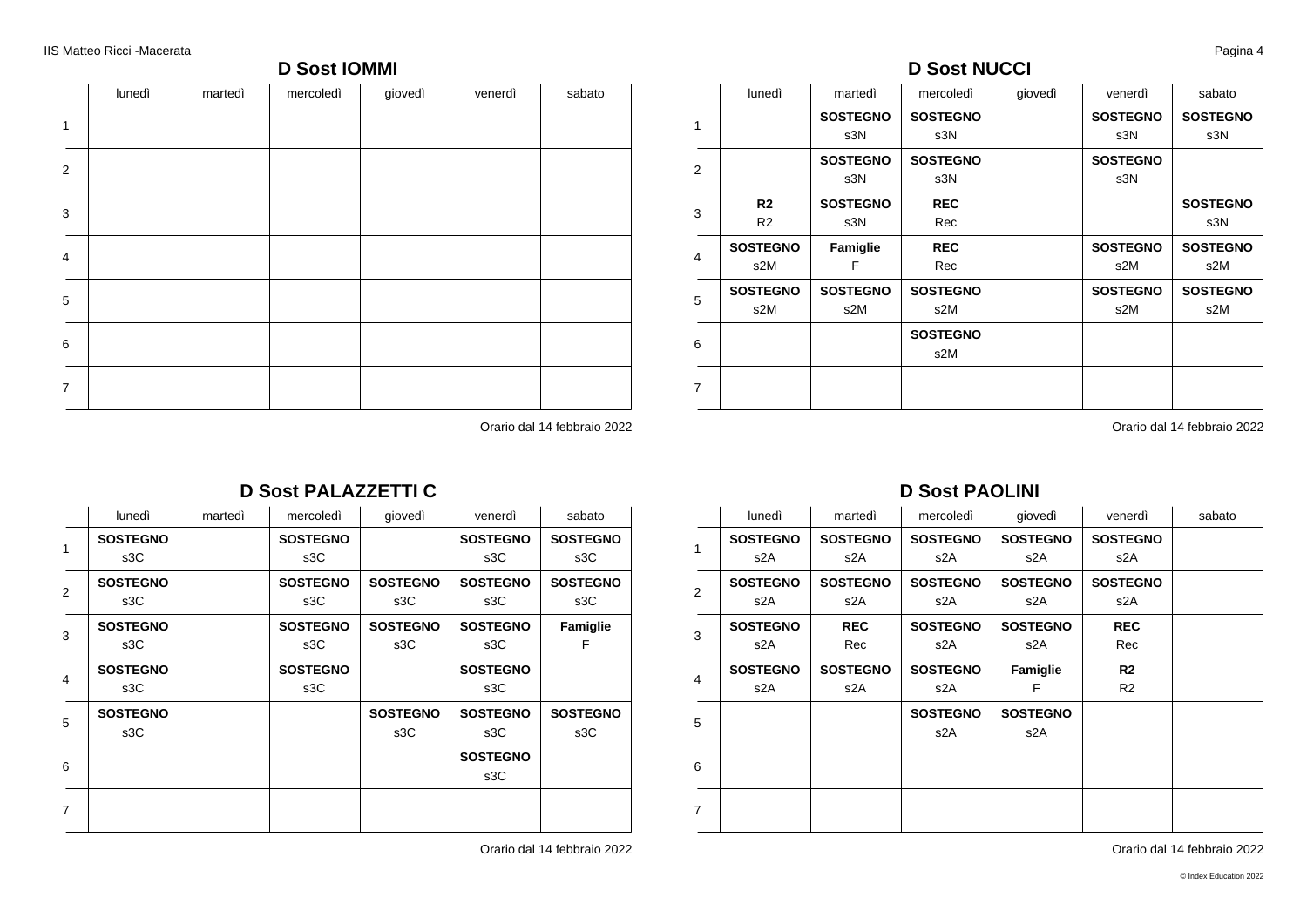### **D Sost PERAL S.**

|                | lunedì     | martedì         | mercoledì       | qiovedì         | venerdì         | sabato          |
|----------------|------------|-----------------|-----------------|-----------------|-----------------|-----------------|
| 1              | <b>REC</b> | <b>SOSTEGNO</b> | <b>REC</b>      | <b>SOSTEGNO</b> | <b>SOSTEGNO</b> | <b>SOSTEGNO</b> |
|                | Rec        | s5B             | Rec             | s5B             | s5B             | s5B             |
| 2              | <b>REC</b> | <b>SOSTEGNO</b> | <b>SOSTEGNO</b> | <b>SOSTEGNO</b> | <b>SOSTEGNO</b> | <b>SOSTEGNO</b> |
|                | Rec        | s5B             | s1N             | s5B             | s5B             | s5B             |
| 3              |            | <b>SOSTEGNO</b> | <b>SOSTEGNO</b> | <b>SOSTEGNO</b> | <b>SOSTEGNO</b> | <b>SOSTEGNO</b> |
|                |            | s5B             | s1N             | s1N             | s1N             | s5B             |
| 4              |            | R2              | <b>SOSTEGNO</b> | <b>SOSTEGNO</b> | <b>SOSTEGNO</b> | <b>SOSTEGNO</b> |
|                |            | R <sub>2</sub>  | s5B             | s5B             | s5B             | s5B             |
| 5              |            | <b>SOSTEGNO</b> | <b>SOSTEGNO</b> | <b>SOSTEGNO</b> | <b>SOSTEGNO</b> |                 |
|                |            | s5B             | s5B             | s1N             | s5B             |                 |
| 6              |            | Famiglie        |                 | <b>SOSTEGNO</b> | <b>SOSTEGNO</b> |                 |
|                |            | F               |                 | s1N             | s5B             |                 |
| $\overline{7}$ |            |                 |                 |                 |                 |                 |
|                |            |                 |                 |                 |                 |                 |

Orario dal 14 febbraio 2022

### **D Sost ROMITELLI**

|                | lunedì | martedì         | mercoledì       | giovedì         | venerdì         | sabato          |
|----------------|--------|-----------------|-----------------|-----------------|-----------------|-----------------|
| 1              |        | <b>SOSTEGNO</b> | <b>SOSTEGNO</b> | <b>SOSTEGNO</b> | <b>SOSTEGNO</b> | <b>SOSTEGNO</b> |
|                |        | s4C             | s3E             | s4C             | s4C             | s4C             |
| 2              |        | <b>REC</b>      | <b>SOSTEGNO</b> | R <sub>2</sub>  | <b>SOSTEGNO</b> | <b>SOSTEGNO</b> |
|                |        | Rec             | s3E             | R <sub>2</sub>  | s3E             | s4C             |
| 3              |        |                 | <b>SOSTEGNO</b> | <b>REC</b>      | <b>SOSTEGNO</b> | <b>SOSTEGNO</b> |
|                |        |                 | s4C             | Rec             | s4C             | s4C             |
| $\overline{4}$ |        | <b>SOSTEGNO</b> | Famiglie        | <b>SOSTEGNO</b> | <b>SOSTEGNO</b> | <b>SOSTEGNO</b> |
|                |        | s3E             | F               | s3E             | s4C             | s4C             |
| 5              |        | <b>SOSTEGNO</b> |                 |                 | <b>SOSTEGNO</b> | <b>SOSTEGNO</b> |
|                |        | s3E             |                 |                 | s4C             | s4C             |
| 6              |        |                 |                 |                 |                 |                 |
|                |        |                 |                 |                 |                 |                 |
| $\overline{7}$ |        |                 |                 |                 |                 |                 |
|                |        |                 |                 |                 |                 |                 |

Orario dal 14 febbraio 2022

### **D Sost ROMAGNOLI**

|                | lunedì          | martedì         | mercoledì       | giovedì         | venerdì         | sabato |
|----------------|-----------------|-----------------|-----------------|-----------------|-----------------|--------|
| 1              | R2              | <b>SOSTEGNO</b> | <b>SOSTEGNO</b> | <b>SOSTEGNO</b> | <b>SOSTEGNO</b> |        |
|                | R <sub>2</sub>  | s1A             | s1A             | s1A             | s1A             |        |
| 2              | <b>REC</b>      | <b>SOSTEGNO</b> | <b>SOSTEGNO</b> | <b>SOSTEGNO</b> | <b>SOSTEGNO</b> |        |
|                | Rec             | s1A             | s1A             | s1A             | s1A             |        |
| 3              | <b>REC</b>      | <b>SOSTEGNO</b> | <b>SOSTEGNO</b> | <b>SOSTEGNO</b> | <b>SOSTEGNO</b> |        |
|                | Rec             | s1A             | s1A             | s1A             | s1A             |        |
| $\overline{4}$ | <b>SOSTEGNO</b> |                 | <b>SOSTEGNO</b> | Famiglie        | <b>SOSTEGNO</b> |        |
|                | s1A             |                 | s1A             | F               | s1A             |        |
| 5              | <b>SOSTEGNO</b> |                 | <b>SOSTEGNO</b> |                 | <b>SOSTEGNO</b> |        |
|                | s1A             |                 | s1A             |                 | s1A             |        |
| 6              |                 |                 |                 |                 |                 |        |
|                |                 |                 |                 |                 |                 |        |
| $\overline{7}$ |                 |                 |                 |                 |                 |        |
|                |                 |                 |                 |                 |                 |        |

Orario dal 14 febbraio 2022

# **D Sost TORRESI A**

|                | lunedì          | martedì         | mercoledì       | giovedì | venerdì         | sabato          |
|----------------|-----------------|-----------------|-----------------|---------|-----------------|-----------------|
| 1              |                 | R <sub>2</sub>  | <b>SOSTEGNO</b> |         |                 |                 |
|                |                 | R2              | s2N             |         |                 |                 |
| 2              | <b>SOSTEGNO</b> | <b>SOSTEGNO</b> | <b>REC</b>      |         | <b>SOSTEGNO</b> | <b>SOSTEGNO</b> |
|                | s <sub>2N</sub> | s2N             | Rec             |         | s2N             | s2N             |
| 3              | <b>SOSTEGNO</b> | <b>SOSTEGNO</b> | <b>SOSTEGNO</b> |         | <b>SOSTEGNO</b> | <b>SOSTEGNO</b> |
|                | s1N             | s1N             | s2N             |         | s2N             | s1N             |
|                | Famiglie        | <b>SOSTEGNO</b> | <b>SOSTEGNO</b> |         | <b>SOSTEGNO</b> | <b>SOSTEGNO</b> |
| $\overline{4}$ | F               | s2N             | s2N             |         | s1N             | s2N             |
|                | <b>SOSTEGNO</b> | <b>SOSTEGNO</b> |                 |         | <b>SOSTEGNO</b> |                 |
| 5              | s <sub>2N</sub> | s1N             |                 |         | s2N             |                 |
|                | <b>REC</b>      |                 |                 |         | <b>SOSTEGNO</b> |                 |
| 6              | Rec             |                 |                 |         | s1N             |                 |
| $\overline{7}$ |                 |                 |                 |         |                 |                 |
|                |                 |                 |                 |         |                 |                 |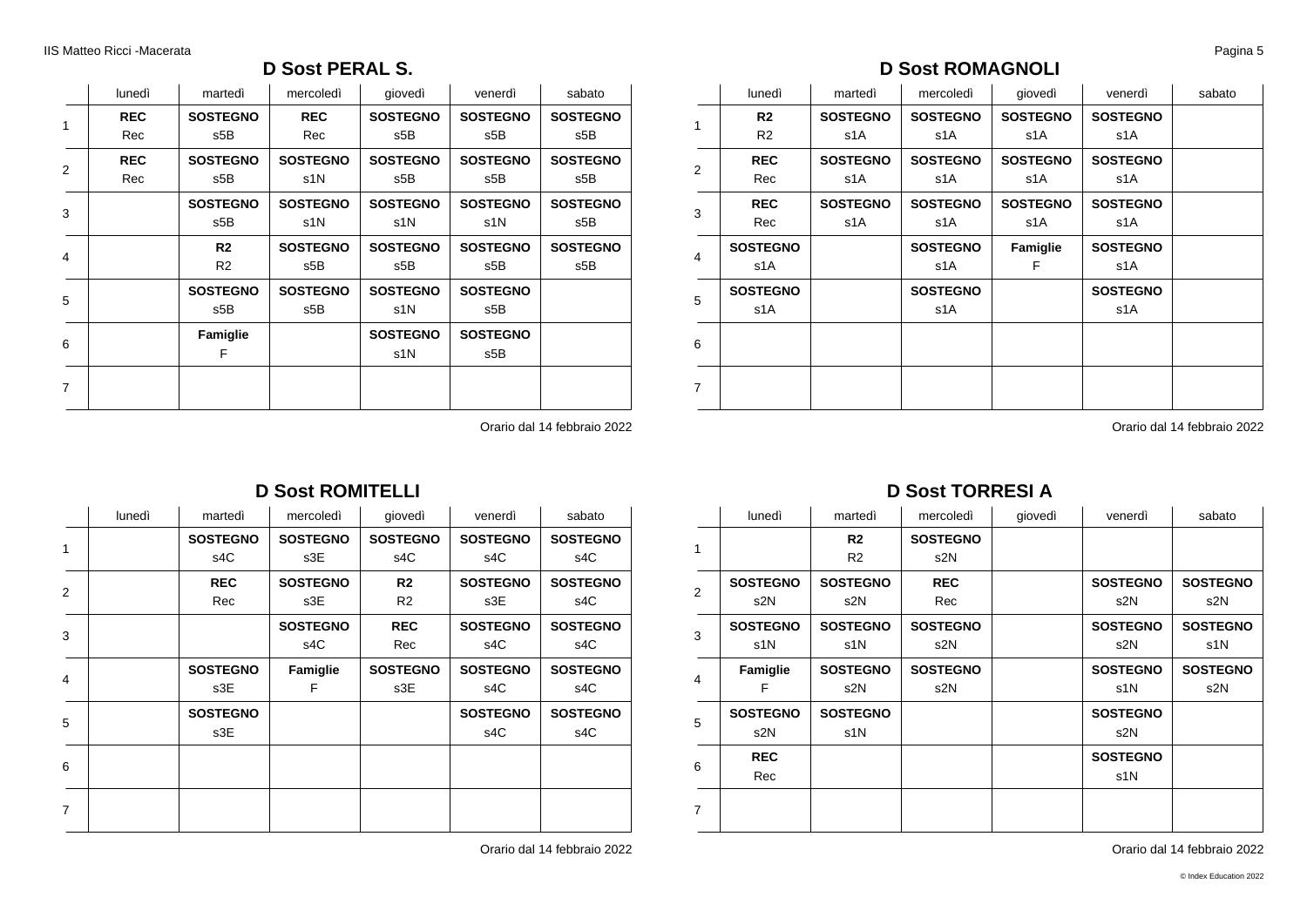### **D Sost TORRESI E**

|                | lunedì          | martedì | mercoledì       | giovedì         | venerdì           | sabato          |
|----------------|-----------------|---------|-----------------|-----------------|-------------------|-----------------|
| 1              | <b>REC</b>      |         | <b>SOSTEGNO</b> | <b>AAR</b>      | <b>SOSTEGNO</b>   | <b>SOSTEGNO</b> |
|                | Rec             |         | s5S             | A.R.            | s3F               | s3F             |
| 2              | <b>SOSTEGNO</b> |         | <b>SOSTEGNO</b> | <b>SOSTEGNO</b> | <b>SOSTEGNO</b>   | <b>SOSTEGNO</b> |
|                | s3F             |         | s5S             | s5S             | s5S               | s3F             |
| 3              | <b>SOSTEGNO</b> |         | <b>SOSTEGNO</b> | <b>SOSTEGNO</b> | <b>INCLUSIONE</b> | <b>SOSTEGNO</b> |
|                | s5S             |         | s3F             | s3F             | <b>INCLUSIONE</b> | s5S             |
| $\overline{4}$ | <b>SOSTEGNO</b> |         | <b>SOSTEGNO</b> | <b>SOSTEGNO</b> | <b>SOSTEGNO</b>   | Famiglie        |
|                | s5S             |         | s5S             | s5S             | s3F               | F               |
| 5              | <b>SOSTEGNO</b> |         | R <sub>2</sub>  |                 |                   | <b>SOSTEGNO</b> |
|                | s3F             |         | R <sub>2</sub>  |                 |                   | s3F             |
| 6              |                 |         |                 |                 |                   |                 |
|                |                 |         |                 |                 |                   |                 |
| 7              |                 |         |                 |                 |                   |                 |
|                |                 |         |                 |                 |                   |                 |

Orario dal 14 febbraio 2022

### **ITP BOROCCI**

| lunedì            | martedì          | mercoledì | giovedì                 | venerdì           | sabato     |
|-------------------|------------------|-----------|-------------------------|-------------------|------------|
|                   |                  |           |                         |                   | <b>REC</b> |
| <b>CHI-AN-STR</b> | <b>BIO-MICRO</b> |           | <b>IGI-AN-FISIO</b>     |                   | Rec        |
| 3Sb               | 5Sa              |           | 5Ta                     |                   | <b>REC</b> |
|                   |                  |           |                         |                   | Rec        |
|                   | <b>CHIMICA</b>   |           | <b>BIO-MICRO</b><br>4Ta |                   | <b>REC</b> |
|                   | 1S <sub>b</sub>  |           |                         |                   | Rec        |
| <b>BIO-MICRO</b>  | <b>BIO-MICRO</b> |           |                         | <b>BIO-MICRO</b>  |            |
| 4Sa,4Sb           | 5Sb              |           |                         | 4Ta,4Tb           |            |
|                   | R <sub>2</sub>   |           | <b>IGI-AN-FISIO</b>     |                   |            |
| <b>BIO-MICRO</b>  | R <sub>2</sub>   |           | 5Ta                     | <b>CHI-AN-STR</b> |            |
| 4Sa               | <b>CHIMICA</b>   |           | Famiglie                | 3Ub               |            |
|                   | 2Sa              |           | F                       |                   |            |
|                   |                  |           |                         |                   |            |
|                   |                  |           |                         |                   |            |

Orario dal 14 febbraio 2022

### **ITP BOMPADRE**

|                | lunedì        | martedì                           | mercoledì | giovedì | venerdì | sabato |
|----------------|---------------|-----------------------------------|-----------|---------|---------|--------|
| 1              |               | SC. Integrate (Fisica)<br>2Ta,2Tb |           |         |         |        |
| 2              |               | SC. Integrate (Fisica)<br>2Sa,2Sb |           |         |         |        |
| 3              |               | SC. Integrate (Fisica)<br>1Sa     |           |         |         |        |
| 4              | Famiglie<br>F | SC. Integrate (Fisica)<br>1Ua     |           |         |         |        |
| 5              |               | SC. Integrate (Fisica)<br>1Ta     |           |         |         |        |
| 6              |               | R <sub>2</sub><br>R <sub>2</sub>  |           |         |         |        |
| $\overline{7}$ |               |                                   |           |         |         |        |

Orario dal 14 febbraio 2022

### **ITP CRUCIANELLI**

|                | lunedì                   | martedì            | mercoledì        | giovedì             | venerdì          | sabato |
|----------------|--------------------------|--------------------|------------------|---------------------|------------------|--------|
| $\mathbf{1}$   | <b>BIO-MICRO</b>         |                    |                  | CHI-ORG-BIOCH       | <b>BIO-MICRO</b> |        |
| 2              | 3Sa                      |                    | Famiglie<br>F    | 4Tb                 | 5Ua              |        |
| 3              | CHI-ORG-BIOCH<br>5Ta,5Tb |                    | <b>BIO-MICRO</b> | <b>IGI-AN-FISIO</b> | <b>BIO-MICRO</b> |        |
| $\overline{4}$ |                          |                    | 4Ua              | 4T <sub>b</sub>     | 5U <sub>b</sub>  |        |
| 5              |                          |                    | <b>BIO-MICRO</b> | CHI-ORG-BIOCH       |                  |        |
| 6              |                          | SC.Tec. App<br>2Sb | 4U <sub>b</sub>  | 5T <sub>b</sub>     |                  |        |
| $\overline{7}$ |                          |                    |                  |                     |                  |        |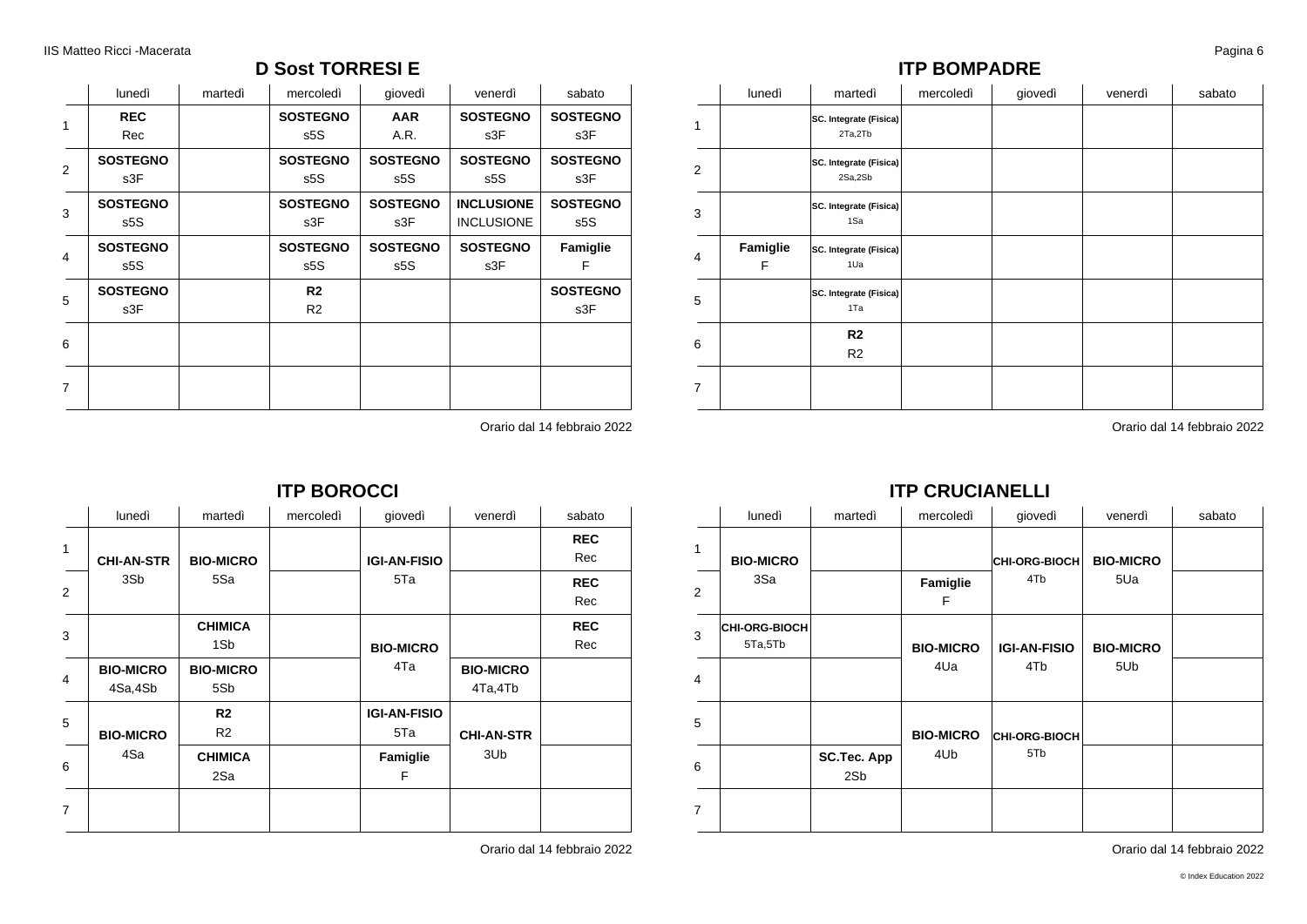### **ITP EUGENI B.**

|                | lunedì                           | martedì               | mercoledì                      | giovedì           | venerdì           | sabato |
|----------------|----------------------------------|-----------------------|--------------------------------|-------------------|-------------------|--------|
| $\mathbf{1}$   | <b>CHI-AN-STR</b>                |                       | <b>CHI-AN-STR</b><br>4Ua, 4Ub  | <b>CHI-AN-STR</b> | <b>REC</b><br>Rec |        |
| 2              | 4Sb                              | CHI-ORG-BIOCH<br>5Sb  | SC.Tec. App<br>2T <sub>b</sub> | 4Ta               | <b>REC</b><br>Rec |        |
| 3              | <b>IGI-AN-FISIO</b>              |                       | <b>CHI-AN-STR</b>              | Famiglie<br>F     | <b>CHI-AN-STR</b> |        |
| 4              | 3Sa                              | <b>CHIMICA</b><br>1Ub | 4U <sub>b</sub>                |                   | 5Ua               |        |
| 5              | R <sub>2</sub><br>R <sub>2</sub> | <b>CHI-AN-STR</b>     |                                |                   |                   |        |
| 6              |                                  | 5Ua,5Ub               |                                |                   |                   |        |
| $\overline{7}$ |                                  |                       |                                |                   |                   |        |

Orario dal 14 febbraio 2022

### **ITP PIZZINI**

|   | lunedì          | martedì         | mercoledì       | giovedì            | venerdì         | sabato |
|---|-----------------|-----------------|-----------------|--------------------|-----------------|--------|
| 1 |                 | <b>SOSTEGNO</b> |                 | <b>TEC.GRAFICA</b> | <b>SOSTEGNO</b> |        |
|   |                 | s1U             |                 | 2Sa,2Sb            | s1U             |        |
| 2 | <b>SOSTEGNO</b> | <b>SOSTEGNO</b> | <b>SOSTEGNO</b> | <b>TEC.GRAFICA</b> | <b>REC</b>      |        |
|   | s1U             | s1U             | s1U             | 2Ta,2Tb            | Rec             |        |
| 3 | <b>REC</b>      | <b>SOSTEGNO</b> |                 | <b>TEC.GRAFICA</b> | <b>SOSTEGNO</b> |        |
|   | Rec             | s1U             |                 | 1Sa,1Sb            | s1U             |        |
| 4 |                 |                 | Famiglie        | <b>TEC.GRAFICA</b> |                 |        |
|   |                 |                 | F               | 1Ta,1Tb            |                 |        |
| 5 | <b>SOSTEGNO</b> |                 | <b>SOSTEGNO</b> | <b>TEC.GRAFICA</b> |                 |        |
|   | s1U             |                 | s1U             | 1Ua,1Ub            |                 |        |
| 6 |                 |                 |                 |                    |                 |        |
|   |                 |                 |                 |                    |                 |        |
| 7 |                 |                 |                 |                    |                 |        |
|   |                 |                 |                 |                    |                 |        |

Orario dal 14 febbraio 2022

### **ITP SERI**

|                | lunedì               | martedì             | mercoledì      | giovedì          | venerdì          | sabato |
|----------------|----------------------|---------------------|----------------|------------------|------------------|--------|
| 1              |                      |                     |                |                  |                  |        |
|                | <b>IGI-AN-FISIO</b>  |                     |                | <b>BIO-MICRO</b> |                  |        |
| 2              | 4Sa                  |                     | <b>CHIMICA</b> | 5Tb              | <b>AAR</b>       |        |
|                |                      |                     | 2Ta            |                  | A.R.             |        |
| 3              |                      |                     | Famiglie       | <b>REC</b>       |                  |        |
|                | CHI-ORG-BIOCH        | <b>IGI-AN-FISIO</b> | F              | Rec              | <b>BIO-MICRO</b> |        |
|                | 3Sb                  | 5Sa                 | <b>AAR</b>     | R <sub>2</sub>   | 3U <sub>b</sub>  |        |
| $\overline{4}$ |                      |                     | A.R.           | R <sub>2</sub>   |                  |        |
|                |                      | <b>CHIMICA</b>      |                | <b>REC</b>       |                  |        |
| 5              | <b>CHI-ORG-BIOCH</b> | 1Tb                 |                | Rec              | <b>BIO-MICRO</b> |        |
|                | 4Sb                  | <b>IGI-AN-FISIO</b> |                | <b>BIO-MICRO</b> | 3Ua              |        |
| 6              |                      | 5Sa,5Sb             |                | 5Ta              |                  |        |
| $\overline{7}$ |                      |                     |                |                  |                  |        |
|                |                      |                     |                |                  |                  |        |

Orario dal 14 febbraio 2022

|   | lunedì | martedì | mercoledì                        | giovedì | venerdì         | sabato |
|---|--------|---------|----------------------------------|---------|-----------------|--------|
| 1 |        |         |                                  |         | CHI-ORG-BIOCH   |        |
| 2 |        |         |                                  |         | 5U <sub>b</sub> |        |
| 3 |        |         |                                  |         | CHI-ORG-BIOCH   |        |
| 4 |        |         | R <sub>2</sub><br>R <sub>2</sub> |         | 3Ua             |        |
| 5 |        |         | <b>CHI-ORG-BIOCH</b>             |         | Famiglie<br>F   |        |
| 6 |        |         | 4Ua                              |         |                 |        |
| 7 |        |         |                                  |         |                 |        |

**ITP RAPARI**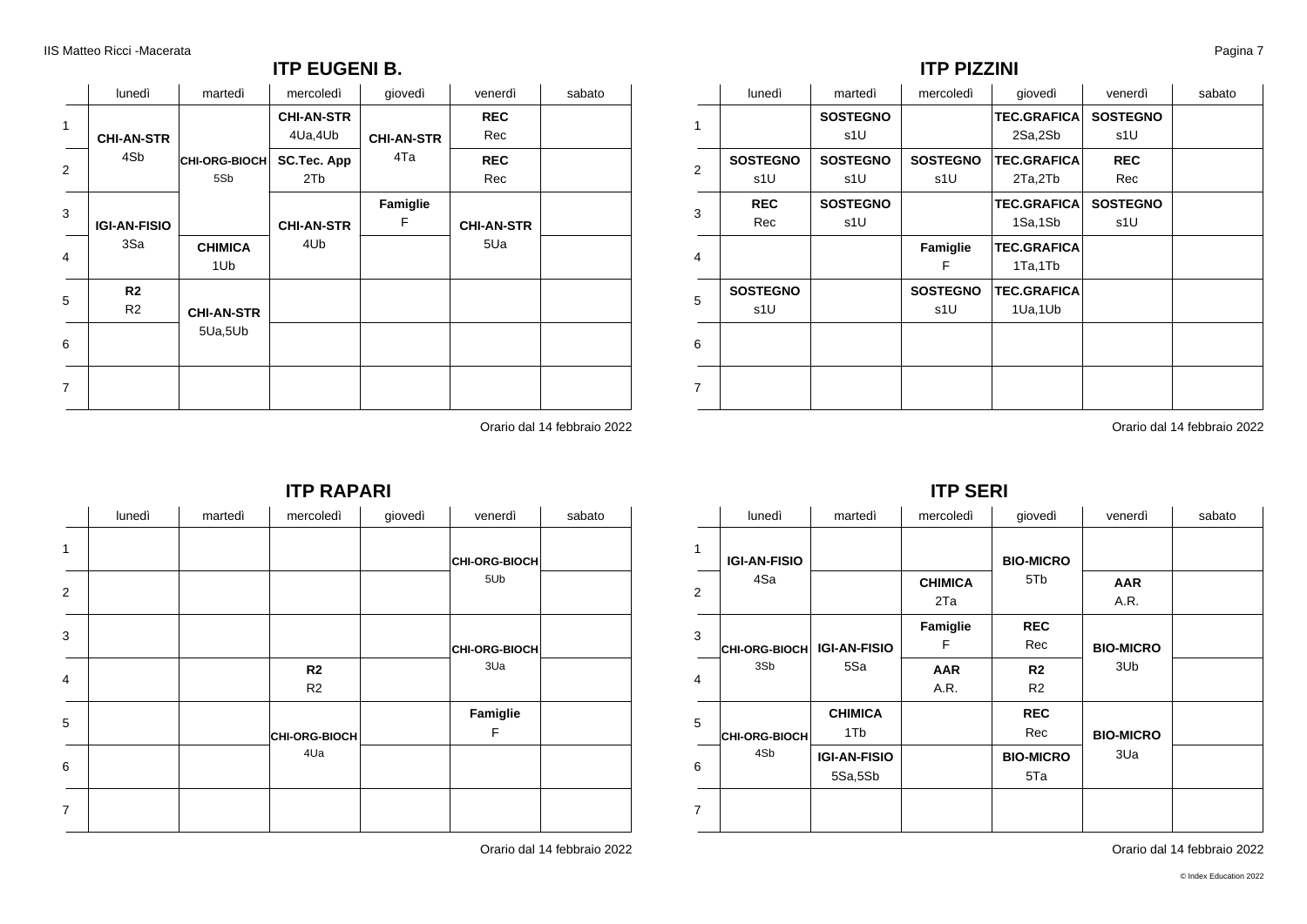### **ITP TEODORI**

|                | lunedì             | martedì | mercoledì | giovedì            | venerdì | sabato |
|----------------|--------------------|---------|-----------|--------------------|---------|--------|
| $\mathbf{1}$   | <b>INFORMATICA</b> |         |           | <b>INFORMATICA</b> |         |        |
| 2              | 1Ta,1Tb            |         |           | 1Ua,1Ub            |         |        |
| 3              | Famiglie<br>F      |         |           | <b>REC</b><br>Rec  |         |        |
| $\overline{4}$ |                    |         |           | <b>INFORMATICA</b> |         |        |
| 5              |                    |         |           | 1Sa,1Sb            |         |        |
| 6              |                    |         |           |                    |         |        |
| $\overline{7}$ |                    |         |           |                    |         |        |

Orario dal 14 febbraio 2022

### 4

|                   |                             |         | Prof. ABBONA                |         |         | ູ<br>. |
|-------------------|-----------------------------|---------|-----------------------------|---------|---------|--------|
|                   | lunedì                      | martedì | mercoledì                   | giovedì | venerdì | sabato |
| $\mathbf{1}$<br>2 | <b>L2 FRA-SPA</b><br>1E, 1F |         | <b>L2 FRA-SPA</b><br>2E, 2F |         |         |        |
| 3                 | <b>L2 FRA-SPA</b><br>2E, 2F |         | Famiglie<br>F               |         |         |        |
| $\overline{4}$    |                             |         | <b>L2 FRA-SPA</b><br>1E, 1F |         |         |        |
| 5                 |                             |         | R <sub>2</sub><br>R2        |         |         |        |
| 6                 |                             |         |                             |         |         |        |
| $\overline{7}$    |                             |         |                             |         |         |        |

Orario dal 14 febbraio 2022

### **Prof. ALLOCCA**

|   | lunedì             | martedì | mercoledì          | giovedì                                    | venerdì            | sabato             |
|---|--------------------|---------|--------------------|--------------------------------------------|--------------------|--------------------|
| 1 |                    |         | <b>INFORMATICA</b> |                                            |                    |                    |
|   | <b>INFORMATICA</b> |         | 1Ua,1Ub            | <b>INFORMATICA INFORMATICA INFORMATICA</b> |                    |                    |
| 2 | 1Ta,1Tb            |         |                    | 1Ua,1Ub                                    | 2M                 | 1M                 |
|   |                    |         | <b>INFORMATICA</b> |                                            |                    |                    |
| 3 | R <sub>2</sub>     |         | 2N                 | <b>REC</b>                                 | <b>INFORMATICA</b> | Famiglie           |
|   | R <sub>2</sub>     |         |                    | Rec                                        | 1Sa,1Sb            | F                  |
| 4 |                    |         |                    |                                            |                    | <b>REC</b>         |
|   |                    |         |                    | <b>INFORMATICA INFORMATICA</b>             |                    | Rec                |
|   |                    |         | 1N                 | 1Sa,1Sb                                    |                    | <b>INFORMATICA</b> |
| 5 |                    |         |                    |                                            |                    | 1Ta,1Tb            |
| 6 |                    |         |                    |                                            |                    |                    |
|   |                    |         |                    |                                            |                    |                    |
| 7 |                    |         |                    |                                            |                    |                    |
|   |                    |         |                    |                                            |                    |                    |

Orario dal 14 febbraio 2022

### **Prof. AMABILI**

|                | lunedì              | martedì             | mercoledì | giovedì             | venerdì             | sabato              |
|----------------|---------------------|---------------------|-----------|---------------------|---------------------|---------------------|
| $\mathbf{1}$   | <b>SC.NATURALI</b>  | <b>IGI-AN-FISIO</b> |           |                     | R <sub>2</sub>      |                     |
|                | 2A                  | 5Ta,5Tb             |           | <b>IGI-AN-FISIO</b> | R <sub>2</sub>      |                     |
|                | Famiglie            | Prog                |           | 5Ta                 | <b>SC.NATURALI</b>  |                     |
| $\overline{2}$ | F                   | 4Ta,4Tb             |           |                     | 2A                  |                     |
| 3              | <b>SC.NATURALI</b>  |                     |           |                     | <b>IGI-AN-FISIO</b> | SC. d.terra         |
|                | 4D                  |                     |           | <b>IGI-AN-FISIO</b> | 4Ta,4Tb             | 1Ua,1Ub             |
|                | <b>IGI-AN-FISIO</b> | <b>SC.NATURALI</b>  |           | 4Tb                 | Prog                | <b>IGI-AN-FISIO</b> |
| $\overline{4}$ | 4Ta,4Tb             | 4D                  |           |                     | 5Ta,5Tb             | 4Ta,4Tb             |
|                |                     | <b>IGI-AN-FISIO</b> |           | <b>IGI-AN-FISIO</b> | SC. d.terra         | <b>IGI-AN-FISIO</b> |
| 5              |                     | 5Ta,5Tb             |           | 5Ta                 | 1Ua,1Ub             | 5Ta,5Tb             |
| 6              |                     | <b>IGI-AN-FISIO</b> |           |                     |                     |                     |
|                |                     | 4Ta,4Tb             |           |                     |                     |                     |
| $\overline{7}$ |                     |                     |           |                     |                     |                     |
|                |                     |                     |           |                     |                     |                     |

Orario dal 14 febbraio 2022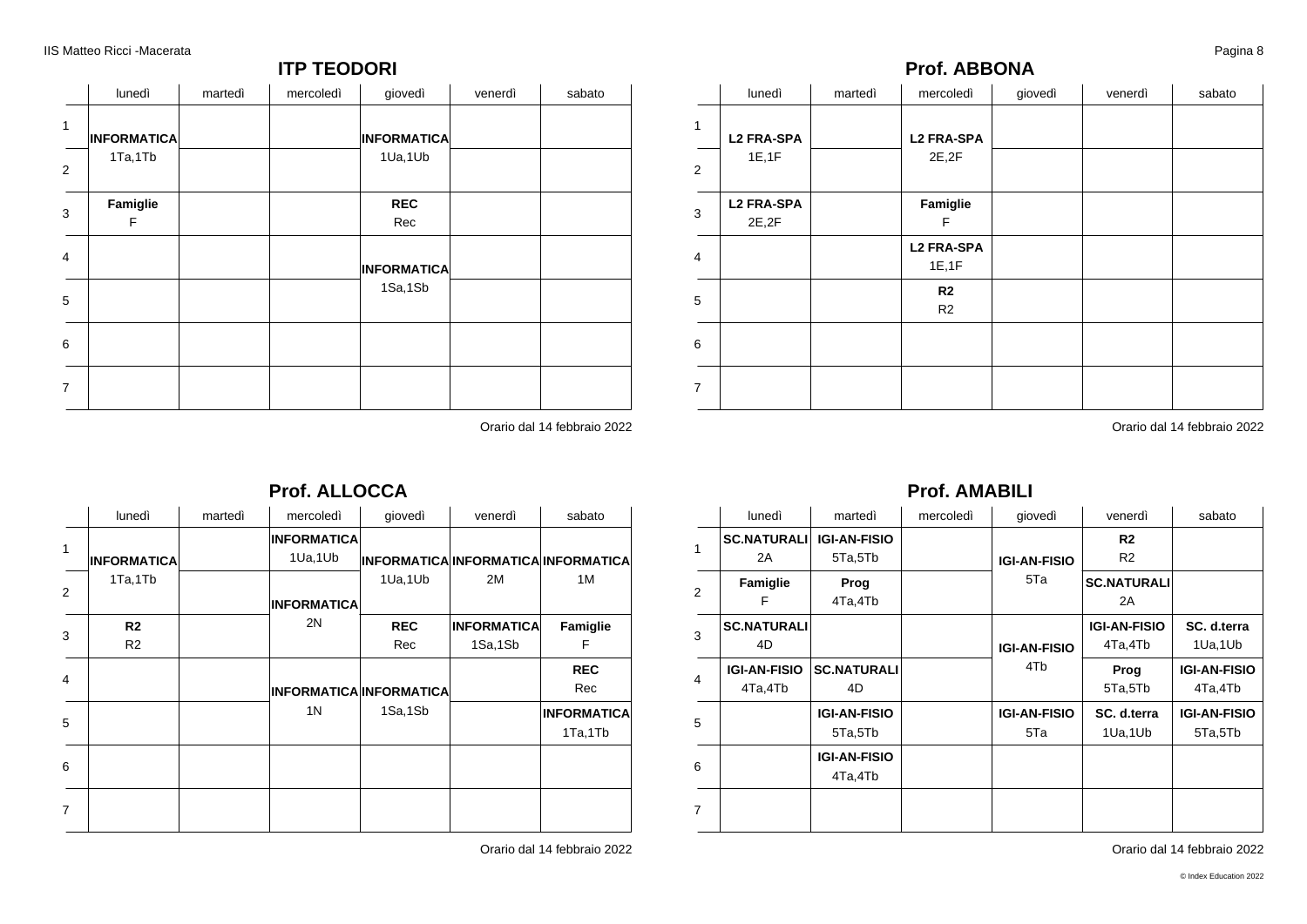### **Prof. ANGELETTI**

|              | lunedì           | martedì | mercoledì        | giovedì    | venerdì                                            | sabato |
|--------------|------------------|---------|------------------|------------|----------------------------------------------------|--------|
| $\mathbf{1}$ | Storia dell'Arte |         |                  |            | Storia dell'Arte Storia dell'Arte Storia dell'Arte |        |
|              | 4C               |         | 3D               | 3A         | 4D                                                 |        |
| 2            | <b>OP</b>        |         | <b>OP</b>        |            | Storia dell'Arte Storia dell'Arte                  |        |
|              | OP.              |         | OP               | 5A         | 4C                                                 |        |
| 3            | R <sub>2</sub>   |         | <b>REC</b>       | Famiglie   | <b>OP</b>                                          |        |
|              | R <sub>2</sub>   |         | Rec              | F          | OP                                                 |        |
| 4            |                  |         | Storia dell'Arte | <b>REC</b> | OP.                                                |        |
|              |                  |         | 5A               | Rec        | OP.                                                |        |
| 5            |                  |         |                  |            | Storia dell'Arte Storia dell'Arte Storia dell'Arte |        |
|              |                  |         | 3A               | 4D         | 3D                                                 |        |
| 6            |                  |         |                  |            |                                                    |        |
|              |                  |         |                  |            |                                                    |        |
| 7            |                  |         |                  |            |                                                    |        |
|              |                  |         |                  |            |                                                    |        |

Orario dal 14 febbraio 2022

### **Prof. AVIO**

|                | lunedì               | martedì                    | mercoledì                        | giovedì | venerdì              | sabato                     |
|----------------|----------------------|----------------------------|----------------------------------|---------|----------------------|----------------------------|
| 1              | R <sub>2</sub>       |                            | <b>DIR-ECONOMIA DIR-ECONOMIA</b> |         | <b>REC</b>           | <b>LEG.Sanitaria</b>       |
|                | R <sub>2</sub>       | 2M                         | 2M                               |         | Rec                  | 5Sa,5Sb                    |
| $\overline{2}$ | <b>LEG.Sanitaria</b> | Ed. Civica                 | <b>DIR-ECONOMIA</b>              |         | <b>DIR-ECONOMIA</b>  | Famiglie                   |
|                | 5Ta,5Tb              | 3Ua, 3Ub                   | 1Sa,1Sb                          |         | 1Sa,1Sb              | F                          |
| 3              |                      | DIR-ECONOMIA LEG.Sanitaria | Ed. Civica                       |         | <b>LEG.Sanitaria</b> | <b>REC</b>                 |
|                | 1Ta,1Tb              | 5Ta,5Tb                    | 4Sa,4Sb                          |         | 5Sa,5Sb              | Rec                        |
| 4              | <b>AAR</b>           |                            | <b>DIR-ECONOMIA</b>              |         |                      | DIR-ECONOMIA DIR-ECONOMIA  |
|                | A.R.                 |                            | 1Ua,1Ub                          |         | 2N                   | 1Ua,1Ub                    |
| 5              | Ed. Civica           |                            | <b>LEG.Sanitaria</b>             |         |                      | LEG.Sanitaria DIR-ECONOMIA |
|                | 4Ta,4Tb              |                            | 5Sa,5Sb                          |         | 5Ta,5Tb              | 2N                         |
| 6              |                      |                            |                                  |         | <b>DIR-ECONOMIA</b>  |                            |
|                |                      |                            |                                  |         | 1Ta,1Tb              |                            |
|                |                      |                            |                                  |         |                      |                            |
| 7              |                      |                            |                                  |         |                      |                            |

Orario dal 14 febbraio 2022

### **Prof. ANNIBALI**

|                | lunedì | martedì        | mercoledì      | giovedì        | venerdì        | sabato         |
|----------------|--------|----------------|----------------|----------------|----------------|----------------|
| $\mathbf{1}$   |        | <b>INGLESE</b> | <b>INGLESE</b> | <b>REC</b>     | <b>INGLESE</b> | <b>INGLESE</b> |
|                |        | 2N             | 4Sa,4Sb        | Rec            | 2N             | 4N             |
| 2              |        | <b>OP</b>      | <b>INGLESE</b> | <b>INGLESE</b> | <b>INGLESE</b> | Famiglie       |
|                |        | OP.            | 5N             | 3N             | 3N             | F              |
| 3              |        |                | <b>INGLESE</b> | <b>OP</b>      | <b>INGLESE</b> | <b>INGLESE</b> |
|                |        |                | 3N             | <b>OP</b>      | 5N             | 5N             |
| 4              |        |                | <b>INGLESE</b> | <b>INGLESE</b> | <b>INGLESE</b> | <b>REC</b>     |
|                |        |                | 4N             | 4N             | 4Sa,4Sb        | Rec            |
| 5              |        |                | R <sub>2</sub> | <b>INGLESE</b> | <b>OP</b>      | <b>INGLESE</b> |
|                |        |                | R <sub>2</sub> | 2N             | OP             | 4Sa,4Sb        |
|                |        |                |                | <b>REC</b>     |                |                |
| 6              |        |                |                | Rec            |                |                |
| $\overline{7}$ |        |                |                |                |                |                |

Orario dal 14 febbraio 2022

### **Prof. BARCHIESI T.**

|                | lunedì            | martedì                      | mercoledì                                   | giovedì    | venerdì                      | sabato |
|----------------|-------------------|------------------------------|---------------------------------------------|------------|------------------------------|--------|
| 1              |                   | <b>MATEMATICA MATEMATICA</b> |                                             |            | <b>MATEMATICA MATEMATICA</b> |        |
|                | 4Ua,4Ub           | 2A                           |                                             | 4Ua,4Ub    | 2D                           |        |
| $\overline{2}$ |                   | <b>MATEMATICA MATEMATICA</b> |                                             |            | <b>MATEMATICA MATEMATICA</b> |        |
|                | 2A                | 5B                           |                                             | 2A         | 1D                           |        |
|                | <b>MATEMATICA</b> | <b>INCLUSIONE</b>            |                                             |            | <b>MATEMATICA MATEMATICA</b> |        |
| 3              | 2D                | <b>INCLUSIONE</b>            |                                             | 1F         | 1F                           |        |
|                |                   | Famiglie                     | <b>MATEMATICA</b>                           | <b>REC</b> | <b>MATEMATICA</b>            |        |
| 4              |                   | F                            | 2D                                          | Rec        | 4Ua,4Ub                      |        |
|                |                   |                              | MATEMATICA MATEMATICA MATEMATICA MATEMATICA |            |                              |        |
| 5              |                   | 4Ua,4Ub                      | 1D                                          | 1D         | 5B                           |        |
| 6              |                   | <b>MATEMATICA</b>            | R <sub>2</sub>                              |            |                              |        |
|                |                   | 1F                           | R <sub>2</sub>                              |            |                              |        |
| $\overline{7}$ |                   |                              |                                             |            |                              |        |
|                |                   |                              |                                             |            |                              |        |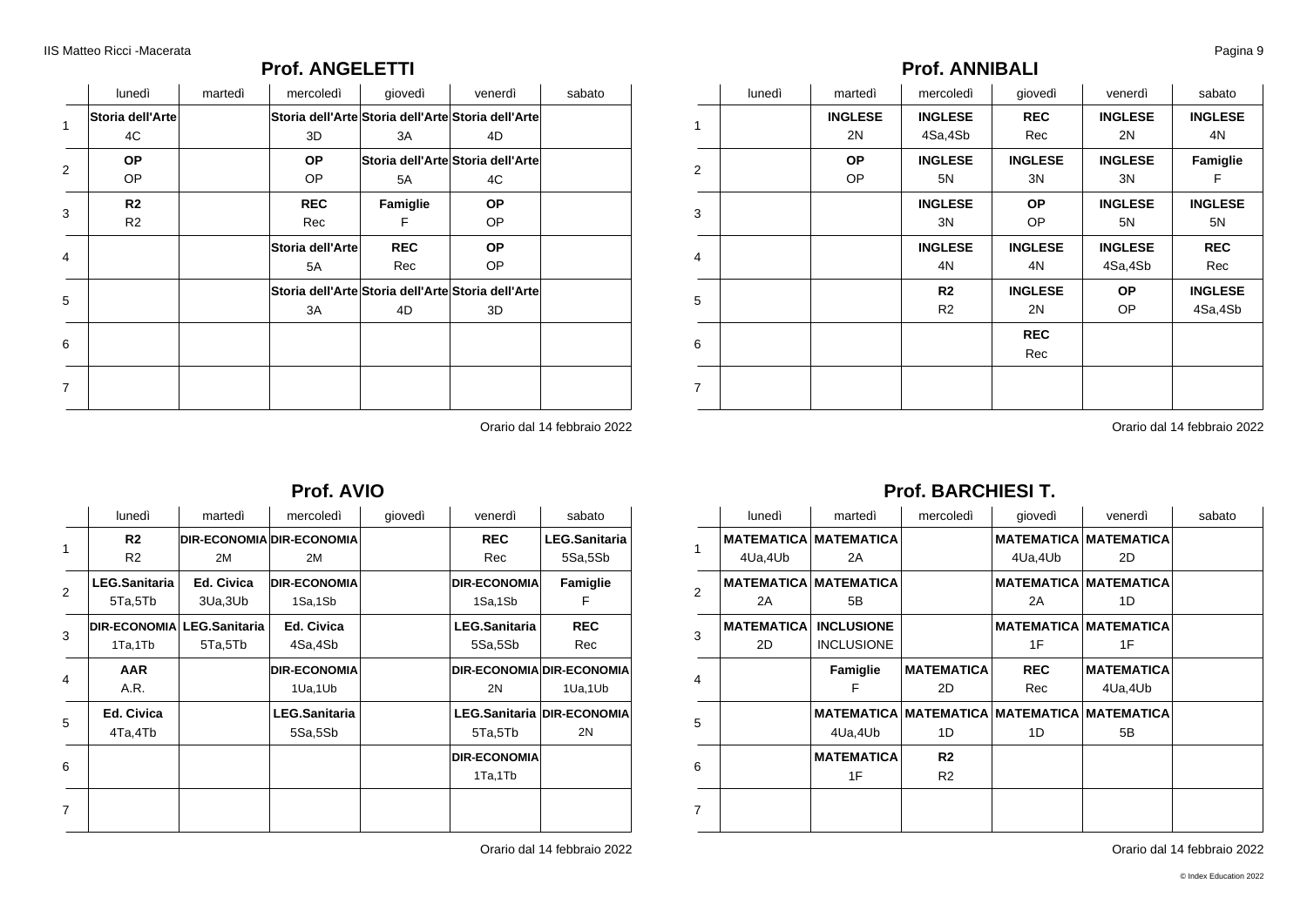### **Prof. BASCONI**

|                | lunedì | martedì | mercoledì            | giovedì              | venerdì                   | sabato                           |
|----------------|--------|---------|----------------------|----------------------|---------------------------|----------------------------------|
| 1              |        |         | <b>INGLESE</b>       |                      |                           | <b>INGLESE</b>                   |
|                |        |         | 4Sa,4Sb              |                      |                           | 4N                               |
| 2              |        |         | <b>INGLESE</b><br>5N |                      |                           | R <sub>2</sub><br>R <sub>2</sub> |
| 3              |        |         | Famiglie<br>F        |                      | <b>INGLESE</b><br>5N      | <b>INGLESE</b><br>5N             |
| $\overline{4}$ |        |         | <b>INGLESE</b><br>4N | <b>INGLESE</b><br>4N | <b>INGLESE</b><br>4Sa,4Sb | <b>REC</b><br>Rec                |
| 5              |        |         |                      |                      |                           | <b>INGLESE</b><br>4Sa,4Sb        |
| 6              |        |         |                      |                      |                           |                                  |
| $\overline{7}$ |        |         |                      |                      |                           |                                  |

Orario dal 14 febbraio 2022

|                |                            |                            | <b>Prof. BELLETTI</b> |         |                                          |                            |
|----------------|----------------------------|----------------------------|-----------------------|---------|------------------------------------------|----------------------------|
|                | lunedì                     | martedì                    | mercoledì             | giovedì | venerdì                                  | sabato                     |
| 1              | <b>SCIENZE UMANE</b>       | <b>SCIENZE UMANE</b><br>5E |                       |         |                                          | <b>SCIENZE UMANE</b>       |
| $\overline{2}$ | 3D                         | <b>SCIENZE UMANE</b>       |                       |         | <b>SCIENZE UMANE</b><br>4E               | 3D                         |
| 3              | <b>SCIENZE UMANE</b><br>1D | 1D                         |                       | 3D      | <b>SCIENZE UMANE SCIENZE UMANE</b><br>1D | <b>SCIENZE UMANE</b><br>4E |
| 4              | <b>REC</b><br>Rec          | Famiglie<br>F              |                       |         | <b>SCIENZE UMANE SCIENZE UMANE</b>       |                            |
| 5              | <b>SCIENZE UMANE</b>       | R <sub>2</sub>             |                       | 5E      | 3E                                       | <b>INCLUSIONE</b>          |
|                | 3E                         | R <sub>2</sub>             |                       |         |                                          | <b>INCLUSIONE</b>          |
| 6              |                            |                            |                       |         |                                          |                            |
| 7              |                            |                            |                       |         |                                          |                            |

Orario dal 14 febbraio 2022

### **Prof. BATTELLINI**

|                | lunedì    | martedì           | mercoledì                           | giovedì | venerdì                  | sabato                   |
|----------------|-----------|-------------------|-------------------------------------|---------|--------------------------|--------------------------|
| 1              | <b>OP</b> | <b>OP</b>         | <b>OP</b>                           |         | R <sub>2</sub>           |                          |
|                | OP        | OP                | OP                                  |         | R <sub>2</sub>           |                          |
|                | <b>OP</b> | <b>REC</b>        | <b>OP</b>                           |         | <b>ARTE e territorio</b> |                          |
| 2              | OP        | Rec               | OP                                  |         | ЗM                       |                          |
| 3              |           | ARTE e territorio | Famiglie                            |         |                          |                          |
|                |           | 4M                | F                                   |         |                          |                          |
| $\overline{4}$ |           |                   | ARTE e territorio ARTE e territorio |         |                          | <b>ARTE e territorio</b> |
|                |           | 5M                | 4M                                  |         |                          | 5M                       |
|                |           |                   | <b>OP</b>                           |         |                          | <b>ARTE e territorio</b> |
| 5              |           |                   | <b>OP</b>                           |         |                          | ЗM                       |
|                |           |                   | A.B                                 |         |                          |                          |
| 6              |           |                   | <b>Break</b>                        |         |                          |                          |
|                |           |                   | A.B                                 |         |                          |                          |
| $\overline{7}$ |           |                   | <b>Break</b>                        |         |                          |                          |

Orario dal 14 febbraio 2022

### **Prof. BELLONI**

|                | lunedì             | martedì                             | mercoledì                      | giovedì            | venerdì | sabato |
|----------------|--------------------|-------------------------------------|--------------------------------|--------------------|---------|--------|
| 1              |                    | <b>SC.NATURALI SC.NATURALI</b>      | <b>OP</b>                      | <b>SC.NATURALI</b> |         |        |
|                | 1A                 | 1F                                  | <b>OP</b>                      | 2F                 |         |        |
| 2              |                    |                                     | <b>SC.NATURALI SC.NATURALI</b> | <b>REC</b>         |         |        |
|                |                    | 1A                                  | 2B                             | Rec                |         |        |
| 3              |                    | SC.NATURALI SC.NATURALI SC.NATURALI |                                | Famiglie           |         |        |
|                | 2B                 | 2F                                  | 1B                             | F                  |         |        |
| 4              | <b>SC.NATURALI</b> |                                     |                                |                    |         |        |
|                | 1B                 |                                     |                                |                    |         |        |
| 5              | <b>SC.NATURALI</b> |                                     |                                |                    |         |        |
|                | 1F                 |                                     |                                |                    |         |        |
| 6              | R2                 |                                     |                                |                    |         |        |
|                | R <sub>2</sub>     |                                     |                                |                    |         |        |
| $\overline{7}$ |                    |                                     |                                |                    |         |        |
|                |                    |                                     |                                |                    |         |        |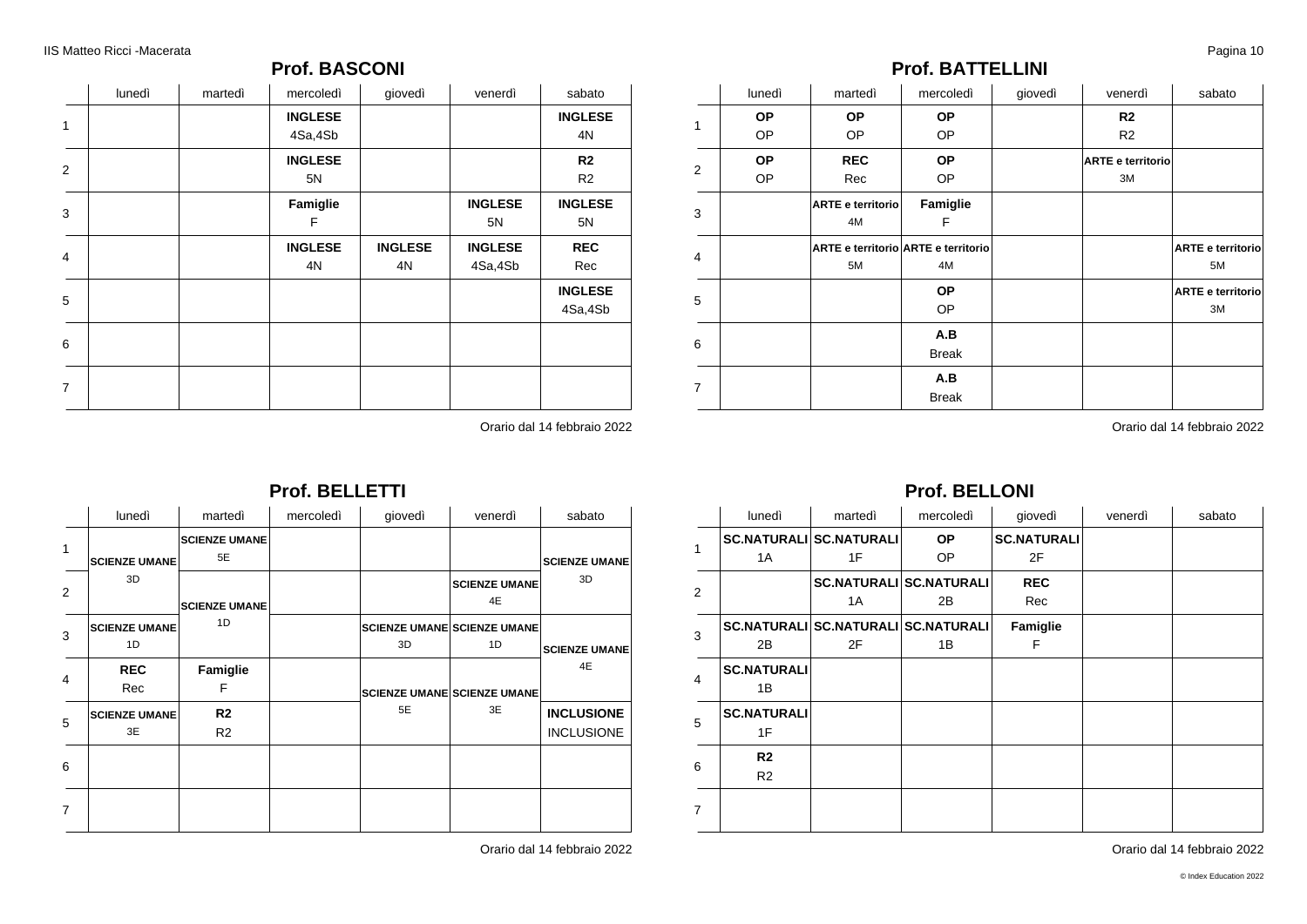### **Prof. BERARDI**

|                | lunedì           | martedì          | mercoledì        | giovedì          | venerdì | sabato           |
|----------------|------------------|------------------|------------------|------------------|---------|------------------|
| $\mathbf{1}$   | <b>RELIGIONE</b> | R2               |                  | <b>RELIGIONE</b> |         | <b>RELIGIONE</b> |
|                | 5Ta,5Tb          | R <sub>2</sub>   |                  | 4E               |         | 2Sa,2Sb          |
| 2              | <b>RELIGIONE</b> | <b>RELIGIONE</b> |                  | <b>RELIGIONE</b> |         | <b>RELIGIONE</b> |
|                | 3Ua, 3Ub         | 1Sa,1Sb          |                  | 4Sa,4Sb          |         | 5Ua,5Ub          |
| 3              | <b>RELIGIONE</b> | <b>RELIGIONE</b> |                  |                  |         | <b>RELIGIONE</b> |
|                | 1E               | 3E               |                  |                  |         | 5E               |
| $\overline{4}$ | <b>RELIGIONE</b> | <b>REC</b>       | <b>REC</b>       |                  |         | <b>RELIGIONE</b> |
|                | 4Ua,4Ub          | Rec              | Rec              |                  |         | 3Sa,3Sb          |
| 5              | Famiglie         | <b>RELIGIONE</b> | <b>RELIGIONE</b> |                  |         | <b>RELIGIONE</b> |
|                | F                | 2E               | 4Ta,4Tb          |                  |         | 5Sa,5Sb          |
|                | <b>RELIGIONE</b> | <b>RELIGIONE</b> | <b>RELIGIONE</b> |                  |         |                  |
| 6              | 2Ta,2Tb          | 1Ta,1Tb          | 1Ua,1Ub          |                  |         |                  |
|                |                  |                  |                  |                  |         |                  |
| 7              |                  |                  |                  |                  |         |                  |

Orario dal 14 febbraio 2022

| lunedì | martedì                                  | mercoledì | giovedì                                  | venerdì         | sabato |
|--------|------------------------------------------|-----------|------------------------------------------|-----------------|--------|
|        | SC. Integrate (Fisica)<br>1 <sub>N</sub> |           | SC. Integrate (Fisica)<br>1 <sup>N</sup> | Prog<br>4Ua,4Ub |        |
|        | <b>FISICA AMR</b>                        |           | <b>FISICA AMR</b>                        |                 |        |

**Prof. BERTINI**

| 1              | <b>SC. Integrate (Fisica)</b><br>1 <sup>N</sup> | SC. Integrate (Fisica)<br>1 <sub>N</sub> | Prog<br>4Ua,4Ub |               |
|----------------|-------------------------------------------------|------------------------------------------|-----------------|---------------|
| 2              | <b>FISICA AMB.</b><br>4Ua,4Ub                   | <b>FISICA AMB.</b><br>4Ua,4Ub            |                 |               |
| 3              | <b>FISICA AMB.</b><br>3Ua, 3Ub                  | <b>FISICA AMB.</b><br>3Ua, 3Ub           |                 |               |
| $\overline{4}$ |                                                 | SC. Integrate (Fisica)<br>1M             |                 | Famiglie<br>F |
| 5              | SC. Integrate (Fisica)<br>1M                    |                                          |                 |               |
| 6              |                                                 |                                          |                 |               |
| $\overline{7}$ |                                                 |                                          |                 |               |

Orario dal 14 febbraio 2022

### **Prof. BINNI**

|                | lunedì | martedì             | mercoledì | giovedì             | venerdì | sabato              |
|----------------|--------|---------------------|-----------|---------------------|---------|---------------------|
| 1              |        | <b>DIR-ECONOMIA</b> |           | <b>Ed. Civica</b>   |         | <b>DIR-ECONOMIA</b> |
|                |        | 1D                  |           | 3Sa,3Sb             |         | 1D                  |
| 2              |        | <b>DIR-ECONOMIA</b> |           | <b>DIR-ECONOMIA</b> |         | <b>DIR-ECONOMIA</b> |
|                |        | 2C                  |           | 2Sa,2Sb             |         | 1B                  |
| 3              |        | Famiglie            |           | <b>DIR-ECONOMIA</b> |         | <b>DIR-ECONOMIA</b> |
|                |        | F                   |           | 2Ta,2Tb             |         | 2B                  |
|                |        | <b>REC</b>          |           | <b>DIR-ECONOMIA</b> |         | <b>DIR-ECONOMIA</b> |
| $\overline{4}$ |        | Rec                 |           | 2C                  |         | 2Sa,2Sb             |
| 5              |        | <b>DIR-ECONOMIA</b> |           | <b>DIR-ECONOMIA</b> |         | <b>DIR-ECONOMIA</b> |
|                |        | 1B                  |           | 2B                  |         | 2Ta,2Tb             |
| 6              |        |                     |           |                     |         |                     |
|                |        |                     |           |                     |         |                     |
| 7              |        |                     |           |                     |         |                     |
|                |        |                     |           |                     |         |                     |

Orario dal 14 febbraio 2022

| lunedì                           | martedì          | mercoledì | giovedì          | venerdì | sabato            |
|----------------------------------|------------------|-----------|------------------|---------|-------------------|
|                                  | <b>ED.FISICA</b> |           |                  |         | <b>REC</b><br>Rec |
|                                  | 4C               |           |                  |         | <b>REC</b><br>Rec |
|                                  | <b>ED.FISICA</b> |           | <b>ED.FISICA</b> |         | <b>ED.FISICA</b>  |
| R <sub>2</sub><br>R <sub>2</sub> | 5B               |           | 4A               |         | 3A                |
| <b>ED.FISICA</b>                 | <b>ED.FISICA</b> |           | <b>ED.FISICA</b> |         | Famiglie<br>F     |
| 5A                               | 2A               |           | 1A               |         |                   |
|                                  |                  |           |                  |         |                   |
|                                  |                  |           |                  |         |                   |

# **Prof. BIANCHINI**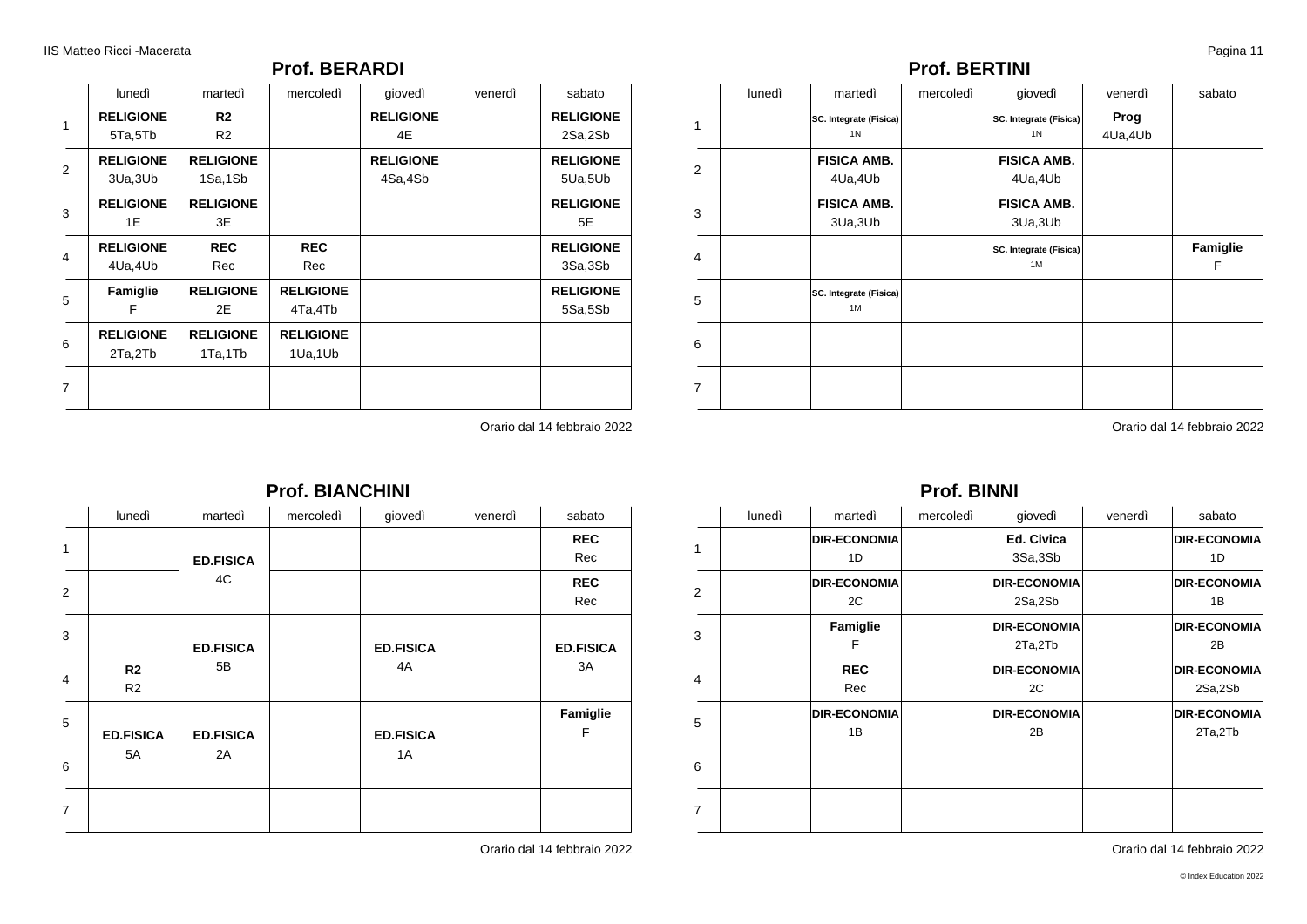### **Prof. BISONNI**

|                | lunedì                     | martedì                    | mercoledì                  | giovedì | venerdì                          | sabato                     |
|----------------|----------------------------|----------------------------|----------------------------|---------|----------------------------------|----------------------------|
| 1              |                            | <b>ECON. AZIEND.</b><br>5M | <b>ECON. AZIEND.</b><br>5N |         | <b>ECON. AZIEND.</b>             | <b>ECON. AZIEND.</b><br>ЗM |
| $\overline{2}$ | <b>ECON. AZIEND.</b><br>5M |                            | <b>ECON. AZIEND.</b><br>2M |         | 5N                               | <b>ECON. AZIEND.</b><br>2M |
| 3              | <b>ECON. AZIEND.</b>       | <b>REC</b><br>Rec          | <b>ECON. AZIEND.</b><br>4M |         | Famiglie<br>F                    | <b>ECON. AZIEND.</b><br>5M |
| $\overline{4}$ | 4M                         | <b>REC</b><br>Rec          | <b>ECON. AZIEND.</b><br>3M |         | R <sub>2</sub><br>R <sub>2</sub> | <b>ECON. AZIEND.</b><br>5N |
| 5              | <b>ECON. AZIEND.</b>       | <b>ECON. AZIEND.</b><br>4M |                            |         |                                  |                            |
| 6              | 3M                         |                            |                            |         |                                  |                            |
| 7              |                            |                            |                            |         |                                  |                            |

Orario dal 14 febbraio 2022

### **Prof. BRANCHESI**

|                | lunedì                | martedì              | mercoledì                        | giovedì               | venerdì               | sabato |
|----------------|-----------------------|----------------------|----------------------------------|-----------------------|-----------------------|--------|
| $\mathbf{1}$   |                       |                      | <b>REC</b><br>Rec                |                       | <b>ITALIANO</b><br>ЗC |        |
| $\overline{2}$ | <b>STO-GEO</b><br>1C  |                      | <b>LATINO</b><br>ЗC              |                       | <b>STO-GEO</b><br>1C  |        |
| 3              | <b>ITALIANO</b>       | <b>ITALIANO</b>      | R <sub>2</sub><br>R <sub>2</sub> | <b>LATINO</b><br>4C   | <b>LATINO</b><br>1C   |        |
| $\overline{4}$ | 4B                    | 3C                   | <b>LATINO</b>                    | <b>LATINO</b><br>3C   | <b>REC</b><br>Rec     |        |
| 5              | <b>ITALIANO</b><br>ЗC | <b>LATINO</b><br>4C  | 1C                               | <b>ITALIANO</b><br>4B | <b>ITALIANO</b><br>4B |        |
| 6              |                       | <b>STO-GEO</b><br>1C |                                  | Famiglie<br>F         |                       |        |
| $\overline{7}$ |                       |                      |                                  |                       |                       |        |

Orario dal 14 febbraio 2022

### **Prof. BRUNETTI L**

|                | lunedì             | martedì          | mercoledì        | giovedì | venerdì          | sabato             |
|----------------|--------------------|------------------|------------------|---------|------------------|--------------------|
| $\mathbf{1}$   |                    |                  |                  |         |                  | <b>SC.NATURALI</b> |
|                |                    |                  |                  |         |                  | 5A                 |
| 2              | <b>BIO-MICRO</b>   |                  | Prog             |         | Prog             | <b>BIO-MICRO</b>   |
|                | 4Ua,4Ub            |                  | 4Ua,4Ub          |         | 3Ua, 3Ub         | 4Ua, 4Ub           |
| 3              | <b>SC.NATURALI</b> |                  |                  |         |                  | <b>BIO-MICRO</b>   |
|                | 4A                 |                  | <b>BIO-MICRO</b> |         | <b>BIO-MICRO</b> | 3Ua, 3Ub           |
|                | <b>SC.NATURALI</b> | R2               | 4Ua              |         | 3Ub              | <b>SC.NATURALI</b> |
| $\overline{4}$ | 5A                 | R <sub>2</sub>   |                  |         |                  | 4A                 |
| 5              |                    | <b>BIO-MICRO</b> |                  |         |                  |                    |
|                |                    | 3Ua, 3Ub         | <b>BIO-MICRO</b> |         | <b>BIO-MICRO</b> |                    |
| 6              |                    | Famiglie         | 4Ub              |         | 3Ua              |                    |
|                |                    | F                |                  |         |                  |                    |
| $\overline{7}$ |                    |                  |                  |         | A.B              |                    |
|                |                    |                  |                  |         | <b>Break</b>     |                    |

Orario dal 14 febbraio 2022

|                         |                      |                      | <b>Prof. BRUNETTI F</b> |                       |         |                       |
|-------------------------|----------------------|----------------------|-------------------------|-----------------------|---------|-----------------------|
|                         | lunedì               | martedì              | mercoledì               | giovedì               | venerdì | sabato                |
| 1                       |                      |                      | <b>ITALIANO</b>         |                       |         | <b>ITALIANO</b>       |
|                         | <b>ITALIANO</b>      | <b>ITALIANO</b>      | 5E                      |                       |         | 5E                    |
| $\overline{2}$          | 5E                   | 3E                   | <b>LATINO</b>           |                       |         | <b>ITALIANO</b><br>3E |
| 3                       | <b>REC</b><br>Rec    | <b>REC</b><br>Rec    | 2A                      | <b>ITALIANO</b><br>3E |         | <b>ITALIANO</b><br>2E |
| $\overline{\mathbf{4}}$ | <b>STO-GEO</b><br>2E | <b>STO-GEO</b><br>2E | Famiglie<br>F           | <b>ITALIANO</b>       |         | <b>STO-GEO</b><br>2E  |
| 5                       | <b>LATINO</b><br>2A  | R <sub>2</sub><br>R2 | <b>ITALIANO</b><br>2E   | 2E                    |         |                       |
| 6                       |                      |                      |                         |                       |         |                       |
| $\overline{7}$          |                      |                      |                         |                       |         |                       |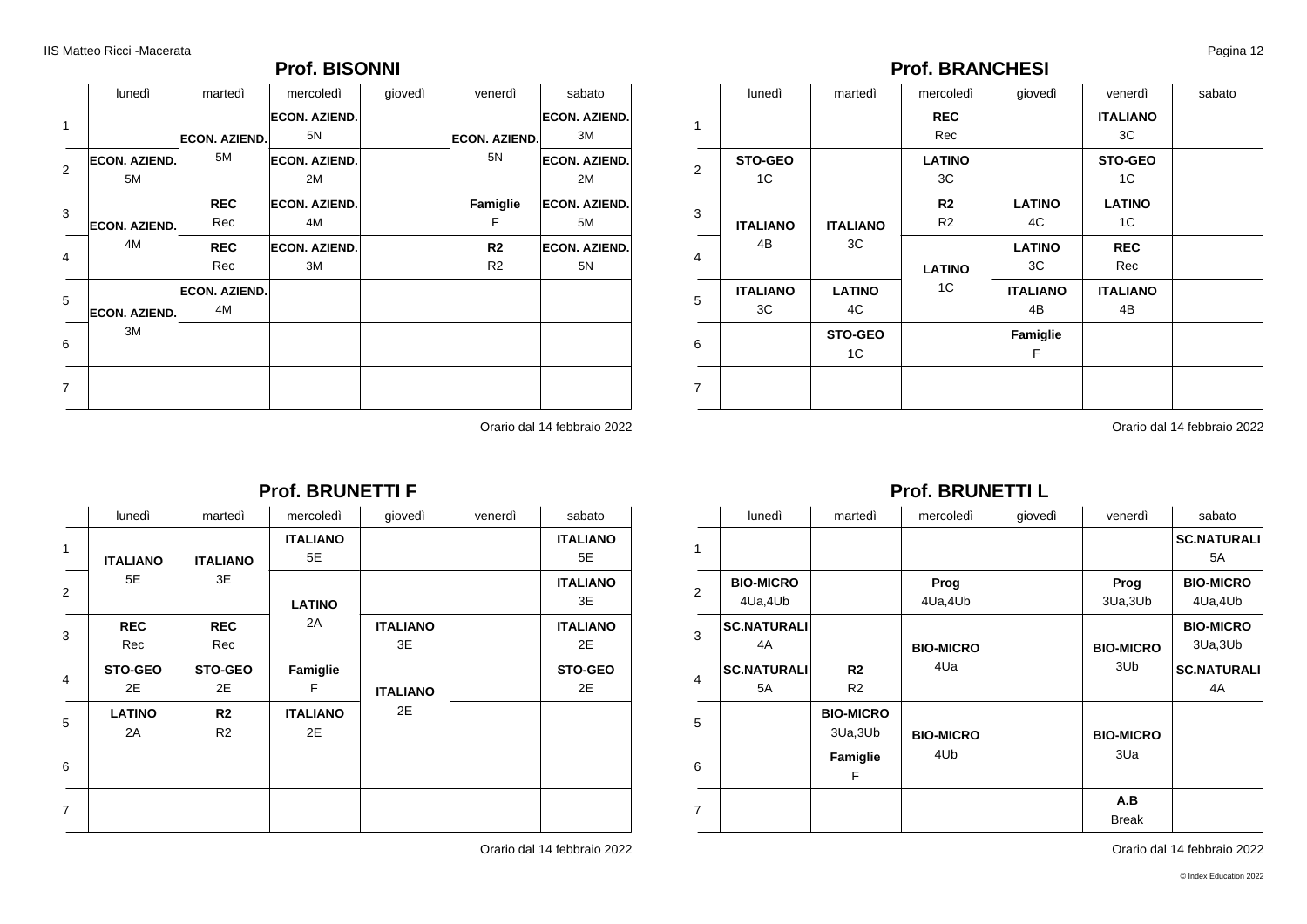### **Prof. BRUSCANTINI**

|                | lunedì         | martedì        | mercoledì      | giovedì        | venerdì        | sabato |
|----------------|----------------|----------------|----------------|----------------|----------------|--------|
| 1              | <b>INGLESE</b> | <b>OP</b>      |                | <b>INGLESE</b> | <b>OP</b>      |        |
|                | 4M             | OP             |                | 5M             | OP             |        |
| $\overline{2}$ | <b>REC</b>     | <b>INGLESE</b> |                | <b>INGLESE</b> | <b>INGLESE</b> |        |
|                | Rec            | 2M             |                | ЗM             | 1Ua,1Ub        |        |
| 3              | <b>INGLESE</b> | <b>INGLESE</b> | <b>INGLESE</b> | R <sub>2</sub> | <b>INGLESE</b> |        |
|                | ЗM             | 5M             | ЗM             | R <sub>2</sub> | 4M             |        |
| 4              | <b>INGLESE</b> | <b>INGLESE</b> | <b>INGLESE</b> |                | <b>REC</b>     |        |
|                | 2M             | 4M             | 5M             |                | Rec            |        |
| 5              | <b>OP</b>      | Famiglie       | <b>INGLESE</b> |                | <b>INGLESE</b> |        |
|                | OP             | F              | 1Ua,1Ub        |                | 2M             |        |
| 6              | <b>INGLESE</b> |                |                |                |                |        |
|                | 1Ua,1Ub        |                |                |                |                |        |
| $\overline{7}$ |                |                |                |                |                |        |
|                |                |                |                |                |                |        |

Orario dal 14 febbraio 2022

|                | lunedì                | martedì              | mercoledì | giovedì | venerdì               | sabato |
|----------------|-----------------------|----------------------|-----------|---------|-----------------------|--------|
| 1              | <b>LATINO</b><br>3B   | STO-GEO<br>1B        |           |         | <b>LATINO</b><br>3B   |        |
| 2              | STO-GEO<br>1B         | <b>ITALIANO</b>      |           |         | <b>ITALIANO</b><br>1F |        |
| 3              | <b>ITALIANO</b><br>1F | 1F                   |           |         | Famiglie<br>F         |        |
| 4              |                       | R2<br>R <sub>2</sub> |           |         | STO-GEO<br>1B         |        |
| 5              |                       |                      |           |         | <b>OP</b><br>OP       |        |
| 6              |                       |                      |           |         | A.B<br><b>Break</b>   |        |
| $\overline{7}$ |                       |                      |           |         |                       |        |

**Prof. CANULLO**

Orario dal 14 febbraio 2022

### **Prof. CAMPILIA**

|                | lunedì           | martedì          | mercoledì        | giovedì          | venerdì | sabato            |
|----------------|------------------|------------------|------------------|------------------|---------|-------------------|
| $\mathbf{1}$   | <b>ED.FISICA</b> | <b>ED.FISICA</b> |                  | <b>ED.FISICA</b> |         | <b>REC</b><br>Rec |
| 2              | 2E               | 4E               |                  | 1E               |         | <b>REC</b><br>Rec |
| 3              | <b>ED.FISICA</b> | Famiglie<br>F    |                  | <b>ED.FISICA</b> |         | <b>ED.FISICA</b>  |
| $\overline{4}$ | 3E               |                  |                  | 2D               |         | 3C                |
| 5              | <b>ED.FISICA</b> |                  | <b>ED.FISICA</b> | <b>ED.FISICA</b> |         | <b>REC</b><br>Rec |
| 6              | 5E               |                  | 5C               | 2C               |         |                   |
| $\overline{7}$ |                  |                  |                  |                  |         |                   |

Orario dal 14 febbraio 2022

# **Prof. CAPRADOSSI K**

|                | lunedì       | martedì                                     | mercoledì         | giovedì                                                        | venerdì                      | sabato |
|----------------|--------------|---------------------------------------------|-------------------|----------------------------------------------------------------|------------------------------|--------|
| 1              |              |                                             | <b>MATEMATICA</b> |                                                                | <b>MATEMATICA</b>            |        |
|                |              |                                             | 1E                |                                                                | 2C                           |        |
| 2              |              |                                             | R <sub>2</sub>    | Famiglie                                                       | <b>OP</b>                    |        |
|                |              |                                             | R <sub>2</sub>    | F                                                              | <b>OP</b>                    |        |
| 3              |              | MATEMATICA MATEMATICA MATEMATICA MATEMATICA |                   |                                                                | <b>REC</b>                   |        |
|                | 2C           | 3A                                          | 3B                | 1A                                                             | Rec                          |        |
| $\overline{4}$ |              |                                             |                   | MATEMATICA   MATEMATICA   MATEMATICA   MATEMATICA   MATEMATICA |                              |        |
|                | 1C           | 2C                                          | 3A                | 1 <sup>C</sup>                                                 | 1E                           |        |
| 5              |              | <b>MATEMATICA MATEMATICA</b>                |                   |                                                                | <b>MATEMATICA MATEMATICA</b> |        |
|                | 1A           | 1C                                          |                   | 1E                                                             | 3B                           |        |
|                | <b>OP</b>    | <b>MATEMATICA</b>                           |                   |                                                                |                              |        |
| 6              | OP           | 1A                                          |                   |                                                                |                              |        |
| $\overline{7}$ | A.B          |                                             |                   |                                                                |                              |        |
|                | <b>Break</b> |                                             |                   |                                                                |                              |        |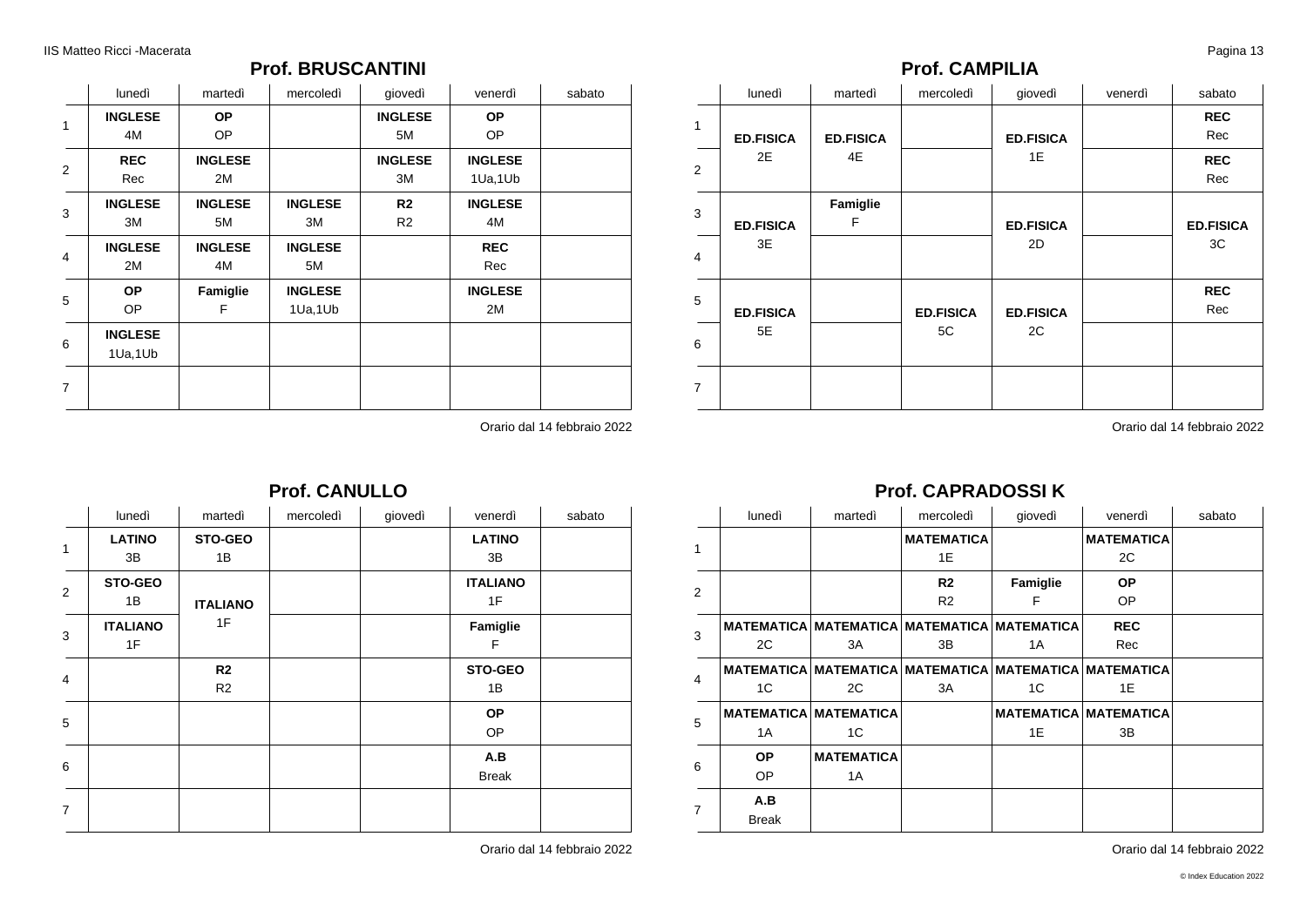### **Prof. CAPRADOSSI V**

|                | lunedì | martedì                | mercoledì | giovedì | venerdì | sabato                           |
|----------------|--------|------------------------|-----------|---------|---------|----------------------------------|
| $\mathbf{1}$   |        | <b>FILOSOFIA</b><br>3F |           |         |         |                                  |
| 2              |        | <b>STORIA</b><br>3F    |           |         |         | R <sub>2</sub><br>R <sub>2</sub> |
| 3              |        | Famiglie<br>F          |           |         |         |                                  |
| $\overline{4}$ |        |                        |           |         |         | <b>STORIA</b><br>3F              |
| 5              |        |                        |           |         |         | <b>FILOSOFIA</b><br>3F           |
| 6              |        |                        |           |         |         |                                  |
| $\overline{7}$ |        |                        |           |         |         |                                  |

Orario dal 14 febbraio 2022

### **Prof. CARLETTA**

|                | lunedì         | martedì        | mercoledì | giovedì        | venerdì        | sabato         |
|----------------|----------------|----------------|-----------|----------------|----------------|----------------|
| 1              | <b>INGLESE</b> | <b>INGLESE</b> |           | <b>INGLESE</b> | <b>INGLESE</b> | <b>OP</b>      |
|                | 5A             | 1A             |           | 4A             | 2A             | OP             |
| 2              | <b>INGLESE</b> | <b>INGLESE</b> |           | <b>INGLESE</b> | <b>INGLESE</b> | <b>OP</b>      |
|                | 4A             | 3A             |           | 3A             | 1A             | OP             |
| 3              | <b>REC</b>     | <b>INGLESE</b> |           | <b>INGLESE</b> |                | <b>REC</b>     |
|                | Rec            | 5A             |           | 5A             |                | Rec            |
| $\overline{4}$ | <b>INGLESE</b> | <b>INGLESE</b> |           | <b>INGLESE</b> |                | <b>OP</b>      |
|                | 2A             | 2A             |           | 1A             |                | OP.            |
| 5              | <b>INGLESE</b> |                |           | R2             |                | <b>INGLESE</b> |
|                | 3A             |                |           | R <sub>2</sub> |                | 4A             |
| 6              | Famiglie       |                |           |                |                |                |
|                | F              |                |           |                |                |                |
|                |                |                |           |                |                |                |
| $\overline{7}$ |                |                |           |                |                |                |

Orario dal 14 febbraio 2022

|                |                                    |                  | . <del>.</del> . |         |                                  |        |
|----------------|------------------------------------|------------------|------------------|---------|----------------------------------|--------|
|                | lunedì                             | martedì          | mercoledì        | giovedì | venerdì                          | sabato |
| 1              | <b>GEOGRAFIA</b><br>1M             | <b>GEOGRAFIA</b> |                  |         | <b>GEOGRAFIA</b>                 |        |
| 2              | Famiglie<br>F                      | 1M               |                  |         | 1N                               |        |
| 3              | <b>GEOGRAFIA</b><br>1Ua,1Ub        |                  |                  |         | <b>REC</b><br>Rec                |        |
| $\overline{4}$ | <b>GEOGRAFIA</b><br>1Ta,1Tb        |                  |                  |         | <b>GEOGRAFIA</b><br>1Sa,1Sb      |        |
| 5              | <b>GEOGRAFIA</b><br>1 <sup>N</sup> |                  |                  |         | R <sub>2</sub><br>R <sub>2</sub> |        |
| 6              |                                    |                  |                  |         |                                  |        |
| $\overline{7}$ |                                    |                  |                  |         |                                  |        |

**Prof. CELA**

#### **Prof. CERQUETELLA** lunedì martedì mercoledì giovedì venerdì sabato

|                | lunedi         | martedi        | mercoledi      | giovedi | venerdi        | sabato         |
|----------------|----------------|----------------|----------------|---------|----------------|----------------|
| 1              | <b>INGLESE</b> | <b>INGLESE</b> | <b>INGLESE</b> |         | <b>INGLESE</b> | <b>INGLESE</b> |
|                | 2C             | 2D             | 4D             |         | 1D             | 2D             |
| 2              | <b>INGLESE</b> | <b>INGLESE</b> | <b>INGLESE</b> |         | <b>INGLESE</b> | <b>INGLESE</b> |
|                | 3C             | 5D             | 1D             |         | 2C             | 3C             |
| 3              | <b>REC</b>     | <b>INGLESE</b> | <b>INGLESE</b> |         | Famiglie       |                |
|                | Rec            | 4D             | 5D             |         | F              |                |
| $\overline{4}$ | <b>INGLESE</b> | <b>INGLESE</b> | R <sub>2</sub> |         |                |                |
|                | 4D             | 1D             | R <sub>2</sub> |         |                |                |
| 5              | <b>INGLESE</b> | <b>INGLESE</b> | <b>INGLESE</b> |         | <b>INGLESE</b> |                |
|                | 2D             | 2C             | 3C             |         | 5D             |                |
| 6              |                |                |                |         | A.B            |                |
|                |                |                |                |         | <b>Break</b>   |                |
| $\overline{7}$ |                |                |                |         |                |                |
|                |                |                |                |         |                |                |
|                |                |                |                |         |                |                |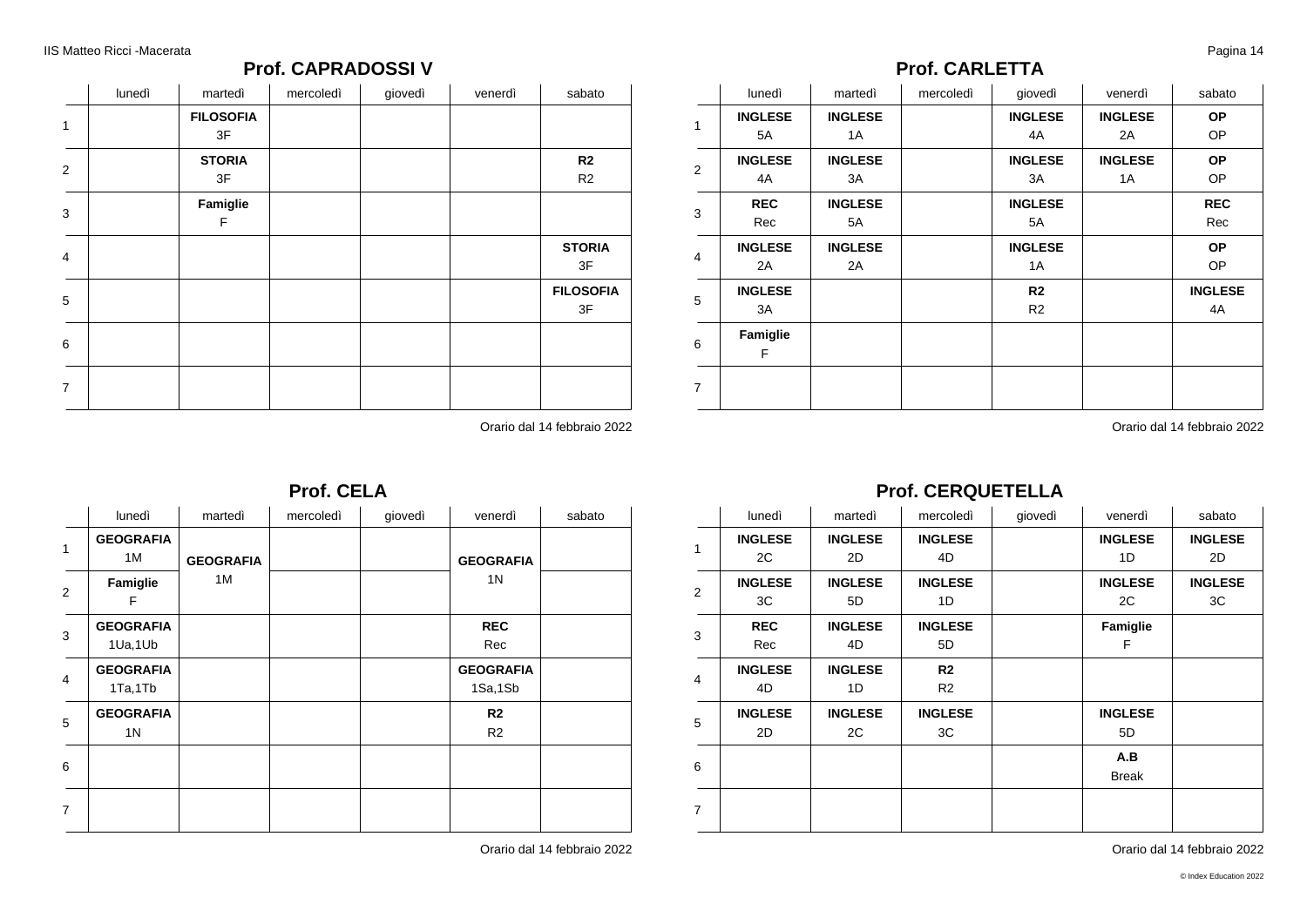### **Prof. CINGOLANI**

|                | lunedì | martedì         | mercoledì       | giovedì         | venerdì         | sabato          |
|----------------|--------|-----------------|-----------------|-----------------|-----------------|-----------------|
| 1              |        | <b>LATINO</b>   | <b>STO-GEO</b>  | <b>LATINO</b>   | <b>STO-GEO</b>  | STO-GEO         |
|                |        | 5B              | 2A              | 5B              | 2B              | 2Β              |
| 2              |        |                 | <b>REC</b>      | <b>ITALIANO</b> | <b>ITALIANO</b> | <b>ITALIANO</b> |
|                |        | <b>ITALIANO</b> | Rec             | 5B              | 5B              | 2B              |
| 3              |        | 2B              | <b>ITALIANO</b> | <b>STO-GEO</b>  | <b>LATINO</b>   |                 |
|                |        |                 | 2B              | 2A              | 4A              | <b>ITALIANO</b> |
| $\overline{4}$ |        | Famiglie        |                 | <b>REC</b>      | R <sub>2</sub>  | 5B              |
|                |        | F               |                 | Rec             | R <sub>2</sub>  |                 |
|                |        | <b>STO-GEO</b>  |                 | <b>LATINO</b>   | STO-GEO         |                 |
| 5              |        | 2B              |                 | 4A              | 2A              |                 |
| 6              |        |                 |                 |                 |                 |                 |
|                |        |                 |                 |                 |                 |                 |
|                |        |                 |                 |                 |                 |                 |
| $\overline{7}$ |        |                 |                 |                 |                 |                 |

Orario dal 14 febbraio 2022

### **Prof. CODONI**

|                | lunedì           | martedì          | mercoledì        | giovedì                                 | venerdì | sabato           |
|----------------|------------------|------------------|------------------|-----------------------------------------|---------|------------------|
| $\mathbf{1}$   | <b>OP</b>        | <b>STORIA</b>    | <b>STORIA</b>    | <b>FILOSOFIA</b>                        |         | <b>STORIA</b>    |
|                | OP               | 4D               | 3B               |                                         |         | 5B               |
| 2              | <b>OP</b>        | R2               | <b>STORIA</b>    | 4D                                      |         | <b>FILOSOFIA</b> |
|                | OP               | R <sub>2</sub>   | 4D               | Famiglie<br>F<br><b>FILOSOFIA</b><br>5B |         | 3B               |
| 3              | <b>REC</b>       |                  | <b>FILOSOFIA</b> |                                         |         | <b>OP</b>        |
|                | Rec              | <b>FILOSOFIA</b> | 4D               |                                         |         | OP               |
| $\overline{4}$ | <b>FILOSOFIA</b> | 3B               | <b>STORIA</b>    |                                         |         |                  |
|                | 5В               |                  | 5B               |                                         |         |                  |
|                | <b>STORIA</b>    | <b>REC</b>       | <b>REC</b>       |                                         |         |                  |
| 5              | 3B               | Rec              | Rec              |                                         |         |                  |
| 6              |                  |                  |                  |                                         |         |                  |
|                |                  |                  |                  |                                         |         |                  |
| $\overline{7}$ |                  |                  |                  |                                         |         |                  |
|                |                  |                  |                  |                                         |         |                  |

Orario dal 14 febbraio 2022

### **Prof. CIPPITELLI**

|                | lunedì | martedì         | mercoledì       | giovedì         | venerdì       | sabato          |
|----------------|--------|-----------------|-----------------|-----------------|---------------|-----------------|
| 1              |        | <b>LATINO</b>   | <b>ITALIANO</b> | <b>ITALIANO</b> | <b>LATINO</b> | <b>REC</b>      |
|                |        | 5A              | 5A              | 1A              | 5A            | Rec             |
| $\overline{2}$ |        | <b>ITALIANO</b> | <b>ITALIANO</b> | <b>STO-GEO</b>  |               | <b>OP</b>       |
|                |        | 5A              | 1A              | 1A              | <b>LATINO</b> | OP              |
| 3              |        |                 | <b>STO-GEO</b>  | R <sub>2</sub>  | 2B            |                 |
|                |        |                 | 1A              | R <sub>2</sub>  |               | <b>ITALIANO</b> |
| $\overline{4}$ |        |                 | <b>LATINO</b>   | Famiglie        | <b>OP</b>     | 5A              |
|                |        | <b>ITALIANO</b> | 2Β              | F               | OP            |                 |
| 5              |        | 1A              | <b>REC</b>      |                 | STO-GEO       |                 |
|                |        |                 | Rec             |                 | 1A            |                 |
| 6              |        |                 |                 |                 |               |                 |
| $\overline{7}$ |        |                 |                 |                 |               |                 |

Orario dal 14 febbraio 2022

# **Prof. COME**

|                          | lunedì                        | martedì                                                                     | mercoledì                     | giovedì | venerdì                                  | sabato                                                   |
|--------------------------|-------------------------------|-----------------------------------------------------------------------------|-------------------------------|---------|------------------------------------------|----------------------------------------------------------|
| 1                        | 2Sa,2Sb                       | SC. Integrate (Fisica) SC. Integrate (Fisica)<br>2Ta,2Tb                    |                               |         | 1Ua,1Ub                                  | SC. Integrate (Fisica) SC. Integrate (Fisica)<br>1Sa,1Sb |
| $\overline{2}$           | <b>REC</b><br>Rec             | SC. Integrate (Fisica)<br>2Sa,2Sb                                           |                               |         | <b>REC</b><br>Rec                        | Famiglie<br>F                                            |
| 3                        | <b>FISICA AMB.</b><br>5Ua,5Ub | SC. Integrate (Fisica)<br>1Sa                                               | <b>FISICA AMB.</b><br>5Ua,5Ub |         | 1Ta,1Tb                                  | SC. Integrate (Fisica) SC. Integrate (Fisica)<br>1Ta,1Tb |
| $\overline{\mathcal{A}}$ | 1Ua,1Ub                       | SC. Integrate (Fisica) SC. Integrate (Fisica) SC. Integrate (Fisica)<br>1Ua | 1Sa,1Sb                       |         | R <sub>2</sub><br>R <sub>2</sub>         | SC. Integrate (Fisica)<br>2Ta,2Tb                        |
| 5                        | 2Ta,2Tb                       | SC. Integrate (Fisica) SC. Integrate (Fisica)<br>1Ta                        |                               |         | <b>SC. Integrate (Fisica)</b><br>2Sa,2Sb | <b>FISICA AMB.</b><br>5Ua,5Ub                            |
| 6                        |                               |                                                                             |                               |         |                                          |                                                          |
| 7                        |                               |                                                                             |                               |         |                                          |                                                          |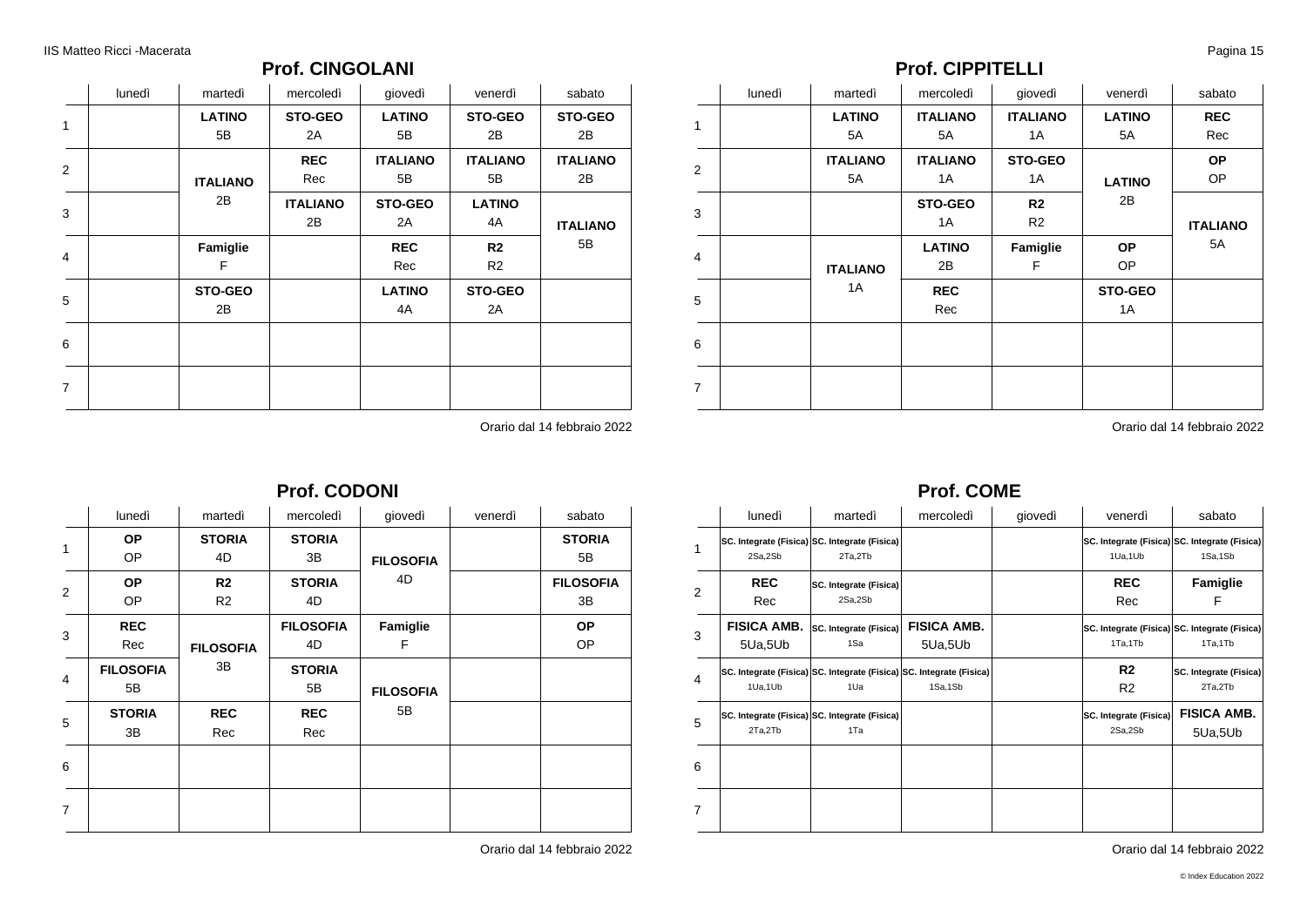### **Prof. CORRADINI M**

|                | lunedì                 | martedì                | mercoledì                        | giovedì                | venerdì                | sabato |
|----------------|------------------------|------------------------|----------------------------------|------------------------|------------------------|--------|
| 1              | <b>GEOGRAFIA</b><br>3M |                        |                                  | <b>GEOGRAFIA</b><br>4N |                        |        |
| $\overline{2}$ | <b>GEOGRAFIA</b><br>2M |                        | R <sub>2</sub><br>R <sub>2</sub> | <b>REC</b><br>Rec      | <b>GEOGRAFIA</b><br>2N |        |
| 3              |                        |                        | <b>GEOGRAFIA</b><br>4N           | <b>GEOGRAFIA</b><br>2N | <b>GEOGRAFIA</b><br>2M |        |
| $\overline{4}$ | <b>GEOGRAFIA</b><br>3N | <b>GEOGRAFIA</b><br>2M | <b>OP</b><br>OP                  | <b>GEOGRAFIA</b><br>5M | Famiglie<br>F          |        |
| 5              | <b>GEOGRAFIA</b><br>5N | <b>GEOGRAFIA</b><br>2N | <b>GEOGRAFIA</b><br>3N           | <b>GEOGRAFIA</b><br>4M | <b>REC</b><br>Rec      |        |
| 6              |                        | <b>GEOGRAFIA</b><br>4M | <b>GEOGRAFIA</b><br>5N           | <b>GEOGRAFIA</b><br>ЗM | <b>GEOGRAFIA</b><br>5M |        |
| 7              |                        |                        |                                  |                        |                        |        |

Orario dal 14 febbraio 2022

# **Prof. DE LEONARDIS**

|   | lunedì           | martedì          | mercoledì                         | giovedì                           | venerdì                                            | sabato |
|---|------------------|------------------|-----------------------------------|-----------------------------------|----------------------------------------------------|--------|
|   |                  | <b>OP</b>        |                                   |                                   | Storia dell'Arte Storia dell'Arte Storia dell'Arte |        |
|   |                  | OP.              | 4A                                | 5D                                | 3E                                                 |        |
| 2 |                  | Storia dell'Arte | <b>OP</b>                         | <b>OP</b>                         | OP.                                                |        |
|   |                  | 5E               | OP                                | OP                                | OP.                                                |        |
| 3 |                  |                  | Storia dell'Arte Storia dell'Arte | <b>OP</b>                         | Storia dell'Artel                                  |        |
|   |                  | 4E               | 3E                                | OP                                | 5D                                                 |        |
| 4 | <b>REC</b>       | R2               |                                   | Storia dell'Arte Storia dell'Arte | Famiglie                                           |        |
|   | Rec              | R <sub>2</sub>   | 3F                                | 3F                                | F                                                  |        |
| 5 | Storia dell'Arte |                  | <b>Storia dell'Arte</b>           | <b>OP</b>                         | Storia dell'Arte                                   |        |
|   | 4A               |                  | 5E                                | OP                                | 4E                                                 |        |
| 6 | A.B              |                  |                                   |                                   |                                                    |        |
|   | <b>Break</b>     |                  |                                   |                                   |                                                    |        |
| 7 |                  |                  |                                   |                                   |                                                    |        |
|   |                  |                  |                                   |                                   |                                                    |        |

Orario dal 14 febbraio 2022

### **Prof. COTTINI**

|                | lunedì                        | martedì                       | mercoledì                    | giovedì | venerdì           | sabato                       |
|----------------|-------------------------------|-------------------------------|------------------------------|---------|-------------------|------------------------------|
| $\mathbf{1}$   | <b>CHI-AN-STR</b>             |                               | <b>CHI-AN-STR</b><br>4Ua,4Ub |         | Prog<br>3Ua, 3Ub  |                              |
| 2              | 3Sb                           |                               | <b>CHI-AN-STR</b><br>3Sa,3Sb |         |                   | <b>CHIMICA</b><br>1Sa,1Sb    |
| 3              | <b>CHI-AN-STR</b><br>3Ua, 3Ub | <b>CHIMICA</b><br>1Sb         | <b>CHI-AN-STR</b>            |         | <b>CHI-AN-STR</b> | <b>CHI-AN-STR</b><br>4Ua,4Ub |
| $\overline{4}$ | Prog<br>5Ua,5Ub               | <b>CHI-AN-STR</b><br>3Ua, 3Ub | 4U <sub>b</sub>              |         | 5Ua               |                              |
| 5              |                               | <b>CHI-AN-STR</b>             | Famiglie<br>F                |         | <b>CHI-AN-STR</b> |                              |
| 6              |                               | 5Ua,5Ub                       | <b>CHIMICA</b><br>1Sa,1Sb    |         | 3U <sub>b</sub>   |                              |
| $\overline{7}$ |                               |                               |                              |         |                   |                              |

Orario dal 14 febbraio 2022

### **Prof. DI CENSO**

|                | lunedì | martedì                      | mercoledì | giovedì           | venerdì            | sabato                       |
|----------------|--------|------------------------------|-----------|-------------------|--------------------|------------------------------|
| 1              |        | <b>MATEMATICA MATEMATICA</b> |           | <b>MATEMATICA</b> |                    | <b>MATEMATICA</b>            |
|                | 3N     | 3N                           |           | 5N                |                    | 3N                           |
| $\overline{2}$ |        | <b>MATEMATICA MATEMATICA</b> |           | <b>MATEMATICA</b> |                    | <b>MATEMATICA</b>            |
|                | 3M     | 4N                           |           | 1N                |                    | 3M                           |
| 3              |        | <b>MATEMATICA MATEMATICA</b> |           | <b>MATEMATICA</b> |                    | <b>MATEMATICA</b>            |
|                | 5N     | 1N                           |           | 3M                |                    | 1N                           |
|                |        | Famiglie                     |           |                   | <b>MATEMATICAL</b> | <b>INCLUSIONE</b>            |
| $\overline{4}$ |        | F                            |           |                   | 4N                 | <b>INCLUSIONE</b>            |
| 5              |        |                              |           |                   |                    | <b>MATEMATICA MATEMATICA</b> |
|                |        |                              |           |                   | 5N                 | 4N                           |
|                |        |                              |           |                   | <b>MATEMATICA</b>  |                              |
| 6              |        |                              |           |                   | 1N                 |                              |
|                |        |                              |           |                   | A.B                |                              |
| $\overline{7}$ |        |                              |           |                   | <b>Break</b>       |                              |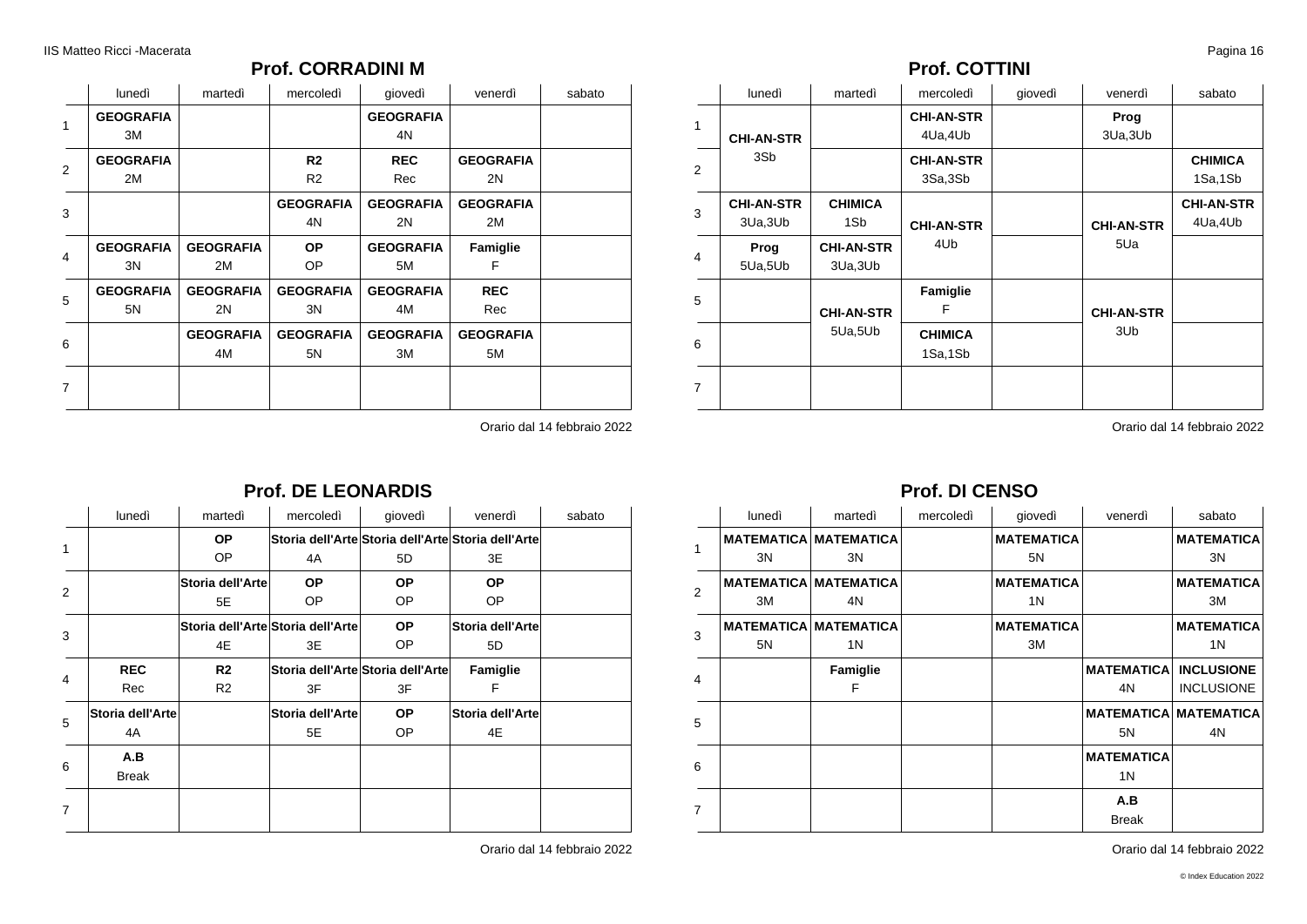### **Prof. DI DONATO**

|                | lunedì | martedì                         | mercoledì                   | giovedì                          | venerdì                   | sabato                     |
|----------------|--------|---------------------------------|-----------------------------|----------------------------------|---------------------------|----------------------------|
| 1              |        | <b>L3-FRA-TED-SPA</b><br>4M, 4N | <b>L2 FRA-SPA</b>           | <b>L2 FRA-SPA</b><br>3M, 3N      | L3-FRA-TED-SPA            | <b>L2-FRA-TED</b><br>5M,5N |
| 2              |        | <b>REC</b><br>Rec               | 3M,3N                       | <b>L2-FRA-TED</b><br>5M, 5N      | 4M,4N                     |                            |
| 3              |        | <b>REC</b><br>Rec               | <b>L2 FRA-SPA</b><br>1M, 1N | R <sub>2</sub><br>R <sub>2</sub> | L <sub>2</sub> -FRA<br>5E |                            |
| $\overline{4}$ |        | L <sub>2</sub> -FRA<br>5E       | L <sub>2</sub> -FRA<br>5E   | <b>L2 FRA-SPA</b><br>2M,2N       | Famiglie<br>F             |                            |
| 5              |        |                                 | <b>L2 FRA-SPA</b>           | <b>L2 FRA-SPA</b>                |                           |                            |
| 6              |        |                                 | 2M,2N                       | 1M, 1N                           |                           |                            |
| $\overline{7}$ |        |                                 |                             |                                  |                           |                            |

Orario dal 14 febbraio 2022

### **Prof. DI LORENZO**

|                | lunedì | martedì                          | mercoledì | giovedì                | venerdì | sabato |
|----------------|--------|----------------------------------|-----------|------------------------|---------|--------|
| $\mathbf{1}$   |        |                                  |           | <b>ED.FISICA</b><br>1B |         |        |
| 2              |        | Famiglie<br>F                    |           |                        |         |        |
| 3              |        | R <sub>2</sub><br>R <sub>2</sub> |           | <b>ED.FISICA</b>       |         |        |
| $\overline{4}$ |        | <b>REC</b><br>Rec                |           | 1D                     |         |        |
| 5              |        | <b>ED.FISICA</b>                 |           | <b>ED.FISICA</b>       |         |        |
| 6              |        | 2F                               |           | 1F                     |         |        |
| $\overline{7}$ |        |                                  |           |                        |         |        |

Orario dal 14 febbraio 2022

### **Prof. DI FELICE**

|                | lunedì                      | martedì                     | mercoledì | giovedì                       | venerdì                     | sabato                        |
|----------------|-----------------------------|-----------------------------|-----------|-------------------------------|-----------------------------|-------------------------------|
| $\mathbf{1}$   | <b>BIO-MICRO</b>            |                             |           | <b>BIO-MICRO</b>              | Prog<br>3Sa,3Sb             |                               |
| $\mathcal{P}$  | 3Sa                         |                             |           | 5T <sub>b</sub>               | SC. d.terra<br>2Sa,2Sb      | Prog<br>4Sa,4Sb               |
| 3              |                             |                             |           | <b>REC</b><br>Rec             | <b>BIO-MICRO</b><br>5Ta,5Tb | SC. d.terra<br>2Sa,2Sb        |
| $\overline{4}$ | <b>BIO-MICRO</b><br>4Sa,4Sb | <b>BIO-MICRO</b><br>3Sa,3Sb |           | Prog<br>5Ta,5Tb               | <b>BIO-MICRO</b><br>3Sa,3Sb | <b>BIO-MICRO</b><br>4Sa,4Sb   |
| 5              | <b>BIO-MICRO</b>            | Famiglie<br>F               |           | <b>SC.Tec. App</b><br>2Sa,2Sb |                             | <b>SC.Tec. App</b><br>2Sa,2Sb |
| 6              | 4Sa                         | SC.Tec. App<br>2Sb          |           | <b>BIO-MICRO</b><br>5Ta       |                             |                               |
| $\overline{7}$ |                             |                             |           |                               |                             |                               |

Orario dal 14 febbraio 2022

# **Prof. DI MARCO**

|                | lunedì         | martedì        | mercoledì      | giovedì | venerdì        | sabato         |
|----------------|----------------|----------------|----------------|---------|----------------|----------------|
|                | <b>INGLESE</b> | <b>INGLESE</b> |                |         | <b>INGLESE</b> | <b>INGLESE</b> |
| 1              | 4E             | 2E             |                |         | 4C             | 4C             |
| $\overline{2}$ | <b>INGLESE</b> | R2             | Famiglie       |         | <b>INGLESE</b> | <b>INGLESE</b> |
|                | 3E             | R <sub>2</sub> | F              |         | 5E             | 2E             |
| 3              | <b>INGLESE</b> | <b>INGLESE</b> | <b>INGLESE</b> |         | <b>INGLESE</b> | <b>REC</b>     |
|                | 5E             | 1E             | 2E             |         | 3E             | Rec            |
| 4              | <b>INGLESE</b> | <b>INGLESE</b> | <b>INGLESE</b> |         | <b>INGLESE</b> | <b>INGLESE</b> |
|                | 1E             | 4C             | 4E             |         | 4E             | 3E             |
| 5              |                | <b>INGLESE</b> | <b>INGLESE</b> |         |                |                |
|                |                | 5E             | 1E             |         |                |                |
| 6              |                |                |                |         |                |                |
|                |                |                |                |         |                |                |
| $\overline{7}$ |                |                |                |         |                |                |
|                |                |                |                |         |                |                |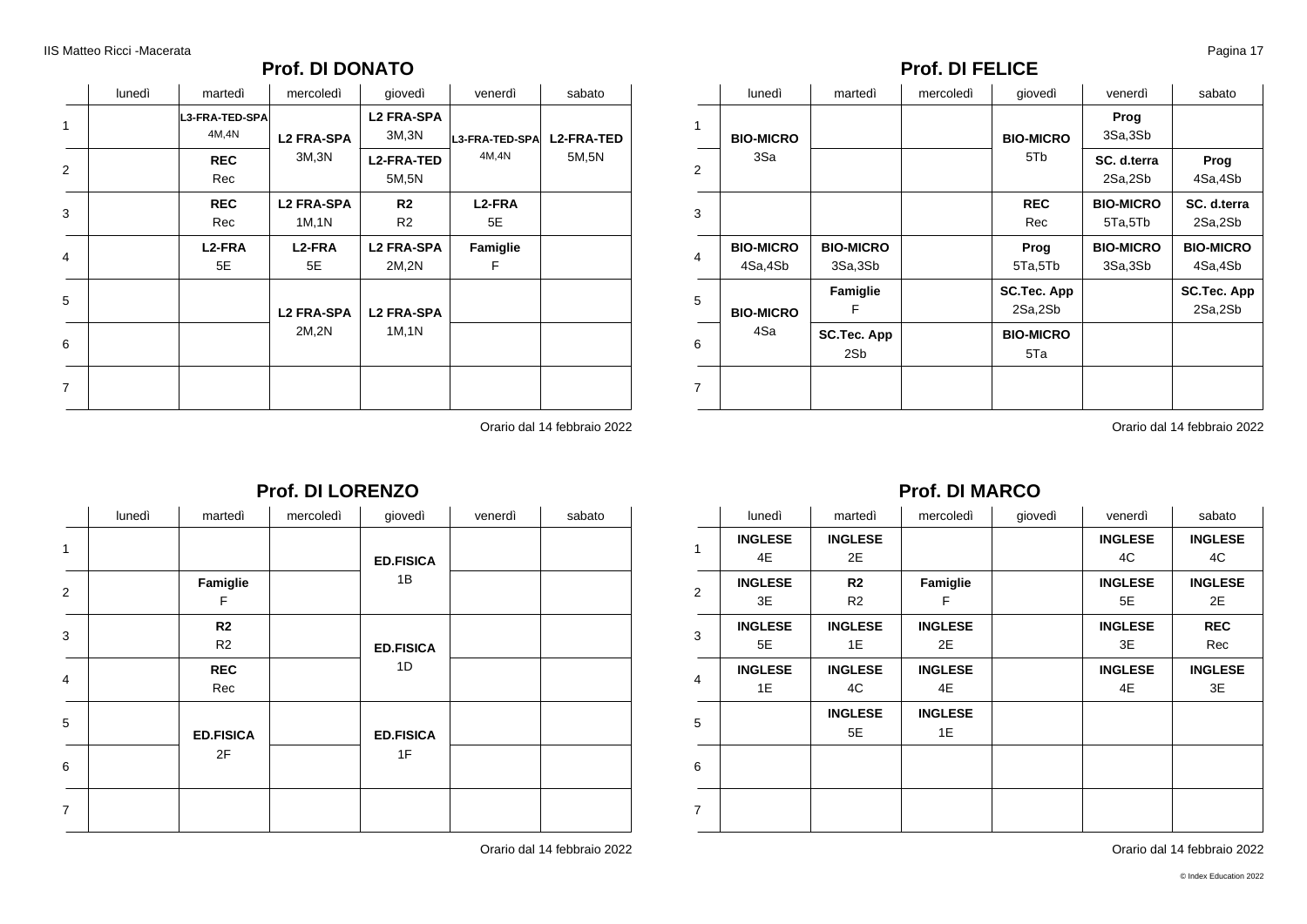### **Prof. DI PASQUALE C**

|                | lunedì | martedì         | mercoledì       | giovedì         | venerdì         | sabato          |
|----------------|--------|-----------------|-----------------|-----------------|-----------------|-----------------|
| 1              |        |                 | <b>LATINO</b>   | <b>LATINO</b>   |                 | <b>ITALIANO</b> |
|                |        | <b>ITALIANO</b> | 3A              | 5C              |                 | 5C              |
| 2              |        | 5C              | <b>LATINO</b>   | <b>LATINO</b>   |                 | <b>REC</b>      |
|                |        |                 | 5C              | 3D              |                 | Rec             |
| 3              |        | <b>ITALIANO</b> | <b>ITALIANO</b> | <b>ITALIANO</b> | <b>ITALIANO</b> |                 |
|                |        | 2A              | 3D              | 5C              | 3D              | <b>ITALIANO</b> |
|                |        | <b>LATINO</b>   | <b>ITALIANO</b> | R <sub>2</sub>  | <b>REC</b>      | 3D              |
| $\overline{4}$ |        | 3D              | 2A              | R <sub>2</sub>  | Rec             |                 |
|                |        |                 |                 |                 | Famiglie        | <b>LATINO</b>   |
| 5              |        |                 |                 | <b>ITALIANO</b> | F               | 3A              |
|                |        |                 |                 | 2A              |                 |                 |
| 6              |        |                 |                 |                 |                 |                 |
|                |        |                 |                 |                 |                 |                 |
| $\overline{7}$ |        |                 |                 |                 |                 |                 |

Orario dal 14 febbraio 2022

|   | lunedì | martedì | mercoledì | giovedì           | venerdì | sabato                      |
|---|--------|---------|-----------|-------------------|---------|-----------------------------|
| 1 |        |         |           | <b>L2 FRA-SPA</b> |         | <b>L2 FRA-SPA</b><br>3E, 3F |
| 2 |        |         |           | 3E, 3F            |         | <b>L2 FRA-SPA</b><br>4E     |
| 3 |        |         |           | Famiglie<br>F     |         |                             |
| 4 |        |         |           | <b>L2 FRA-SPA</b> |         |                             |
| 5 |        |         |           | 4E                |         |                             |
| 6 |        |         |           | <b>REC</b><br>Rec |         |                             |
| 7 |        |         |           |                   |         |                             |

**Prof. DIAFERIA**

Orario dal 14 febbraio 2022

### **Prof. DI TANNA**

|                | lunedì               | martedì | mercoledì                          | giovedì                          | venerdì                    | sabato                             |
|----------------|----------------------|---------|------------------------------------|----------------------------------|----------------------------|------------------------------------|
| $\mathbf{1}$   | <b>SCIENZE UMANE</b> |         | <b>SCIENZE UMANE</b>               | R <sub>2</sub><br>R <sub>2</sub> | <b>SCIENZE UMANE</b>       |                                    |
| 2              | 2B                   |         | 1B                                 | <b>SCIENZE UMANE</b><br>2B       | 4B                         |                                    |
| 3              | <b>SCIENZE UMANE</b> |         | <b>REC</b>                         | <b>SCIENZE UMANE</b>             |                            | Famiglie                           |
|                | 3C                   |         | Rec                                | 3C                               | <b>SCIENZE UMANE</b><br>3C | F                                  |
| 4              | <b>REC</b>           |         | <b>SCIENZE UMANE SCIENZE UMANE</b> |                                  |                            | <b>SCIENZE UMANE</b>               |
|                | Rec                  |         | 3C                                 | 4B                               |                            | 1B                                 |
| 5              | <b>SCIENZE UMANE</b> |         | <b>SCIENZE UMANE</b>               |                                  |                            | <b>SCIENZE UMANE SCIENZE UMANE</b> |
|                | 1B                   |         | 4B                                 |                                  | 2B                         | 4B                                 |
| 6              |                      |         |                                    |                                  |                            |                                    |
| $\overline{7}$ |                      |         |                                    |                                  |                            |                                    |

Orario dal 14 febbraio 2022

### **Prof. ERCOLANI**

|                | lunedì                | martedì               | mercoledì | giovedì                          | venerdì               | sabato                |
|----------------|-----------------------|-----------------------|-----------|----------------------------------|-----------------------|-----------------------|
| 1              | <b>ITALIANO</b><br>3A |                       |           |                                  | <b>ITALIANO</b><br>3A |                       |
|                | <b>AAR</b>            |                       |           | <b>ITALIANO</b><br>1D            | <b>ITALIANO</b>       | <b>ITALIANO</b><br>4D |
| $\overline{2}$ | A.R.                  |                       |           |                                  | 4D                    |                       |
| 3              | Famiglie<br>F         | <b>LATINO</b><br>1A   |           | <b>AAR</b><br>A.R.               | <b>LATINO</b>         | <b>ITALIANO</b><br>1D |
| 4              | <b>STO-GEO</b><br>1D  | <b>ITALIANO</b>       |           | <b>REC</b><br>Rec                | 1A                    | STO-GEO<br>1D         |
| 5              | <b>ITALIANO</b><br>1D | 3A                    |           | R <sub>2</sub><br>R <sub>2</sub> | STO-GEO<br>1D         | <b>REC</b><br>Rec     |
| 6              |                       | <b>ITALIANO</b><br>4D |           |                                  | A.B<br><b>Break</b>   |                       |
| $\overline{7}$ |                       |                       |           |                                  |                       |                       |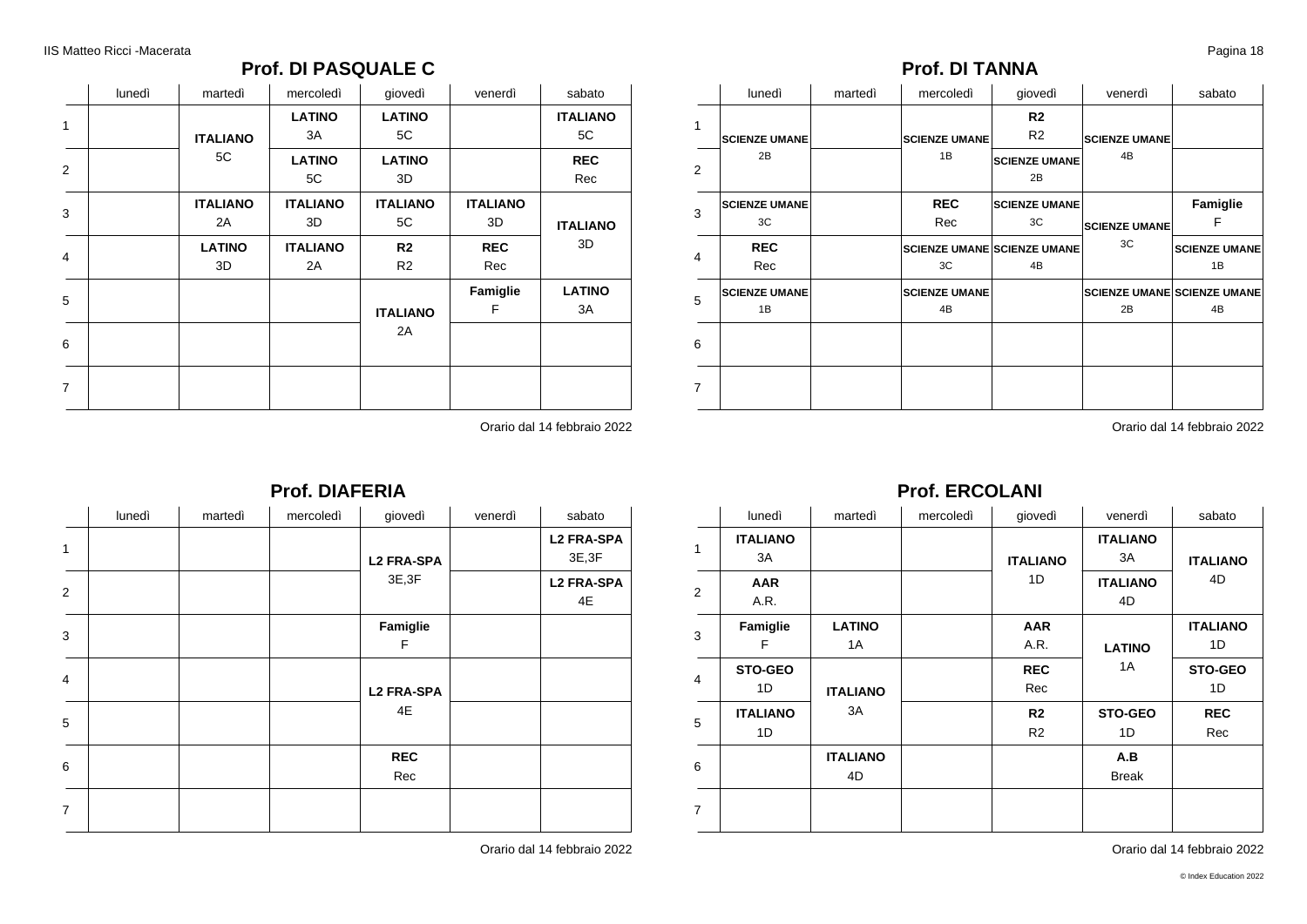1

2

3

4

5

6

7

### **Prof. EUGENI R.**

|                | lunedì                           | martedì             | mercoledì              | giovedì                | venerdì                | sabato                 |
|----------------|----------------------------------|---------------------|------------------------|------------------------|------------------------|------------------------|
| 1              | <b>STORIA</b><br>4A              | <b>STORIA</b><br>3C |                        | <b>STORIA</b><br>5A    | <b>OP</b><br>OP.       |                        |
| 2              |                                  |                     |                        | <b>FILOSOFIA</b><br>4A | <b>FILOSOFIA</b><br>5A | <b>FILOSOFIA</b><br>ЗA |
| 3              | <b>FILOSOFIA</b><br>5A           | <b>REC</b><br>Rec   |                        | <b>STORIA</b><br>3A    | <b>STORIA</b><br>ЗA    |                        |
| 4              | R <sub>2</sub><br>R <sub>2</sub> | <b>STORIA</b><br>5A |                        | <b>REC</b><br>Rec      | <b>FILOSOFIA</b><br>ЗA |                        |
| 5              | <b>OP</b><br>OP                  | <b>FILOSOFIA</b>    | <b>OP</b><br>OP        | <b>STORIA</b><br>3C    | <b>STORIA</b><br>4A    |                        |
| 6              |                                  | 4A                  | <b>OP</b><br><b>OP</b> | Famiglie<br>F          |                        |                        |
| $\overline{7}$ |                                  |                     |                        |                        |                        |                        |

**Prof. FEDERICI**

Orario dal 14 febbraio 2022

## **Prof. FALASCHINI**

|                | lunedì           | martedì                           | mercoledì        | giovedì        | venerdì                                            | sabato |
|----------------|------------------|-----------------------------------|------------------|----------------|----------------------------------------------------|--------|
| 1              | Storia dell'Arte | <b>OP</b>                         | <b>OP</b>        | <b>OP</b>      | <b>OP</b>                                          |        |
|                | 5C               | OP                                | <b>OP</b>        | OP.            | OP                                                 |        |
| $\overline{2}$ | Storia dell'Arte | <b>OP</b>                         | Storia dell'Arte | <b>REC</b>     | Storia dell'Arte                                   |        |
|                | 3B               | OP                                | 5В               | Rec            | 3B                                                 |        |
| 3              | <b>OP</b>        | <b>OP</b>                         |                  |                | Storia dell'Arte Storia dell'Arte Storia dell'Arte |        |
|                | OP.              | OP                                | 3C               | 5B             | 4B                                                 |        |
|                | <b>OP</b>        | <b>REC</b>                        |                  | R <sub>2</sub> | Famiglie                                           |        |
| 4              | OP.              | Rec                               |                  | R <sub>2</sub> | F                                                  |        |
| 5              |                  | Storia dell'Arte Storia dell'Arte |                  |                | Storia dell'Arte                                   |        |
|                | 4B               | 5C                                |                  |                | ЗC                                                 |        |
| 6              |                  |                                   |                  |                |                                                    |        |
|                |                  |                                   |                  |                |                                                    |        |
| 7              |                  |                                   |                  |                |                                                    |        |
|                |                  |                                   |                  |                |                                                    |        |

Orario dal 14 febbraio 2022

#### **Prof. FELIZIANI** lunedì | martedì | mercoledì | giovedì | venerdì | sabato | 1 2 3 4 5 6 7 **SCIENZE UMANE** 5B **SCIENZE UMANE** 5C **REC** Rec **SCIENZE UMANE** 5B **SCIENZE UMANE** 5C **SCIENZE UMANE** 5B **R2** R2 **SCIENZE UMANE** 5C **SCIENZE UMANE** 5C **SCIENZE UMANE** 5B **Famiglie** F

Orario dal 14 febbraio 2022

|                | lunedì | martedì           | mercoledì     | giovedì                                                | venerdì           | sabato                       |
|----------------|--------|-------------------|---------------|--------------------------------------------------------|-------------------|------------------------------|
|                |        | <b>FISICA</b>     | <b>FISICA</b> | <b>FISICA</b>                                          |                   | <b>MATEMATICA MATEMATICA</b> |
| 1              |        | 4B                | 3E            | 4B                                                     | 2E                | 4B                           |
| $\overline{2}$ |        |                   |               | MATEMATICA MATEMATICA MATEMATICA MATEMATICA MATEMATICA |                   |                              |
|                |        | 4B                | 3E            | 2E                                                     | 3E                | 3F                           |
| 3              |        | <b>MATEMATICA</b> | <b>FISICA</b> | <b>MATEMATICA</b>                                      | <b>OP</b>         | R <sub>2</sub>               |
|                |        | 2E                | 3F            | 3F                                                     | OP                | R <sub>2</sub>               |
| 4              |        | <b>MATEMATICA</b> |               |                                                        | <b>MATEMATICA</b> |                              |
|                |        | 3E                |               |                                                        | 3F                |                              |
| 5              |        | <b>FISICA</b>     |               |                                                        | <b>FISICA</b>     |                              |
|                |        | 3E                |               |                                                        | 3F                |                              |
| 6              |        | Famiglie          |               |                                                        | <b>REC</b>        |                              |
|                |        | F                 |               |                                                        | Rec               |                              |
| 7              |        |                   |               |                                                        |                   |                              |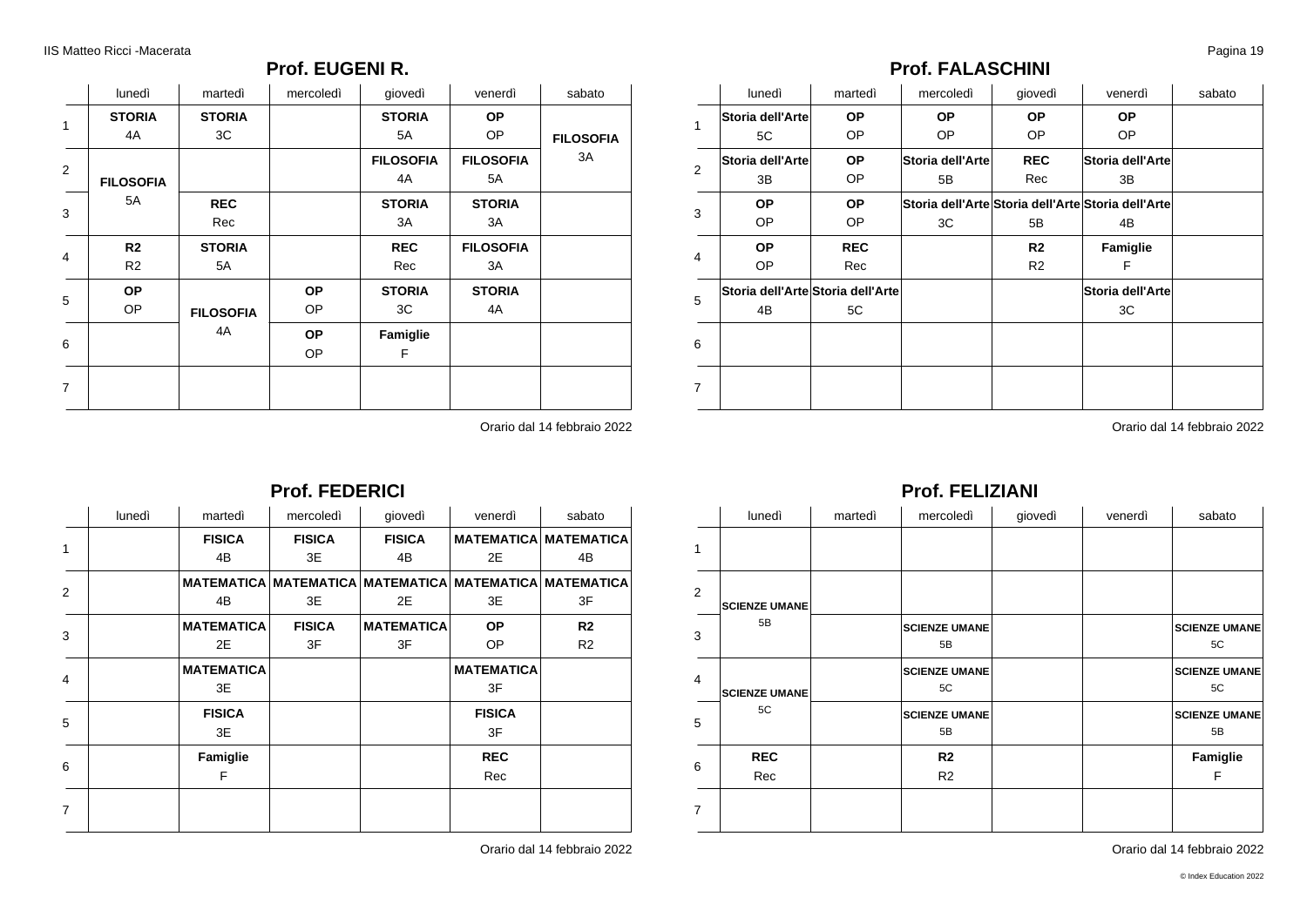### **Prof. FIECCONI**

|                | lunedì            | martedì           | mercoledì         | giovedì                      | venerdì           | sabato                       |
|----------------|-------------------|-------------------|-------------------|------------------------------|-------------------|------------------------------|
| 1              |                   |                   | <b>MATEMATICA</b> |                              | <b>REC</b>        | <b>MATEMATICA</b>            |
|                |                   |                   | 2Sa,2Sb           |                              | Rec               | 3Sa,3Sb                      |
| $\overline{2}$ | <b>MATEMATICA</b> | R2                |                   | <b>MATEMATICA MATEMATICA</b> | <b>MATEMATICA</b> | <b>REC</b>                   |
|                | 2Sa,2Sb           | R <sub>2</sub>    | 5E                | 5E                           | 3D                | Rec                          |
| 3              |                   | <b>MATEMATICA</b> |                   | Famiglie                     |                   | <b>MATEMATICA MATEMATICA</b> |
|                | <b>MATEMATICA</b> | 3Sa,3Sb           | <b>MATEMATICA</b> | F                            | 4Sa,4Sb           | 4Sa,4Sb                      |
| 4              | 1Sa,1Sb           |                   | 3Sa,3Sb           |                              | <b>MATEMATICA</b> |                              |
|                |                   | <b>MATEMATICA</b> |                   | <b>MATEMATICA</b>            | 5E                |                              |
| 5              | <b>MATEMATICA</b> | 2Sa,2Sb           | <b>MATEMATICA</b> | 4Sa,4Sb                      |                   |                              |
|                | 3D                |                   | 1Sa,1Sb           |                              |                   |                              |
|                |                   |                   |                   | <b>MATEMATICA</b>            |                   |                              |
| 6              |                   |                   |                   | 1Sa,1Sb                      |                   |                              |
|                |                   |                   |                   | A.B                          |                   |                              |
| $\overline{7}$ |                   |                   |                   | <b>Break</b>                 |                   |                              |

Orario dal 14 febbraio 2022

### **Prof. FIORENTINI**

|                | lunedì | martedì              | mercoledì            | giovedì              | venerdì                | sabato               |
|----------------|--------|----------------------|----------------------|----------------------|------------------------|----------------------|
| 1              |        | <b>INGLESE</b><br>2B | <b>OP</b><br>OP      | <b>INGLESE</b><br>2B | <b>INGLESE</b><br>1B   | <b>INGLESE</b><br>3B |
| $\overline{2}$ |        | <b>REC</b><br>Rec    | <b>INGLESE</b><br>3B | <b>INGLESE</b><br>4B | Famiglie<br>F          | <b>INGLESE</b><br>5B |
| 3              |        | <b>INGLESE</b><br>4B | <b>INGLESE</b><br>4B | <b>INGLESE</b><br>1B | <b>INGLESE</b><br>5B   |                      |
| 4              |        | <b>REC</b><br>Rec    | <b>OP</b><br>OP      |                      | <b>INGLESE</b><br>3B   | <b>INGLESE</b><br>2B |
| 5              |        | <b>INGLESE</b><br>5B | <b>INGLESE</b><br>1B |                      | <b>OP</b><br><b>OP</b> |                      |
| 6              |        |                      |                      |                      |                        |                      |
| $\overline{7}$ |        |                      |                      |                      |                        |                      |

Orario dal 14 febbraio 2022

### **Prof. GARBUGLIA**

|                | lunedì | martedì        | mercoledì                    | giovedì       | venerdì           | sabato                       |
|----------------|--------|----------------|------------------------------|---------------|-------------------|------------------------------|
| $\mathbf{1}$   |        | <b>FISICA</b>  | <b>FISICA</b>                | <b>FISICA</b> | <b>FISICA</b>     | <b>REC</b>                   |
|                |        | 3A             | 5C                           | 3D            | 5C                | Rec                          |
| $\overline{2}$ |        | <b>FISICA</b>  | <b>FISICA</b>                | <b>REC</b>    |                   | <b>MATEMATICA MATEMATICA</b> |
|                |        | 3B             | 5A                           | Rec           | 5C                | 5C                           |
| 3              |        | <b>FISICA</b>  | Famiglie                     |               | <b>MATEMATICA</b> | <b>FISICA</b>                |
|                |        | 3D             | F                            |               | 5A                | 4A                           |
|                |        | R <sub>2</sub> | <b>FISICA</b>                |               | <b>MATEMATICA</b> | <b>FISICA</b>                |
| $\overline{4}$ |        | R <sub>2</sub> | 4A                           |               | 4A                | 3B                           |
| 5              |        |                | <b>MATEMATICA MATEMATICA</b> |               | <b>FISICA</b>     | <b>FISICA</b>                |
|                |        | 5A             | 4A                           |               | 3A                | 5A                           |
| 6              |        |                | <b>REC</b>                   |               |                   |                              |
|                |        |                | Rec                          |               |                   |                              |
| $\overline{7}$ |        |                |                              |               |                   |                              |
|                |        |                |                              |               |                   |                              |

Orario dal 14 febbraio 2022

|                | lunedì                     | martedì                    | mercoledì | giovedì | venerdì              | sabato |
|----------------|----------------------------|----------------------------|-----------|---------|----------------------|--------|
| 1              |                            | <b>REC</b><br>Rec          |           |         | <b>SCIENZE UMANE</b> |        |
| 2              | R2<br>R <sub>2</sub>       | <b>SCIENZE UMANE</b><br>2A |           |         | 4A                   |        |
| 3              | <b>SCIENZE UMANE</b><br>2A | <b>SCIENZE UMANE</b>       |           |         | <b>SCIENZE UMANE</b> |        |
| 4              | <b>SCIENZE UMANE</b><br>4A | 4A                         |           |         | 2A                   |        |
| 5              | Famiglie<br>F              |                            |           |         |                      |        |
| 6              |                            |                            |           |         |                      |        |
| $\overline{7}$ |                            |                            |           |         |                      |        |

**Prof. FODERA'**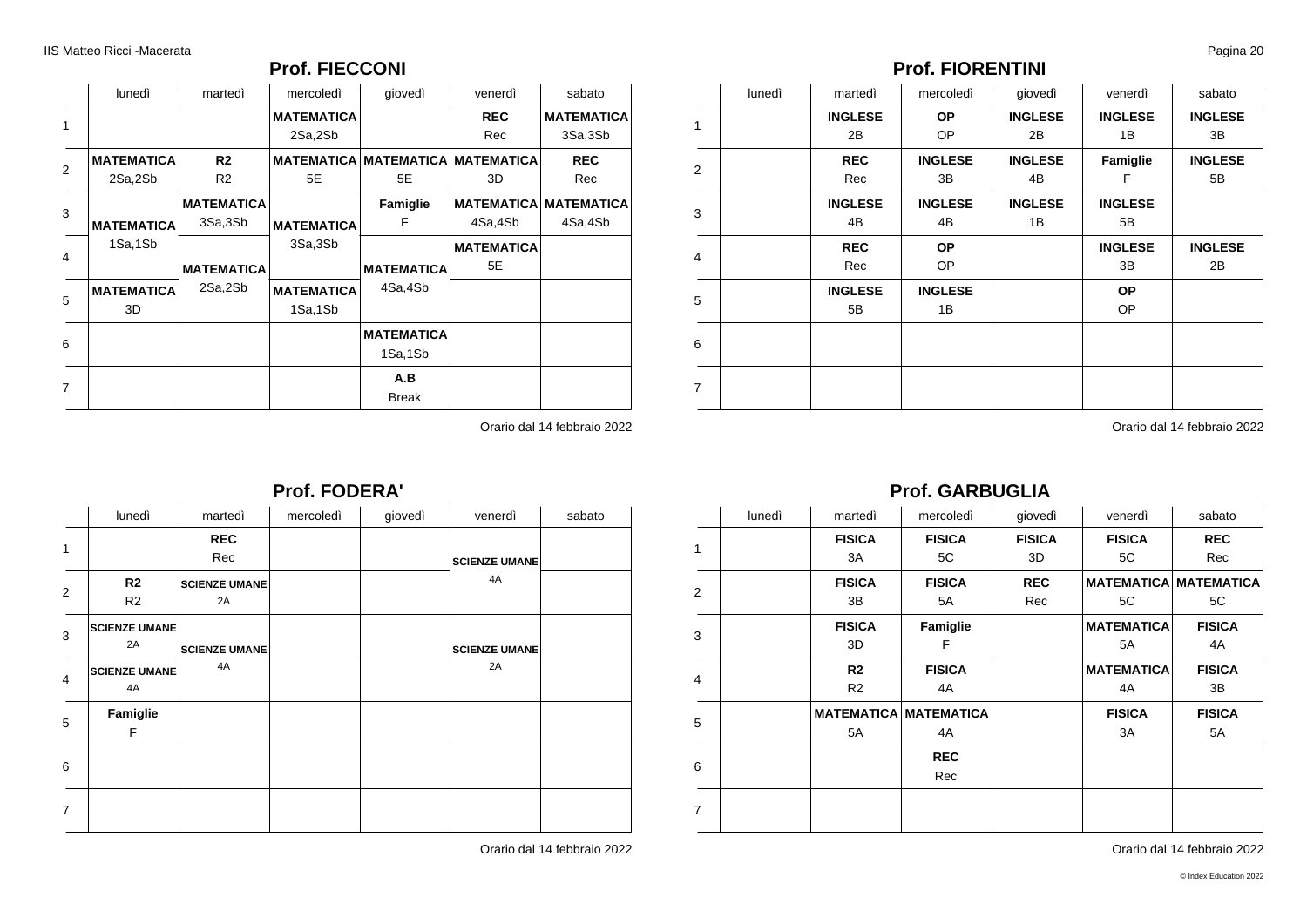### **Prof. GARULLI**

|                | lunedì        | martedì                      | mercoledì | giovedì           | venerdì                                 | sabato        |
|----------------|---------------|------------------------------|-----------|-------------------|-----------------------------------------|---------------|
| $\mathbf{1}$   | <b>FISICA</b> | <b>FISICA</b>                |           | <b>FISICA</b>     | <b>FISICA</b>                           |               |
|                | 5B            | 5D                           |           | 5E                | 5B                                      |               |
| 2              | Famiglie      | <b>REC</b>                   |           | <b>FISICA</b>     |                                         |               |
|                | F             | Rec                          |           | 3C                |                                         |               |
| 3              |               | <b>MATEMATICA MATEMATICA</b> |           |                   | <b>MATEMATICA MATEMATICA</b>            | <b>FISICA</b> |
|                | 5D            | 5D                           |           | 4D                | 2F                                      | 5D            |
| 4              | <b>FISICA</b> |                              |           | <b>MATEMATICA</b> | <b>FISICA</b>                           | <b>FISICA</b> |
|                | 3C            |                              |           | 2F                | 4D                                      | 5E            |
| 5              | <b>FISICA</b> |                              |           |                   | <b>MATEMATICA MATEMATICA MATEMATICA</b> |               |
|                | 4D            |                              |           | 2F                | 4D                                      | ЗC            |
|                |               |                              |           | R <sub>2</sub>    | <b>MATEMATICA</b>                       |               |
| 6              |               |                              |           | R <sub>2</sub>    | 3C                                      |               |
| $\overline{7}$ |               |                              |           |                   |                                         |               |
|                |               |                              |           |                   |                                         |               |

Orario dal 14 febbraio 2022

## **Prof. GIACOMINI**

|                | lunedì | martedì | mercoledì                        | giovedì                    | venerdì | sabato |
|----------------|--------|---------|----------------------------------|----------------------------|---------|--------|
| $\mathbf{1}$   |        |         |                                  |                            |         |        |
| 2              |        |         | R <sub>2</sub><br>R <sub>2</sub> |                            |         |        |
| 3              |        |         | <b>L2 FRA-SPA</b><br>1M, 1N      | Famiglie<br>F              |         |        |
| $\overline{4}$ |        |         | <b>REC</b><br>Rec                | <b>L2 FRA-SPA</b><br>2M,2N |         |        |
| 5              |        |         | <b>L2 FRA-SPA</b>                | <b>L2 FRA-SPA</b>          |         |        |
| 6              |        |         | 2M,2N                            | 1M, 1N                     |         |        |
| $\overline{7}$ |        |         |                                  |                            |         |        |

Orario dal 14 febbraio 2022

### **Prof. GENTILI**

|                | lunedì                          | martedì                           | mercoledì                        | giovedì | venerdì                     | sabato                           |
|----------------|---------------------------------|-----------------------------------|----------------------------------|---------|-----------------------------|----------------------------------|
| 1              | <b>CHI-ORG-BIOCH</b><br>5Ua,5Ub |                                   | <b>CHI-ORG-BIOCH</b><br>5Ua,5Ub  |         | <b>CHI-ORG-BIOCH</b><br>5Ub | Prog<br>4Sa,4Sb                  |
| 2              |                                 |                                   | <b>REC</b><br>Rec                |         |                             | Famiglie<br>F                    |
| 3              | <b>CHI-ORG-BIOCH</b>            | <b>CHIMICA</b><br>1Ua, 1Ub        | <b>CHI-ORG-BIOCH</b><br>3Ua, 3Ub |         | <b>CHI-ORG-BIOCH</b>        | <b>CHI-ORG-BIOCH</b><br>3Sa,3Sb  |
| $\overline{4}$ | 3Sb                             | <b>CHIMICA</b><br>1U <sub>b</sub> |                                  |         | 3Ua                         | <b>CHI-ORG-BIOCH</b><br>3Ua, 3Ub |
| 5              | <b>CHI-ORG-BIOCH</b>            | R2<br>R <sub>2</sub>              |                                  |         | Prog<br>3Sa,3Sb             | <b>CHIMICA</b><br>1Ua,1Ub        |
| 6              | 4Sb                             | CHI-ORG-BIOCH<br>4Sa,4Sb          |                                  |         |                             |                                  |
| 7              |                                 |                                   |                                  |         |                             |                                  |

Orario dal 14 febbraio 2022

### **Prof. GIANNANDREA**

|                | lunedì                          | martedì                     | mercoledì                 | giovedì                         | venerdì | sabato                          |
|----------------|---------------------------------|-----------------------------|---------------------------|---------------------------------|---------|---------------------------------|
| 1              | <b>CHIMICA</b><br>2Ta,2Tb       |                             | <b>CHIMICA</b><br>1Ta,1Tb | <b>CHI-AN-STR</b>               |         | <b>CHIMICA</b><br>2M            |
| 2              | <b>CHI-AN-STR</b><br>4Ta,4Tb    | <b>CHI-ORG-BIOCH</b><br>5Sb | <b>CHIMICA</b><br>2Ta     | 4Ta                             |         | <b>REC</b><br>Rec               |
| 3              | <b>CHI-ORG-BIOCH</b><br>5Ta,5Tb |                             | Famiglie<br>F             | <b>CHI-ORG-BIOCH</b><br>5Ta,5Tb |         | <b>CHI-ORG-BIOCH</b><br>5Sa,5Sb |
| 4              |                                 | <b>CHIMICA</b><br>2Ta,2Tb   |                           | R <sub>2</sub><br>R2            |         | <b>CHIMICA</b><br>1Ta,1Tb       |
| 5              |                                 | <b>CHIMICA</b><br>1Tb       |                           | CHI-ORG-BIOCH                   |         |                                 |
| 6              |                                 | <b>CHIMICA</b><br>2M        |                           | 5Tb                             |         |                                 |
| $\overline{7}$ |                                 |                             |                           |                                 |         |                                 |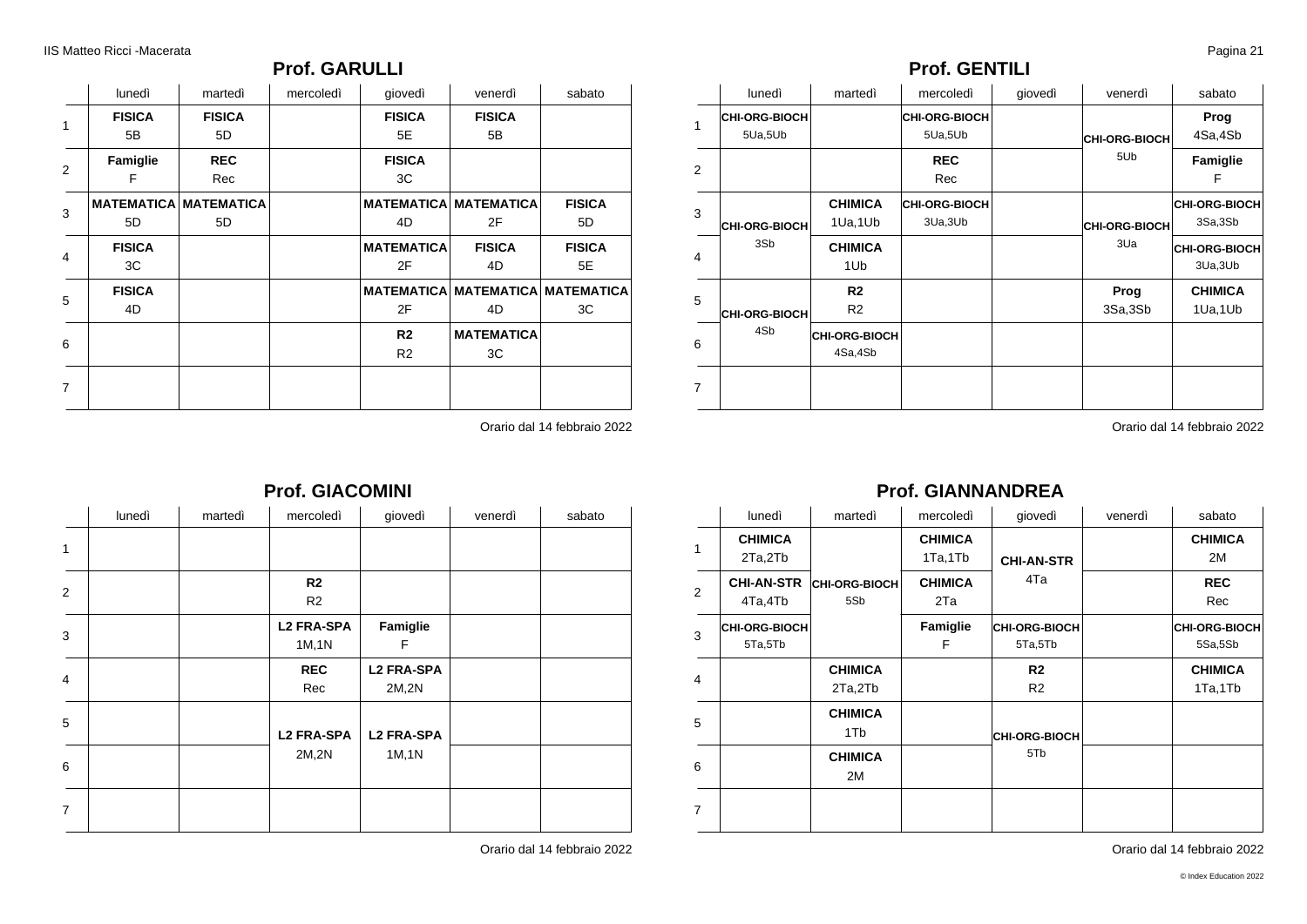### **Prof. GIANNANGELI**

|                | lunedì                                 | martedì                                | mercoledì                                | giovedì                          | venerdì | sabato                     |
|----------------|----------------------------------------|----------------------------------------|------------------------------------------|----------------------------------|---------|----------------------------|
| $\mathbf{1}$   | <b>ECON. AZIEND.</b>                   |                                        | <b>ECON. AZIEND.</b><br>1M               |                                  |         | <b>ECON. AZIEND.</b><br>2N |
| $\overline{2}$ | 4N                                     | <b>ECON. AZIEND.</b><br>1 <sup>N</sup> | <b>OP</b><br><b>OP</b>                   |                                  |         | <b>ECON. AZIEND.</b><br>4N |
| 3              | <b>ECON. AZIEND.</b><br>1 <sup>N</sup> | <b>REC</b><br>Rec                      | <b>OP</b><br><b>OP</b>                   |                                  |         | Famiglie<br>F              |
| 4              | <b>REC</b><br>Rec                      | 1M                                     | <b>ECON. AZIEND. ECON. AZIEND.</b><br>2N | <b>OP</b><br>OP                  |         | <b>OP</b><br><b>OP</b>     |
| 5              | <b>ECON. AZIEND.</b>                   | 3N                                     | ECON, AZIEND. ECON, AZIEND.<br>4N        | R <sub>2</sub><br>R <sub>2</sub> |         | <b>ECON. AZIEND.</b><br>3N |
| 6              | 3N                                     |                                        |                                          |                                  |         |                            |
| $\overline{7}$ |                                        |                                        |                                          |                                  |         |                            |

Orario dal 14 febbraio 2022

#### **Prof. GIRETTI**

|                | lunedì    | martedì | mercoledì | giovedì    | venerdì    | sabato |
|----------------|-----------|---------|-----------|------------|------------|--------|
| $\mathbf{1}$   | <b>OP</b> |         |           | <b>REC</b> | <b>OP</b>  |        |
|                | OP        |         |           | Rec        | OP         |        |
| 2              |           |         |           | <b>OP</b>  | Famiglie   |        |
|                |           |         |           | OP         | F          |        |
| 3              |           |         |           | OP         | <b>OP</b>  |        |
|                |           |         |           | OP         | OP         |        |
|                |           |         |           | OP         | OP         |        |
| 4              |           |         |           | OP         | OP         |        |
|                |           |         | <b>OP</b> | <b>OP</b>  | <b>REC</b> |        |
| 5              |           |         | OP        | OP         | Rec        |        |
|                |           |         | <b>OP</b> | <b>OP</b>  | <b>OP</b>  |        |
| 6              |           |         | OP        | OP         | OP         |        |
| $\overline{7}$ |           |         |           |            |            |        |

Orario dal 14 febbraio 2022

### **Prof. GIORDANI**

|                | lunedì    | martedì          | mercoledì        | giovedì          | venerdì          | sabato           |
|----------------|-----------|------------------|------------------|------------------|------------------|------------------|
| 1              | <b>OP</b> |                  | <b>FILOSOFIA</b> | <b>FILOSOFIA</b> | <b>FILOSOFIA</b> |                  |
|                | <b>OP</b> |                  | 3C               | 3C               | 5E               |                  |
| 2              | <b>OP</b> | <b>FILOSOFIA</b> | Famiglie         | R <sub>2</sub>   | <b>REC</b>       | <b>FILOSOFIA</b> |
|                | <b>OP</b> | 3C               | F                | R <sub>2</sub>   | Rec              | 4B               |
| 3              |           | <b>FILOSOFIA</b> | <b>STORIA</b>    | <b>STORIA</b>    | <b>REC</b>       | <b>OP</b>        |
|                |           | 5E               | 5E               | 4B               | Rec              | OP               |
| 4              |           | <b>OP</b>        | <b>STORIA</b>    | <b>STORIA</b>    | <b>FILOSOFIA</b> | <b>OP</b>        |
|                |           | <b>OP</b>        | 4B               | 3E               | 4B               | OP               |
| 5              |           | <b>FILOSOFIA</b> | <b>FILOSOFIA</b> | <b>FILOSOFIA</b> | <b>STORIA</b>    | <b>STORIA</b>    |
|                |           | 4B               | 3E               | 3E               | 5E               | 3E               |
| 6              |           |                  |                  |                  |                  |                  |
|                |           |                  |                  |                  |                  |                  |
|                |           |                  |                  |                  |                  |                  |
| $\overline{7}$ |           |                  |                  |                  |                  |                  |

Orario dal 14 febbraio 2022

### **Prof. GIUGLIANO**

|                | lunedì            | martedì           | mercoledì                    | giovedì | venerdì | sabato |
|----------------|-------------------|-------------------|------------------------------|---------|---------|--------|
| 1              | <b>MATEMATICA</b> |                   |                              |         |         |        |
|                | 3Ua, 3Ub          | <b>MATEMATICA</b> | <b>MATEMATICA</b>            |         |         |        |
| 2              | <b>REC</b>        | 1Ua, 1Ub          | 3Ua, 3Ub                     |         |         |        |
|                | Rec               |                   |                              |         |         |        |
| 3              | <b>MATEMATICA</b> | Famiglie          | <b>MATEMATICA</b>            |         |         |        |
|                | 1B                | F                 | 1Ua,1Ub                      |         |         |        |
| $\overline{4}$ | <b>OP</b>         |                   | <b>MATEMATICA MATEMATICA</b> |         |         |        |
|                | OP.               | 1B                | 1B                           |         |         |        |
| 5              | <b>MATEMATICA</b> | R <sub>2</sub>    |                              |         |         |        |
|                | 1Ua,1Ub           | R <sub>2</sub>    |                              |         |         |        |
|                |                   | <b>MATEMATICA</b> |                              |         |         |        |
| 6              |                   | 3Ua, 3Ub          |                              |         |         |        |
| $\overline{7}$ |                   |                   |                              |         |         |        |
|                |                   |                   |                              |         |         |        |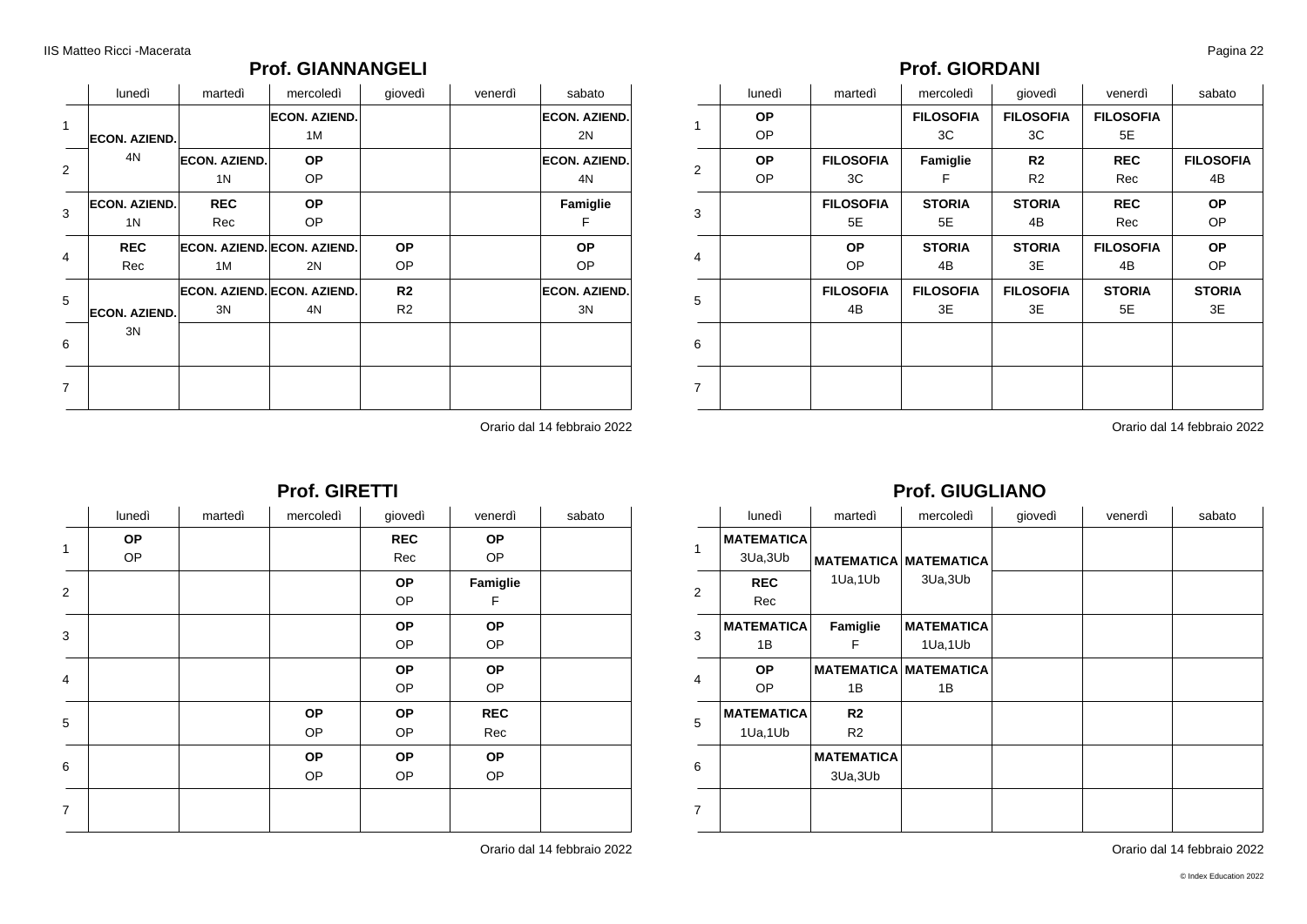### **Prof. GIULIANELLI**

|                | lunedì | martedì | mercoledì      | giovedì        | venerdì        | sabato         |
|----------------|--------|---------|----------------|----------------|----------------|----------------|
| 1              |        |         |                |                | <b>INGLESE</b> | <b>INGLESE</b> |
|                |        |         |                |                | 5Ta,5Tb        | 2Ta,2Tb        |
| 2              |        |         | <b>INGLESE</b> |                | <b>INGLESE</b> | Famiglie       |
|                |        |         | 4Ta,4Tb        |                | 4Ta,4Tb        | F              |
|                |        |         | <b>INGLESE</b> |                | <b>INGLESE</b> | <b>REC</b>     |
| 3              |        |         | 5Ta,5Tb        |                | 2Ta,2Tb        | Rec            |
| 4              |        |         | <b>INGLESE</b> | <b>INGLESE</b> |                | <b>INGLESE</b> |
|                |        |         | 1Ta,1Tb        | 2Ta,2Tb        |                | 5Ta,5Tb        |
| 5              |        |         | Prog           | <b>INGLESE</b> | <b>INGLESE</b> | <b>INGLESE</b> |
|                |        |         | 5Ta,5Tb        | 1Ta,1Tb        | 1Ta,1Tb        | 4Ta,4Tb        |
|                |        |         |                |                |                |                |
| 6              |        |         |                |                |                |                |
|                |        |         |                |                |                |                |
| $\overline{7}$ |        |         |                |                |                |                |

### **Prof. GIUSTOZZI**

|                         | lunedì | martedì | mercoledì                    | giovedì | venerdì | sabato             |
|-------------------------|--------|---------|------------------------------|---------|---------|--------------------|
| 1                       |        |         |                              |         |         |                    |
| 2                       |        |         |                              |         |         | <b>AAR</b><br>A.R. |
| 3                       |        |         |                              |         |         | <b>AAR</b><br>A.R. |
| $\overline{\mathbf{4}}$ |        |         | Famiglie<br>F                |         |         | <b>AAR</b><br>A.R. |
| 5                       |        |         | R <sub>2</sub>               |         |         | <b>AAR</b>         |
|                         |        |         | R <sub>2</sub><br><b>AAR</b> |         |         | A.R.               |
| 6                       |        |         | A.R.                         |         |         |                    |
| $\overline{7}$          |        |         |                              |         |         |                    |

Orario dal 14 febbraio 2022

# Orario dal 14 febbraio 2022

### **Prof. GOVERNATORI**

|                | lunedì | martedì | mercoledì            | giovedì                    | venerdì | sabato |
|----------------|--------|---------|----------------------|----------------------------|---------|--------|
| $\mathbf{1}$   |        |         | <b>L2 FRA-SPA</b>    | <b>L2 FRA-SPA</b><br>3M,3N |         |        |
| 2              |        |         | 3M,3N                | Famiglie<br>F              |         |        |
| 3              |        |         | R <sub>2</sub><br>R2 |                            |         |        |
| $\overline{4}$ |        |         |                      |                            |         |        |
| 5              |        |         |                      |                            |         |        |
| 6              |        |         |                      |                            |         |        |
| $\overline{7}$ |        |         |                      |                            |         |        |

Orario dal 14 febbraio 2022

### **Prof. LISI**

| lunedì          | martedì         | mercoledì | giovedì         | venerdì         | sabato          |
|-----------------|-----------------|-----------|-----------------|-----------------|-----------------|
|                 | STO-GEO         |           | <b>ITALIANO</b> | STO-GEO         |                 |
| <b>LATINO</b>   | 1E              |           | 4C              | 1E              | <b>ITALIANO</b> |
| 1D              | <b>ITALIANO</b> |           | <b>REC</b>      | <b>ITALIANO</b> | 1E              |
|                 | 1E              |           | Rec             | 1E              |                 |
|                 |                 |           | <b>REC</b>      | Famiglie        | <b>ITALIANO</b> |
| <b>ITALIANO</b> | <b>ITALIANO</b> |           | Rec             | F               | 2D              |
| 4C              | 2D              |           |                 | <b>ITALIANO</b> |                 |
|                 |                 |           |                 | 2D              |                 |
| STO-GEO         | <b>LATINO</b>   |           |                 | <b>ITALIANO</b> |                 |
| 1E              | 1D              |           |                 | 4C              |                 |
|                 |                 |           |                 | <b>REC</b>      |                 |
|                 |                 |           |                 | Rec             |                 |
|                 |                 |           |                 |                 |                 |
|                 |                 |           |                 |                 |                 |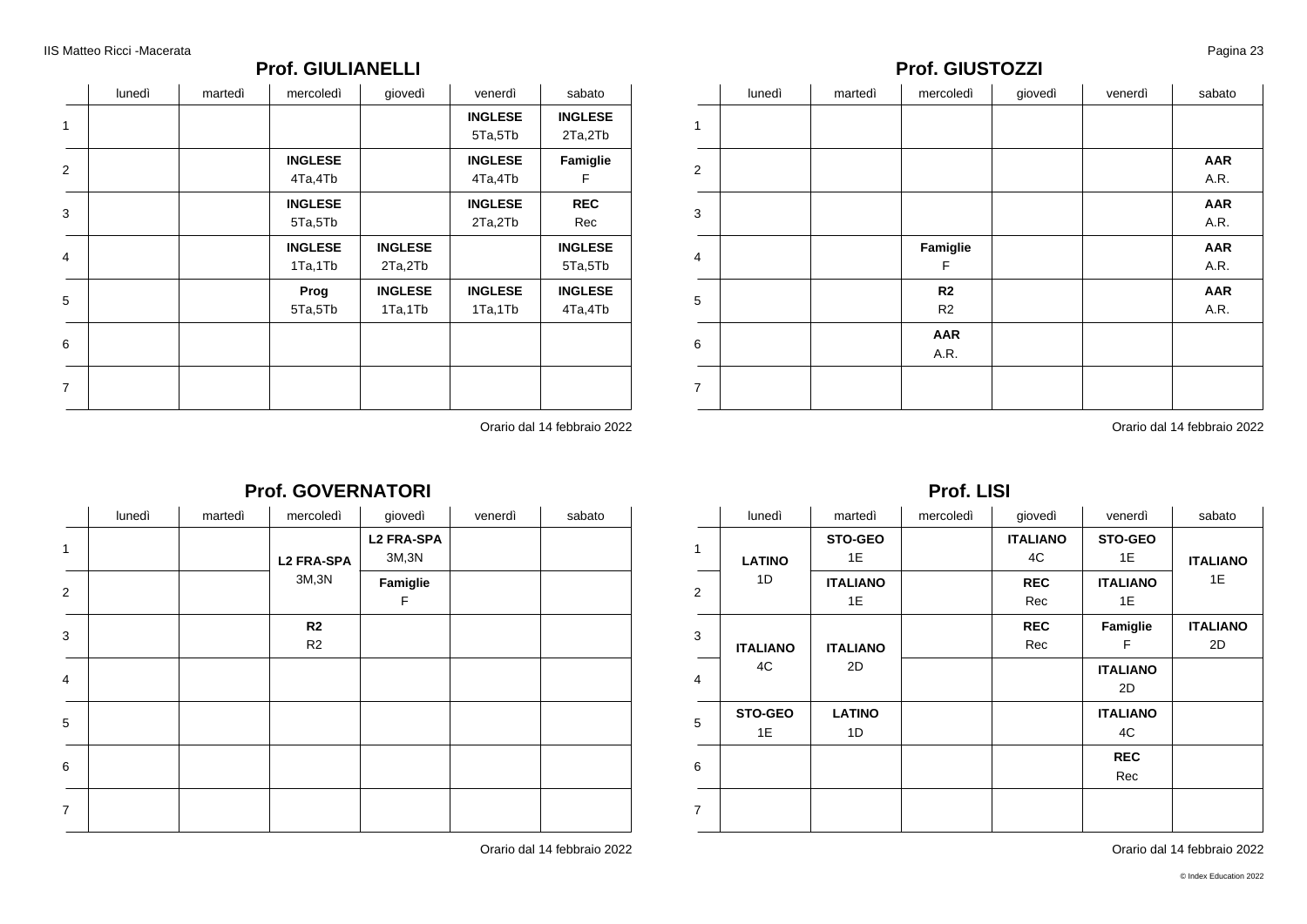### **Prof. MACCARI**

|                | lunedì          | martedì | mercoledì       | giovedì         | venerdì         | sabato          |
|----------------|-----------------|---------|-----------------|-----------------|-----------------|-----------------|
| $\mathbf{1}$   | <b>STORIA</b>   |         | <b>STORIA</b>   | <b>STORIA</b>   | Prog            |                 |
|                | 1Ua,1Ub         |         | 4Ta,4Tb         | 1Sa,1Sb         | 1Sa,1Sb         |                 |
| 2              | <b>ITALIANO</b> |         | <b>ITALIANO</b> | <b>ITALIANO</b> | R <sub>2</sub>  |                 |
|                | 1Ua,1Ub         |         | 1Ua,1Ub         | 1Sa,1Sb         | R <sub>2</sub>  | <b>ITALIANO</b> |
| 3              | <b>ITALIANO</b> |         | <b>STORIA</b>   | <b>STORIA</b>   |                 | 4Ta,4Tb         |
|                | 4Ta,4Tb         |         | 1Sa,1Sb         | 1Ua,1Ub         | <b>ITALIANO</b> |                 |
|                | Famiglie        |         | <b>ITALIANO</b> | Prog            | 1Ua,1Ub         |                 |
| $\overline{4}$ | F               |         | 4Ta,4Tb         | 1Ua,1Ub         |                 | <b>ITALIANO</b> |
|                | <b>ITALIANO</b> |         |                 |                 | <b>STORIA</b>   | 1Sa,1Sb         |
| 5              | 1Sa,1Sb         |         |                 |                 | 4Ta,4Tb         |                 |
| 6              |                 |         |                 |                 |                 |                 |
|                |                 |         |                 |                 |                 |                 |
| $\overline{7}$ |                 |         |                 |                 |                 |                 |
|                |                 |         |                 |                 |                 |                 |

Orario dal 14 febbraio 2022

### **Prof. MANNOCCHI**

|                | lunedì           | martedì            | mercoledì   | giovedì            | venerdì            | sabato |
|----------------|------------------|--------------------|-------------|--------------------|--------------------|--------|
| 1              | <b>BIO-MICRO</b> | SC. d.terra        |             | <b>SC.NATURALI</b> |                    |        |
|                | 4Ta,4Tb          | 1Sa,1Sb            |             | 2E                 |                    |        |
| 2              | <b>OP</b>        | <b>REC</b>         |             | <b>REC</b>         | Famiglie           |        |
|                | OP.              | Rec                |             | Rec                | F                  |        |
| 3              | SC. d.terra      | SC. d.terra        |             |                    | <b>SC.NATURALI</b> |        |
|                | 1 M              | 2Ta,2Tb            |             | <b>BIO-MICRO</b>   | 1E                 |        |
| 4              | <b>REC</b>       | R <sub>2</sub>     |             | 4Ta                | <b>BIO-MICRO</b>   |        |
|                | Rec              | R <sub>2</sub>     |             |                    | 4Ta,4Tb            |        |
| 5              | SC. d.terra      | <b>SC.NATURALI</b> | SC. d.terra | Prog               | <b>SC.NATURALI</b> |        |
|                | 1Ta,1Tb          | 1E                 | 1M          | 4Ta,4Tb            | 2E                 |        |
|                | SC. d.terra      |                    | SC. d.terra | SC. d.terra        |                    |        |
| 6              | 1Sa,1Sb          |                    | 2Ta,2Tb     | 1Ta,1Tb            |                    |        |
| $\overline{7}$ |                  |                    |             |                    |                    |        |
|                |                  |                    |             |                    |                    |        |

Orario dal 14 febbraio 2022

### **Prof. MARCHEGIANI**

|                | lunedì             | martedì                        | mercoledì    | giovedì                        | venerdì      | sabato |
|----------------|--------------------|--------------------------------|--------------|--------------------------------|--------------|--------|
| $\mathbf{1}$   | <b>STAFF</b>       | <b>STAFF</b>                   | <b>STAFF</b> | <b>STAFF</b>                   | <b>STAFF</b> |        |
|                | Staff              | Staff                          | Staff        | Staff                          | Staff        |        |
| 2              | <b>STAFF</b>       |                                | <b>STAFF</b> | <b>SC.NATURALI</b>             |              |        |
|                | Staff              |                                | Staff        | 5C                             |              |        |
| 3              |                    | <b>SC.NATURALI SC.NATURALI</b> | Famiglie     | <b>SC.NATURALI</b>             | <b>STAFF</b> |        |
|                | 3B                 | 5C                             | F            | 5D                             | Staff        |        |
|                | <b>SC.NATURALI</b> |                                |              | <b>SC.NATURALI SC.NATURALI</b> | <b>STAFF</b> |        |
| $\overline{4}$ | 3A                 |                                | 3B           | 3A                             | Staff        |        |
|                | <b>STAFF</b>       | <b>SC.NATURALI</b>             | <b>STAFF</b> | <b>STAFF</b>                   | <b>STAFF</b> |        |
| 5              | Staff              | 5D                             | Staff        | Staff                          | Staff        |        |
| 6              |                    |                                |              |                                |              |        |
|                |                    |                                |              |                                |              |        |
| 7              |                    |                                |              |                                |              |        |
|                |                    |                                |              |                                |              |        |

Orario dal 14 febbraio 2022

### **Prof. MARCHEI**

|                | lunedì                     | martedì                                  | mercoledì                  | giovedì                    | venerdì | sabato                     |
|----------------|----------------------------|------------------------------------------|----------------------------|----------------------------|---------|----------------------------|
| 1              |                            |                                          | <b>SCIENZE UMANE</b><br>5D |                            |         | <b>SCIENZE UMANE</b>       |
| $\overline{2}$ | 4C                         | <b>SCIENZE UMANE SCIENZE UMANE</b><br>4D | <b>SCIENZE UMANE</b><br>4C | <b>SCIENZE UMANE</b><br>4C |         | 5D                         |
| 3              | <b>REC</b><br>Rec          | <b>SCIENZE UMANE</b>                     |                            | Famiglie<br>F              |         | <b>SCIENZE UMANE</b><br>4D |
| 4              | <b>SCIENZE UMANE</b><br>5D | 3F                                       | <b>SCIENZE UMANE</b><br>4D | <b>SCIENZE UMANE</b><br>4D |         | <b>SCIENZE UMANE</b><br>4C |
| 5              | <b>SCIENZE UMANE</b><br>3F |                                          |                            | <b>SCIENZE UMANE</b><br>5D |         | <b>REC</b><br>Rec          |
| 6              |                            |                                          |                            | R <sub>2</sub><br>R2       |         |                            |
| $\overline{7}$ |                            |                                          |                            |                            |         |                            |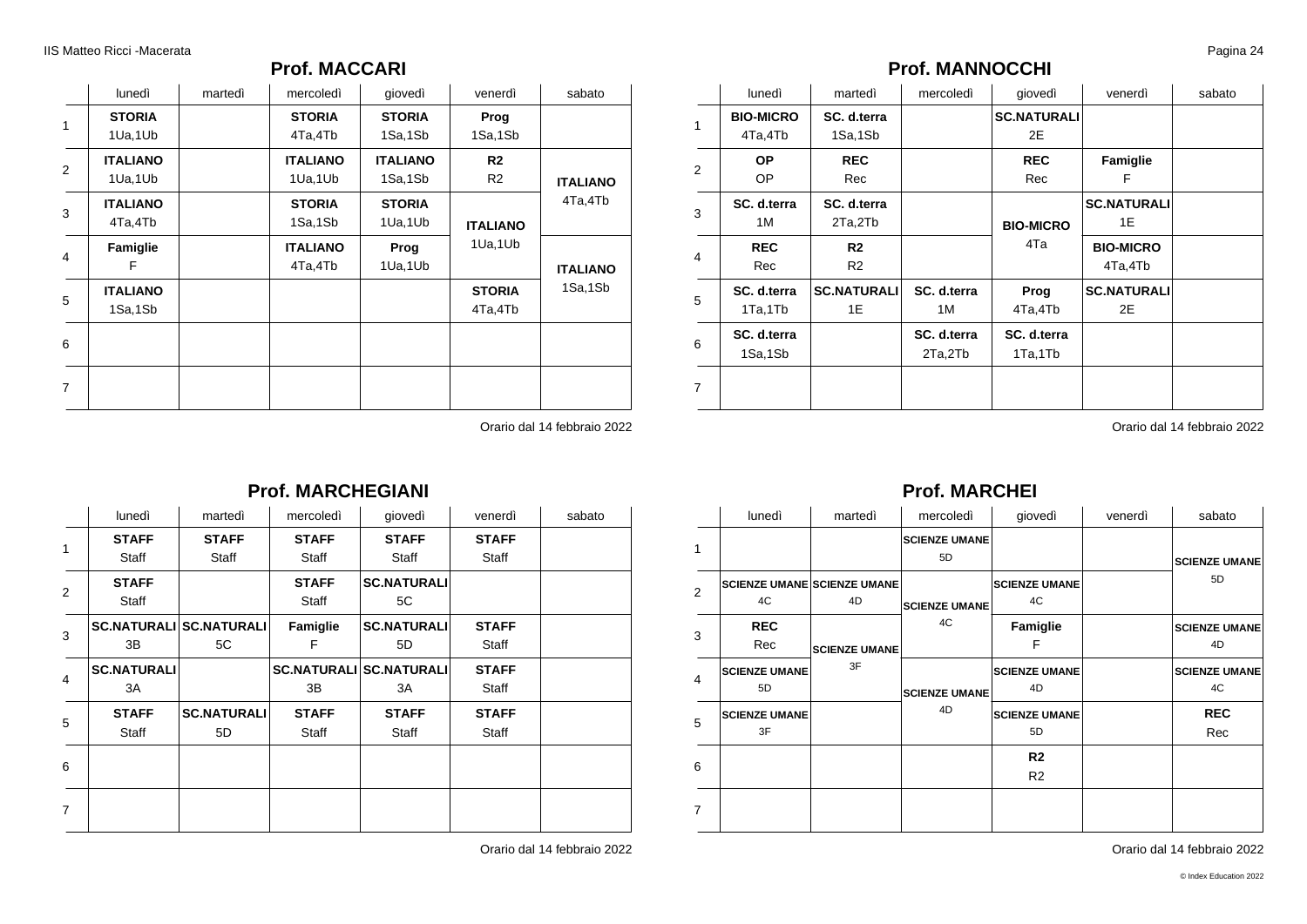### **Prof. MARCOLINI**

|                | lunedì                     | martedì                    | mercoledì                  | giovedì                    | venerdì                  | sabato |
|----------------|----------------------------|----------------------------|----------------------------|----------------------------|--------------------------|--------|
| 1              |                            | <b>ITALIANO</b><br>4Sa,4Sb | <b>ITALIANO</b><br>5Sa,5Sb | <b>ITALIANO</b><br>4Sa,4Sb | <b>STORIA</b><br>5Sa,5Sb |        |
| 2              | <b>STORIA</b><br>5Sa,5Sb   | <b>STORIA</b><br>4Sa,4Sb   | <b>REC</b><br>Rec          | Famiglie<br>F              | <b>STORIA</b><br>4Sa,4Sb |        |
| 3              | <b>ITALIANO</b><br>5Sa,5Sb | <b>REC</b><br>Rec          | <b>STORIA</b><br>5M        | <b>ITALIANO</b>            | <b>ITALIANO</b><br>5M    |        |
| 4              | <b>ITALIANO</b>            |                            | <b>ITALIANO</b>            | 5Sa,5Sb                    | <b>STORIA</b><br>5M      |        |
| 5              | 5M                         |                            | 4Sa,4Sb                    | <b>ITALIANO</b><br>5M      | Prog<br>5Sa,5Sb          |        |
| 6              |                            |                            |                            |                            |                          |        |
| $\overline{7}$ |                            |                            |                            |                            |                          |        |

Orario dal 14 febbraio 2022

|                |        |                       | <b>Prof. MARZIALI</b> |                   |                       |                                  |
|----------------|--------|-----------------------|-----------------------|-------------------|-----------------------|----------------------------------|
|                | lunedì | martedì               | mercoledì             | giovedì           | venerdì               | sabato                           |
| 1              |        | <b>ITALIANO</b><br>4A | <b>REC</b><br>Rec     | <b>ITALIANO</b>   |                       | <b>ITALIANO</b>                  |
| $\overline{2}$ |        | <b>OP</b><br>OP       | <b>ITALIANO</b><br>4A | 2C                |                       | 4A                               |
| 3              |        | <b>LATINO</b><br>2C   | <b>REC</b><br>Rec     | <b>REC</b><br>Rec | Famiglie<br>F         | <b>LATINO</b><br>4B              |
| 4              |        | <b>LATINO</b><br>4B   | <b>ITALIANO</b><br>2C | <b>ITALIANO</b>   | <b>LATINO</b><br>2C   | R <sub>2</sub><br>R <sub>2</sub> |
| 5              |        | <b>ITALIANO</b><br>3B | <b>LATINO</b><br>2C   | 3B                | <b>ITALIANO</b><br>2C | <b>ITALIANO</b><br>3B            |
| 6              |        |                       |                       |                   |                       |                                  |
| $\overline{7}$ |        |                       |                       |                   |                       |                                  |
|                |        |                       |                       |                   |                       |                                  |

**Prof. MARZIALI**

Orario dal 14 febbraio 2022

### **Prof. MARCONI**

|                | lunedì                | martedì                | mercoledì              | giovedì                                | venerdì       | sabato |
|----------------|-----------------------|------------------------|------------------------|----------------------------------------|---------------|--------|
| $\mathbf{1}$   | <b>ITALIANO</b><br>1B | <b>ITALIANO</b><br>1C  |                        | <b>ITALIANO</b>                        | STO-GEO<br>1F |        |
| 2              | R2<br>R2              | <b>LATINO</b><br>1B    |                        | 1C                                     | <b>LATINO</b> |        |
| 3              | <b>OP</b><br>OP       | <b>ITALIANO</b><br>1B  | Famiglie<br>F          | <b>INCLUSIONE</b><br><b>INCLUSIONE</b> | 1B            |        |
| $\overline{4}$ | <b>STO-GEO</b><br>1F  | <b>OP</b><br><b>OP</b> | <b>OP</b><br><b>OP</b> | <b>ITALIANO</b>                        |               |        |
| 5              | <b>ITALIANO</b><br>1C | <b>REC</b><br>Rec      | STO-GEO<br>1F          | 1B                                     |               |        |
| 6              |                       |                        |                        | <b>REC</b><br>Rec                      |               |        |
| $\overline{7}$ |                       |                        |                        |                                        |               |        |

Orario dal 14 febbraio 2022

### **Prof. MENGONI**

|                | lunedì | martedì                           | mercoledì | giovedì | venerdì | sabato |
|----------------|--------|-----------------------------------|-----------|---------|---------|--------|
| 1              |        | SC. Integrate (Fisica)<br>2Ta,2Tb |           |         |         |        |
| 2              |        | SC. Integrate (Fisica)<br>2Sa,2Sb |           |         |         |        |
| 3              |        | SC. Integrate (Fisica)<br>1Sa     |           |         |         |        |
| $\overline{4}$ |        | SC. Integrate (Fisica)<br>1Ua     |           |         |         |        |
| 5              |        | SC. Integrate (Fisica)<br>1Ta     |           |         |         |        |
| 6              |        | Famiglie<br>F                     |           |         |         |        |
| $\overline{7}$ |        | A.B<br><b>Break</b>               |           |         |         |        |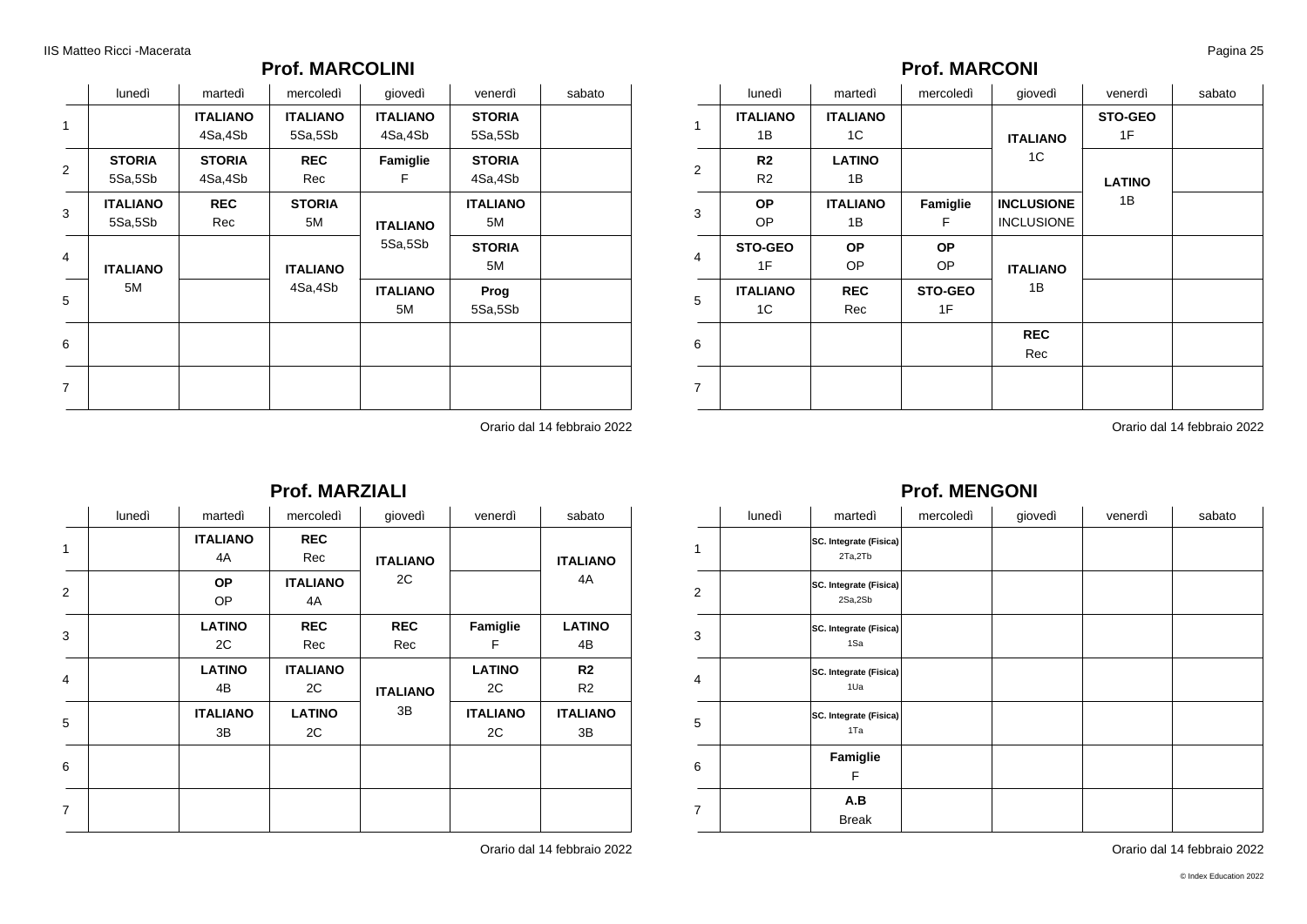### **Prof. MERCURI**

|                | lunedì          | martedì         | mercoledì       | giovedì         | venerdì | sabato          |
|----------------|-----------------|-----------------|-----------------|-----------------|---------|-----------------|
| 1              | <b>STORIA</b>   | <b>ITALIANO</b> | <b>ITALIANO</b> | <b>STORIA</b>   |         | <b>STORIA</b>   |
|                | 2N              | 3Sa,3Sb         | 2N              | 2N              |         | 3Ua, 3Ub        |
| 2              | <b>ITALIANO</b> | Prog            | Famiglie        | <b>STORIA</b>   |         | <b>STORIA</b>   |
|                | 2N              | 3Sa,3Sb         | F               | 3Sa,3Sb         |         | 3Sa,3Sb         |
| 3              |                 |                 | R <sub>2</sub>  | <b>ITALIANO</b> |         |                 |
|                |                 |                 | R2              | 3Sa,3Sb         |         | <b>ITALIANO</b> |
| 4              |                 |                 | Prog            | <b>STORIA</b>   |         | 2N              |
|                | <b>ITALIANO</b> |                 | 3Ua, 3Ub        | 3Ua, 3Ub        |         |                 |
| 5              | 3Ua, 3Ub        |                 |                 | <b>ITALIANO</b> |         | <b>ITALIANO</b> |
|                |                 |                 | <b>ITALIANO</b> | 3Ua, 3Ub        |         | 3Ua, 3Ub        |
| 6              |                 |                 | 3Sa,3Sb         |                 |         |                 |
| $\overline{7}$ |                 |                 |                 |                 |         |                 |

Orario dal 14 febbraio 2022

### **Prof. MICOZZI F.**

|                | lunedì                | martedì                          | mercoledì             | giovedì              | venerdì               | sabato |
|----------------|-----------------------|----------------------------------|-----------------------|----------------------|-----------------------|--------|
| 1              | <b>ITALIANO</b><br>5N | STO-GEO<br>2C                    | <b>ITALIANO</b><br>4N | <b>STO-GEO</b><br>2D |                       |        |
| 2              | <b>STO-GEO</b><br>2C  | STO-GEO<br>2D                    | <b>STORIA</b><br>4N   | Famiglie<br>F        |                       |        |
| 3              | <b>STORIA</b><br>4N   | R <sub>2</sub><br>R <sub>2</sub> | <b>REC</b><br>Rec     | <b>ITALIANO</b>      | <b>STO-GEO</b><br>2C  |        |
| $\overline{4}$ | <b>STORIA</b><br>5N   |                                  | <b>ITALIANO</b><br>5N | 5N                   | <b>REC</b><br>Rec     |        |
| 5              |                       |                                  | <b>STO-GEO</b><br>2D  | <b>ITALIANO</b>      | <b>ITALIANO</b><br>4N |        |
| 6              |                       |                                  |                       | 4N                   | <b>STORIA</b><br>5N   |        |
| $\overline{7}$ |                       |                                  |                       |                      | A.B<br><b>Break</b>   |        |

Orario dal 14 febbraio 2022

|                | lunedì          | martedì               | mercoledì       | giovedì | venerdì         | sabato          |
|----------------|-----------------|-----------------------|-----------------|---------|-----------------|-----------------|
| 1              |                 | <b>STO-GEO</b>        |                 |         |                 |                 |
|                |                 | 2F                    | <b>LATINO</b>   |         | <b>ITALIANO</b> |                 |
| $\overline{2}$ |                 | <b>ITALIANO</b><br>2F | 2D              |         | 2F              |                 |
| 3              |                 | <b>REC</b>            | STO-GEO         |         | <b>LATINO</b>   |                 |
|                |                 | Rec                   | 2F              |         | 4D              |                 |
| 4              | <b>ITALIANO</b> | <b>LATINO</b>         |                 |         | <b>ITALIANO</b> | <b>ITALIANO</b> |
|                | 2F              | 5D                    | <b>ITALIANO</b> |         | 5D              | 5D              |
| 5              | STO-GEO         | <b>LATINO</b>         | 5D              |         | <b>LATINO</b>   | <b>LATINO</b>   |
|                | 2F              | 4D                    |                 |         | 2D              | 5D              |
| 6              | <b>REC</b>      | <b>REC</b>            | Famiglie        |         | R <sub>2</sub>  |                 |
|                | Rec             | Rec                   | F               |         | R <sub>2</sub>  |                 |
| $\overline{7}$ |                 |                       |                 |         |                 |                 |
|                |                 |                       |                 |         |                 |                 |

### **Prof. MICUCCIO**

Orario dal 14 febbraio 2022

## **Prof. MINESTRONI**

|   | lunedì | martedì           | mercoledì         | giovedì          | venerdì          | sabato                           |
|---|--------|-------------------|-------------------|------------------|------------------|----------------------------------|
| 1 |        |                   | <b>REC</b><br>Rec | <b>ED.FISICA</b> | <b>ED.FISICA</b> | <b>ED.FISICA</b>                 |
| 2 |        | <b>REC</b><br>Rec | <b>REC</b><br>Rec | 3Ua              | 1Ta              | 5Ta                              |
| 3 |        | <b>ED.FISICA</b>  | <b>ED.FISICA</b>  | Famiglie<br>F    | <b>ED.FISICA</b> | R <sub>2</sub><br>R <sub>2</sub> |
| 4 |        | 4Ta               | 2Ta               |                  | 3N               |                                  |
| 5 |        | <b>ED.FISICA</b>  | <b>ED.FISICA</b>  |                  | <b>ED.FISICA</b> |                                  |
| 6 |        | 1Ua               | 5Ua               |                  | 4Ua              |                                  |
| 7 |        |                   |                   |                  |                  |                                  |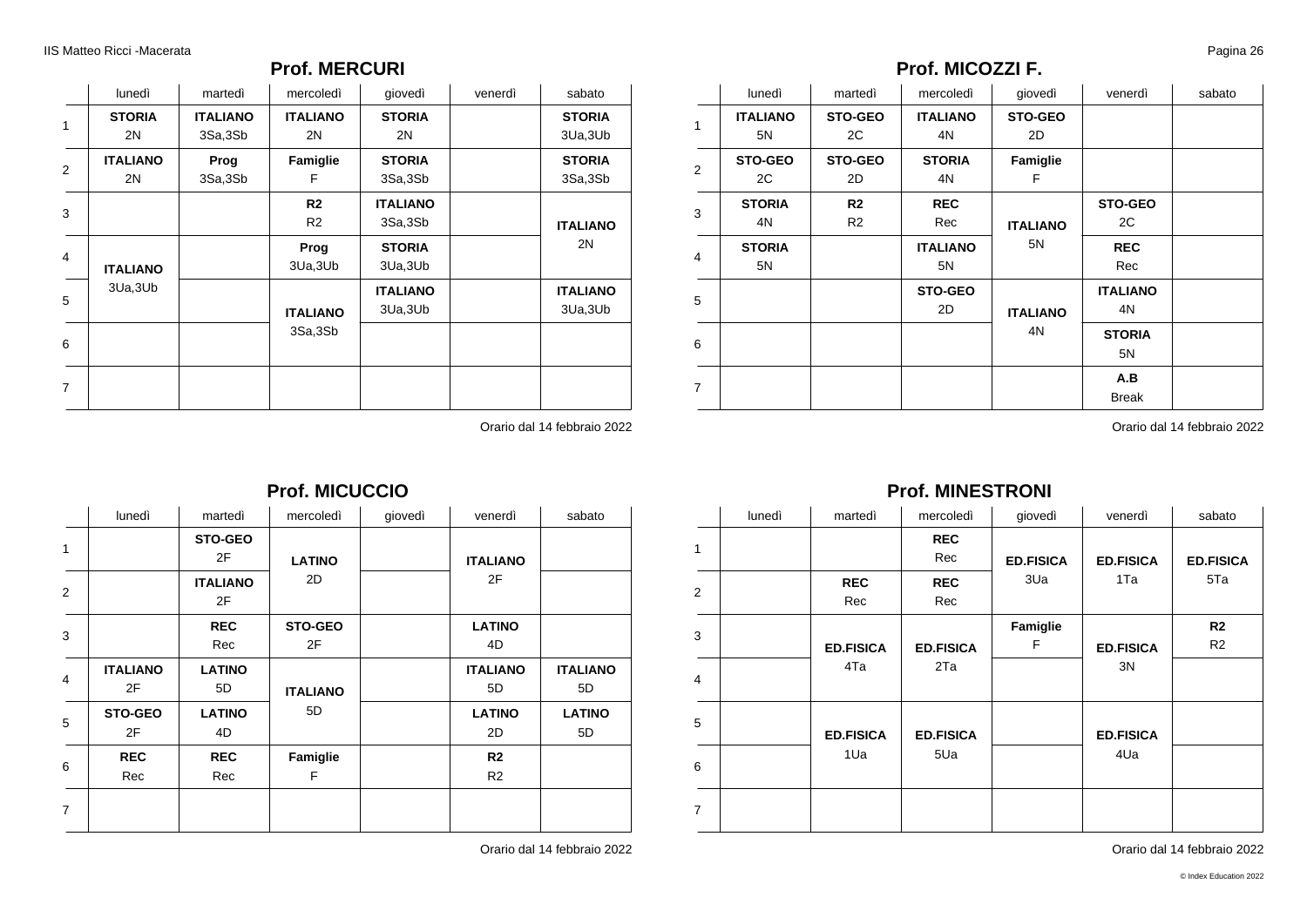### **Prof. MOSCHINI**

|                | lunedì                             | martedì                | mercoledì              | giovedì | venerdì                | sabato                 |
|----------------|------------------------------------|------------------------|------------------------|---------|------------------------|------------------------|
| $\mathbf{1}$   | <b>ED.FISICA</b><br>1 <sub>N</sub> | <b>ED.FISICA</b><br>5N | <b>ED.FISICA</b><br>5M |         | <b>ED.FISICA</b><br>1M | <b>ED.FISICA</b><br>4M |
| 2              |                                    |                        |                        |         |                        |                        |
| 3              |                                    |                        |                        |         |                        | R <sub>2</sub>         |
|                | <b>ED.FISICA</b>                   | <b>ED.FISICA</b>       | <b>ED.FISICA</b>       |         | <b>ED.FISICA</b>       | R <sub>2</sub>         |
| 4              | 2N                                 | 4N                     | 2M                     |         | 3M                     |                        |
| 5              | Famiglie                           | <b>REC</b>             | <b>REC</b>             |         |                        |                        |
|                | F                                  | Rec                    | Rec                    |         |                        |                        |
| 6              |                                    |                        |                        |         |                        |                        |
| $\overline{7}$ |                                    |                        |                        |         |                        |                        |

Orario dal 14 febbraio 2022

|   |        |                | Prof. MUSIO    |                |                |                |
|---|--------|----------------|----------------|----------------|----------------|----------------|
|   | lunedì | martedì        | mercoledì      | giovedì        | venerdì        | sabato         |
| 1 |        |                | <b>INGLESE</b> | <b>INGLESE</b> | <b>INGLESE</b> |                |
|   |        |                | 1F             | 1F             | 2Sa,2Sb        |                |
| 2 |        |                | <b>INGLESE</b> | <b>INGLESE</b> | <b>INGLESE</b> |                |
|   |        |                | 3F             | 2F             | 5Sa,5Sb        |                |
|   |        | <b>OP</b>      | <b>REC</b>     | <b>INGLESE</b> | <b>OP</b>      | <b>INGLESE</b> |
| 3 |        | OP             | Rec            | 2Sa,2Sb        | OP             | 3F             |
|   |        | <b>INGLESE</b> | <b>INGLESE</b> | <b>OP</b>      | <b>INGLESE</b> | <b>INGLESE</b> |
| 4 |        | 2F             | 5Sa,5Sb        | OP.            | 1F             | 5Sa,5Sb        |
|   |        | <b>INGLESE</b> | <b>INGLESE</b> | Prog           | <b>INGLESE</b> |                |
| 5 |        | 3F             | 2Sa,2Sb        | 5Sa,5Sb        | 2F             |                |
|   |        | R2             |                | Famiglie       |                |                |
| 6 |        | R <sub>2</sub> |                | F              |                |                |
| 7 |        |                |                |                |                |                |
|   |        |                |                |                |                |                |

Orario dal 14 febbraio 2022

### **Prof. MOSCIATTI**

|                         | lunedì             | martedì | mercoledì          | giovedì                                    | venerdì    | sabato                         |
|-------------------------|--------------------|---------|--------------------|--------------------------------------------|------------|--------------------------------|
| 1                       |                    |         |                    |                                            |            | <b>SC.NATURALI</b><br>3C       |
| $\mathcal{P}$           | <b>SC.NATURALI</b> |         | <b>SC.NATURALI</b> | Famiglie                                   |            | <b>SC.NATURALI SC.NATURALI</b> |
|                         | 4B                 |         | 3D                 | F                                          | 3C         | 1D                             |
| 3                       | <b>SC.NATURALI</b> |         |                    | <b>SC.NATURALI SC.NATURALI SC.NATURALI</b> |            | R <sub>2</sub>                 |
|                         | 1C                 |         | 2D                 | 2C                                         | 2D         | R <sub>2</sub>                 |
| $\overline{\mathbf{A}}$ | <b>SC.NATURALI</b> |         |                    | <b>SC.NATURALI SC.NATURALI SC.NATURALI</b> |            |                                |
|                         | 2C                 |         | 1D                 | 3D                                         | 5B         |                                |
| 5                       | <b>SC.NATURALI</b> |         |                    | <b>SC.NATURALI SC.NATURALI SC.NATURALI</b> |            |                                |
|                         | 5B                 |         | 4C                 | 4C                                         | 1C         |                                |
| 6                       | <b>REC</b>         |         | <b>SC.NATURALI</b> |                                            | <b>REC</b> |                                |
|                         | Rec                |         | 4B                 |                                            | Rec        |                                |
| 7                       |                    |         |                    |                                            |            |                                |

Orario dal 14 febbraio 2022

### **Prof. PACIONI**

|                | lunedì            | martedì                      | mercoledì | giovedì           | venerdì                                 | sabato            |
|----------------|-------------------|------------------------------|-----------|-------------------|-----------------------------------------|-------------------|
| 1              | <b>MATEMATICA</b> |                              |           |                   | <b>MATEMATICA MATEMATICA</b>            |                   |
|                | 5M                |                              |           | 2M                | 5M                                      |                   |
| $\overline{2}$ | <b>MATEMATICA</b> | <b>AAR</b>                   |           | <b>MATEMATICA</b> |                                         | <b>MATEMATICA</b> |
|                | 4M                | A.R.                         |           | 2N                |                                         | 2N                |
| 3              | Famiglie          | <b>MATEMATICA</b>            |           |                   | <b>MATEMATICA MATEMATICA MATEMATICA</b> |                   |
|                | F                 | 1M                           |           | 1M                | 2N                                      | 1M                |
|                |                   | <b>MATEMATICA MATEMATICA</b> |           |                   | <b>MATEMATICA MATEMATICA</b>            |                   |
| 4              | 1M                | 2N                           |           | 4M                | 2M                                      |                   |
| 5              |                   | <b>MATEMATICA MATEMATICA</b> |           |                   |                                         | <b>MATEMATICA</b> |
|                | 2M                | 2M                           |           |                   |                                         | 4M                |
| 6              | <b>AAR</b>        | <b>MATEMATICA</b>            |           |                   |                                         |                   |
|                | A.R.              | 5M                           |           |                   |                                         |                   |
|                | A.B               | A.B                          |           |                   |                                         |                   |
| $\overline{7}$ | <b>Break</b>      | <b>Break</b>                 |           |                   |                                         |                   |

Orario dal 14 febbraio 2022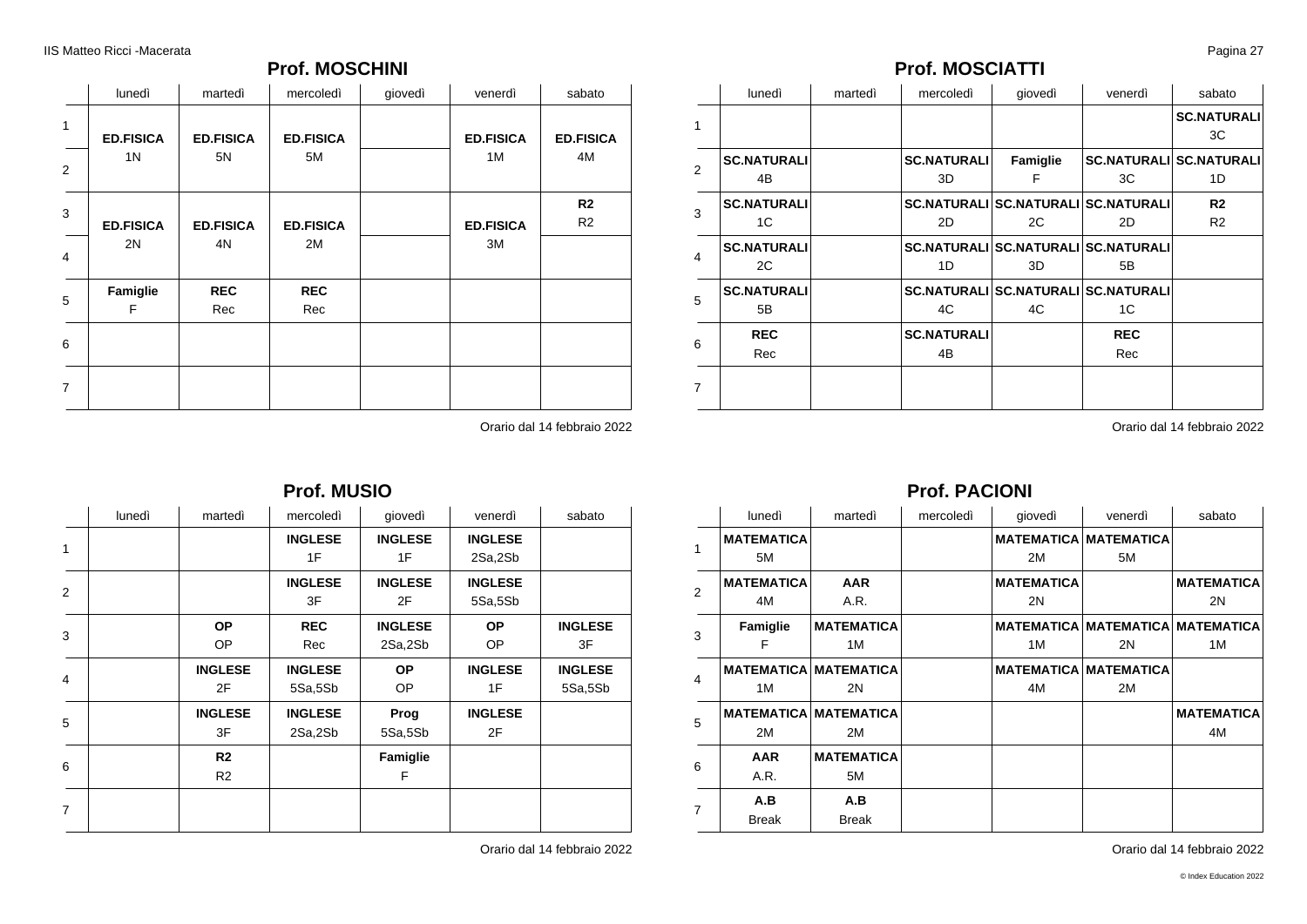### **Prof. PALAZZETTI S**

|                | lunedì                           | martedì | mercoledì              | giovedì                | venerdì                | sabato                             |
|----------------|----------------------------------|---------|------------------------|------------------------|------------------------|------------------------------------|
| 1              |                                  |         |                        |                        |                        |                                    |
| 2              | <b>RELIGIONE</b><br>3N           |         | <b>RELIGIONE</b><br>1M | <b>RELIGIONE</b><br>1F | <b>RELIGIONE</b><br>2D |                                    |
| 3              | <b>REC</b><br>Rec                |         | <b>RELIGIONE</b><br>1D | <b>RELIGIONE</b><br>2F | <b>RELIGIONE</b><br>3F | <b>RELIGIONE</b><br>2M             |
| $\overline{4}$ | <b>RELIGIONE</b><br>3M           |         |                        |                        | Famiglie<br>F          | <b>RELIGIONE</b><br>1 <sup>N</sup> |
| 5              | R <sub>2</sub><br>R <sub>2</sub> |         | <b>RELIGIONE</b><br>4M |                        | <b>RELIGIONE</b><br>5M | <b>RELIGIONE</b><br>5N             |
| 6              | <b>RELIGIONE</b><br>4N           |         |                        |                        | <b>RELIGIONE</b><br>2N |                                    |
| $\overline{7}$ |                                  |         |                        |                        |                        |                                    |

Orario dal 14 febbraio 2022

### **Prof. PALMUCCI**

|                | lunedì | martedì        | mercoledì                    | qiovedì                                 | venerdì           | sabato                       |
|----------------|--------|----------------|------------------------------|-----------------------------------------|-------------------|------------------------------|
| 1              |        |                |                              | <b>MATEMATICA MATEMATICA MATEMATICA</b> |                   | <b>MATEMATICA MATEMATICA</b> |
|                |        | 4Ta,4Tb        | 2B                           | 2Ta,2Tb                                 | 4Ta,4Tb           | 4Ta,4Tb                      |
|                |        |                | <b>MATEMATICA MATEMATICA</b> | <b>AAR</b>                              |                   | <b>MATEMATICA MATEMATICA</b> |
| 2              |        | 5Ta,5Tb        | 1Ta,1Tb                      | A.R.                                    | 5Ta,5Tb           | 1Ta,1Tb                      |
| 3              |        |                |                              | <b>MATEMATICA MATEMATICA MATEMATICA</b> | Famiglie          |                              |
|                |        | 1Ta,1Tb        | 4Ta,4Tb                      | 1Ta,1Tb                                 | F                 |                              |
|                |        |                | <b>MATEMATICA MATEMATICA</b> | <b>REC</b>                              | <b>MATEMATICA</b> |                              |
| $\overline{4}$ |        | 2B             | 5Ta,5Tb                      | Rec                                     | 2B                |                              |
| 5              |        |                | <b>MATEMATICA MATEMATICA</b> | <b>AAR</b>                              | <b>MATEMATICA</b> |                              |
|                |        | 2Ta,2Tb        | 2Ta,2Tb                      | A.R.                                    | 2Ta,2Tb           |                              |
|                |        | R2             | <b>REC</b>                   |                                         |                   |                              |
| 6              |        | R <sub>2</sub> | Rec                          |                                         |                   |                              |
| 7              |        |                |                              |                                         |                   |                              |
|                |        |                |                              |                                         |                   |                              |

Orario dal 14 febbraio 2022

#### **Prof. PAMPANA** lunedì | martedì | mercoledì | giovedì | venerdì | sabato | | 1 2 | 3 4 5 6 7 **SCIENZE UMANE** 3A **SCIENZE UMANE** 3B **REC** Rec **Famiglie** F **SCIENZE UMANE** 3A **SCIENZE UMANE SCIENZE UMANE SCIENZE UMANE** 5A **R2** R2 **SCIENZE UMANE SCIENZE UMANE SCIENZE UMANE** 3B **A.B** Break 3B 5A **SCIENZE UMANE** 3A **SCIENZE UMANE** 3A 3B 5A

Orario dal 14 febbraio 2022

### **Prof. PAOLONI E**

|                | lunedì | martedì                 | mercoledì | giovedì | venerdì             | sabato |
|----------------|--------|-------------------------|-----------|---------|---------------------|--------|
| 1              |        | L3-FRA-TED-SPA<br>4M,4N |           |         | L3-FRA-TED-SPA      |        |
| 2              |        | L3-TED-SPA              |           |         | 4M, 4N              |        |
| 3              |        | 3M, 3N                  |           |         | Famiglie<br>F       |        |
| $\overline{4}$ |        |                         |           |         | <b>REC</b><br>Rec   |        |
| 5              |        |                         |           |         | L3-TED-SPA<br>3M,3N |        |
| 6              |        |                         |           |         |                     |        |
| $\overline{7}$ |        |                         |           |         |                     |        |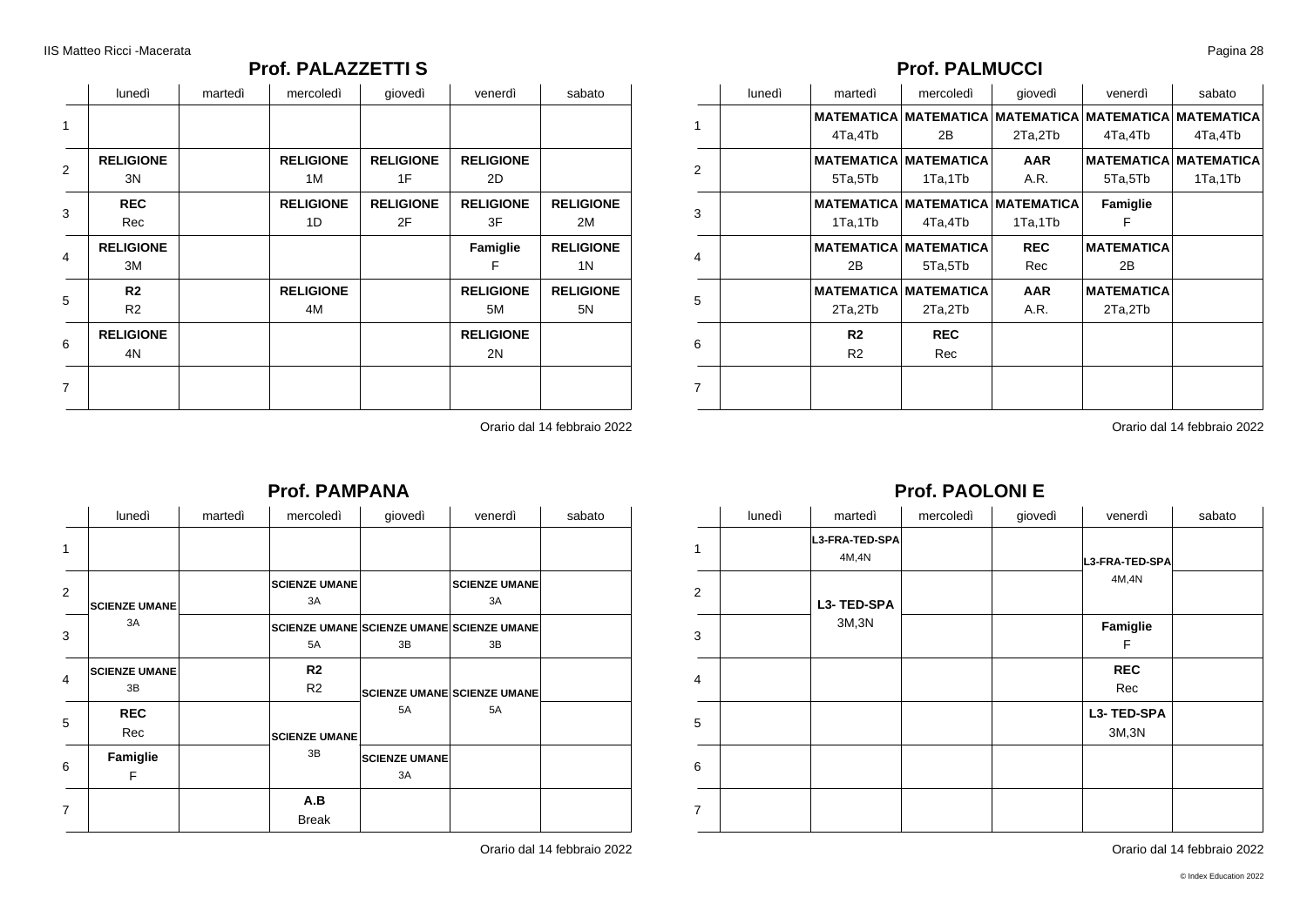### **Prof. PAOLONI F**

|                         | lunedì | martedì                    | mercoledì           | giovedì                  | venerdì                  | sabato                           |
|-------------------------|--------|----------------------------|---------------------|--------------------------|--------------------------|----------------------------------|
| 1                       |        | Prog<br>2Sa,2Sb            | <b>STORIA</b><br>4M | <b>ITALIANO</b>          |                          | R <sub>2</sub><br>R <sub>2</sub> |
| $\overline{2}$          |        | <b>ITALIANO</b><br>4M      | <b>ITALIANO</b>     | 4M                       |                          | <b>ITALIANO</b><br>2Sa,2Sb       |
| 3                       |        | <b>ITALIANO</b><br>2Sa,2Sb | 2Sa,2Sb             | Famiglie<br>F            | <b>ITALIANO</b>          |                                  |
| $\overline{\mathbf{4}}$ |        | <b>ITALIANO</b><br>ЗM      | <b>REC</b><br>Rec   | <b>STORIA</b><br>2Sa,2Sb | <b>STORIA</b><br>2Sa,2Sb | ЗM                               |
| 5                       |        | <b>STORIA</b><br>ЗM        | <b>STORIA</b><br>ЗM | <b>ITALIANO</b><br>ЗM    | <b>STORIA</b><br>4M      |                                  |
| 6                       |        |                            |                     |                          | <b>ITALIANO</b><br>4M    |                                  |
| $\overline{7}$          |        |                            |                     |                          |                          |                                  |

Orario dal 14 febbraio 2022

### **Prof. POLONI**

|                | lunedì              | martedì | mercoledì | giovedì             | venerdì             | sabato                    |
|----------------|---------------------|---------|-----------|---------------------|---------------------|---------------------------|
| $\mathbf{1}$   | <b>DIR-ECONOMIA</b> |         |           | <b>OP</b>           | <b>DIR-ECONOMIA</b> | <b>OP</b>                 |
|                | 1C                  |         |           | OP                  | 1C                  | <b>OP</b>                 |
| $\overline{2}$ | <b>DIR-ECONOMIA</b> |         |           | <b>DIR-ECONOMIA</b> | <b>OP</b>           | <b>OP</b>                 |
|                | 1M                  |         |           | 2D                  | <b>OP</b>           | OP                        |
| 3              |                     |         |           | <b>OP</b>           | <b>OP</b>           | Famiglie                  |
|                |                     |         |           | OP                  | OP.                 | F                         |
| $\overline{4}$ |                     |         |           | R <sub>2</sub>      |                     | DIR-ECONOMIA DIR-ECONOMIA |
|                |                     |         |           | R <sub>2</sub>      | 1 <sub>N</sub>      | 2D                        |
|                |                     |         |           | <b>OP</b>           |                     | DIR-ECONOMIA DIR-ECONOMIA |
| 5              |                     |         |           | OP                  | 1M                  | 1 <sub>N</sub>            |
| 6              |                     |         |           | A.B                 | <b>OP</b>           |                           |
|                |                     |         |           | <b>Break</b>        | OP.                 |                           |
|                |                     |         |           | A.B                 |                     |                           |
| $\overline{7}$ |                     |         |           | <b>Break</b>        |                     |                           |

Orario dal 14 febbraio 2022

### **Prof. PARDI**

|                | lunedì           | martedì           | mercoledì | giovedì              | venerdì | sabato |
|----------------|------------------|-------------------|-----------|----------------------|---------|--------|
| 1              | <b>ED.FISICA</b> | <b>REC</b><br>Rec |           |                      |         |        |
| 2              | 1Sa              | Famiglie<br>F     |           |                      |         |        |
| 3              | <b>ED.FISICA</b> | <b>ED.FISICA</b>  |           | R <sub>2</sub><br>R2 |         |        |
| $\overline{4}$ | 2Sa              | 4Sa               |           |                      |         |        |
| 5              | <b>ED.FISICA</b> | <b>ED.FISICA</b>  |           |                      |         |        |
| 6              | 5Sa              | 3Sa               |           |                      |         |        |
| $\overline{7}$ |                  |                   |           |                      |         |        |

Orario dal 14 febbraio 2022

### **Prof. PRAGHI**

|                | lunedì                        | martedì            | mercoledì | giovedì                          | venerdì | sabato             |
|----------------|-------------------------------|--------------------|-----------|----------------------------------|---------|--------------------|
| 1              |                               | <b>TEC.GRAFICA</b> |           | <b>TEC.GRAFICA</b><br>2Sa,2Sb    |         | <b>TEC.GRAFICA</b> |
| $\mathcal{P}$  | <b>TEC.GRAFICA</b>            | 1Ta,1Tb            |           | <b>TEC.GRAFICA</b><br>2Ta,2Tb    |         | 1Ua, 1Ub           |
| 3              | 2Ta,2Tb                       | Famiglie<br>F      |           | <b>TEC.GRAFICA</b><br>1Sa,1Sb    |         |                    |
| 4              | <b>REC</b><br>Rec             | <b>TEC.GRAFICA</b> |           | <b>TEC.GRAFICA</b><br>1Ta,1Tb    |         |                    |
| 5              | <b>TEC.GRAFICA</b><br>2Sa,2Sb | 1Sa,1Sb            |           | <b>TEC.GRAFICA</b><br>1Ua,1Ub    |         |                    |
| 6              |                               | <b>REC</b><br>Rec  |           | R <sub>2</sub><br>R <sub>2</sub> |         |                    |
| $\overline{7}$ |                               |                    |           |                                  |         |                    |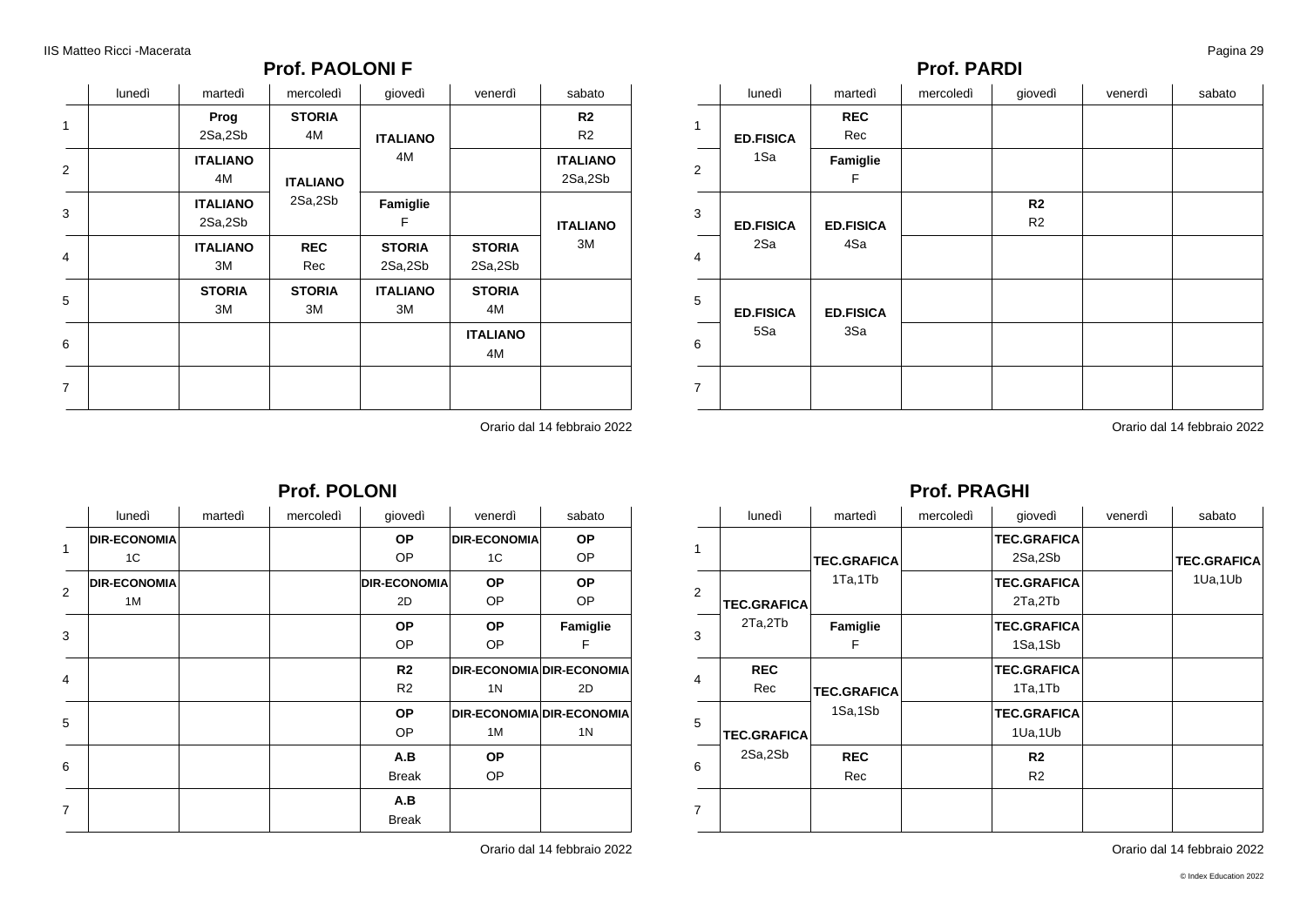### **Prof. RASTELLI**

|   | lunedì                        | martedì                                               | mercoledì                     | giovedì                                                                                               | venerdì                                                                                                                       | sabato |
|---|-------------------------------|-------------------------------------------------------|-------------------------------|-------------------------------------------------------------------------------------------------------|-------------------------------------------------------------------------------------------------------------------------------|--------|
| 1 | Ed. Civica<br>3C              | Diritto e Legisl Turist<br>3M                         |                               |                                                                                                       | Diritto e Legisl Turist<br>3M                                                                                                 |        |
| 2 | Diritto e Legisl Turist<br>5N |                                                       | Diritto e Legisl Turist<br>4M |                                                                                                       | Diritto e Legisl Turist<br>5M                                                                                                 |        |
| 3 | 5M                            | Diritto e Legisl Turist Diritto e Legisl Turist<br>5N |                               | 5M                                                                                                    | Diritto e Legisl Turist Diritto e Legisl Turist<br>4N                                                                         |        |
| 4 | 4N                            | 3N                                                    | 3N                            | 3M                                                                                                    | Diritto e Legisl Turist Diritto e Legisl Turist Diritto e Legisl Turist Diritto e Legisl Turist Diritto e Legisl Turist<br>4M |        |
| 5 | 4M                            | 4N                                                    | 5N                            | Diritto e Legisl Turist Diritto e Legisl Turist Diritto e Legisl Turist Diritto e Legisl Turist<br>3N | R <sub>2</sub><br>R <sub>2</sub>                                                                                              |        |
| 6 |                               |                                                       | Ed. Civica<br>3D              | Famiglie<br>F                                                                                         |                                                                                                                               |        |
| 7 |                               |                                                       |                               |                                                                                                       |                                                                                                                               |        |

Orario dal 14 febbraio 2022

1

2

3

**STORIA** 5C **REC** Rec **R2** R2

4

5

6

7

| 5C | <b>STORIA</b><br>5C | <b>FILOSOFIA</b><br>5C |
|----|---------------------|------------------------|
|    | <b>OP</b>           |                        |
|    | חר                  |                        |

4C **FILOSOFIA**

**Famiglie** F

**FILOSOFIA** 4C

Orario dal 14 febbraio 2022

### **Prof. ROCCI**

**Prof. RENZI**

**OP** OP **STORIA**

lunedì | martedì | mercoledì | giovedì | venerdì | sabato |

|                | lunedì | martedì | mercoledì            | giovedì | venerdì | sabato |
|----------------|--------|---------|----------------------|---------|---------|--------|
| $\mathbf{1}$   |        |         |                      |         |         |        |
| 2              |        |         | <b>AAR</b><br>A.R.   |         |         |        |
| 3              |        |         | <b>AAR</b><br>A.R.   |         |         |        |
| $\overline{4}$ |        |         | R <sub>2</sub><br>R2 |         |         |        |
| 5              |        |         | Famiglie<br>F        |         |         |        |
| 6              |        |         |                      |         |         |        |
| $\overline{7}$ |        |         |                      |         |         |        |

#### Orario dal 14 febbraio 2022

| lunedì                | martedì               | mercoledì             | giovedì | venerdì               | sabato                |
|-----------------------|-----------------------|-----------------------|---------|-----------------------|-----------------------|
| <b>ITALIANO</b>       | <b>STAFF</b><br>Staff | <b>ITALIANO</b>       |         | <b>ITALIANO</b><br>4E | <b>STAFF</b><br>Staff |
| 3F                    | <b>STAFF</b><br>Staff | 4E                    |         | <b>ITALIANO</b><br>3F | <b>STAFF</b><br>Staff |
| <b>STAFF</b><br>Staff | <b>STAFF</b><br>Staff | <b>STAFF</b><br>Staff |         | <b>STAFF</b><br>Staff |                       |
| <b>ITALIANO</b><br>4E | <b>STAFF</b><br>Staff | <b>STAFF</b><br>Staff |         | <b>STAFF</b><br>Staff |                       |
| <b>STAFF</b><br>Staff | <b>STAFF</b><br>Staff | <b>ITALIANO</b><br>3F |         | Famiglie<br>F         |                       |
|                       |                       |                       |         |                       |                       |
|                       |                       |                       |         |                       |                       |
|                       |                       |                       |         |                       |                       |

**Prof. RICCARDI**

Orario dal 14 febbraio 2022

**FILOSOFIA** 4C **STORIA** 4C **REC** Rec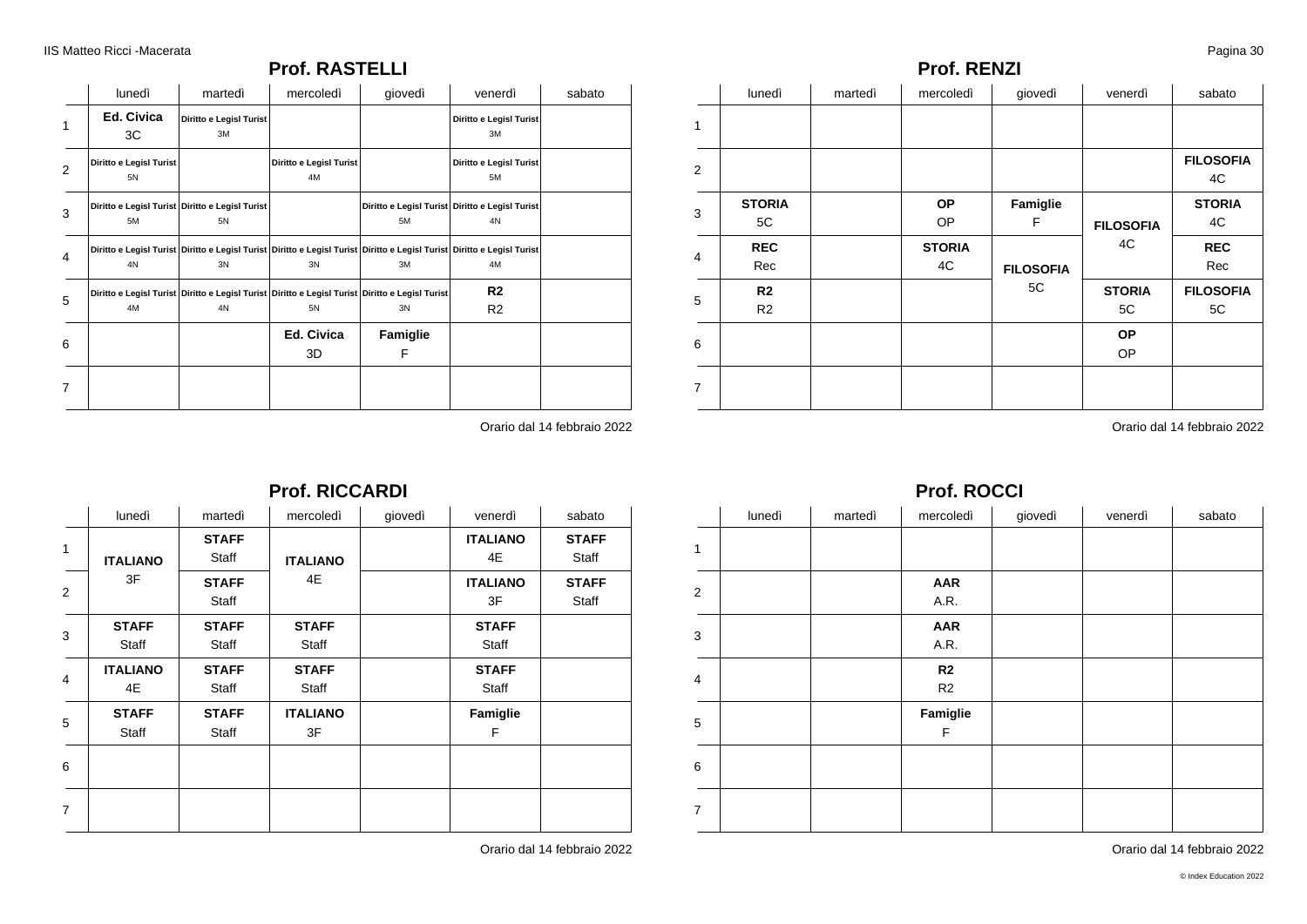### **Prof. RUBINO**

|   | lunedì                      | martedì                 | mercoledì                   | giovedì                          | venerdì                     | sabato |
|---|-----------------------------|-------------------------|-----------------------------|----------------------------------|-----------------------------|--------|
| 1 | <b>REC</b><br>Rec           | <b>BIO-MICRO</b>        | SC. d.terra<br>1N           | <b>REC</b><br>Rec                | <b>BIO-MICRO</b><br>5Ua     |        |
| 2 | Famiglie<br>F               | 5Sa                     | <b>BIO-MICRO</b><br>5Ua,5Ub | Prog<br>5Ua,5Ub                  |                             |        |
| 3 | SC. d.terra<br>2M           | SC. d.terra<br>2N       |                             | SC. d.terra<br>2M                | <b>BIO-MICRO</b>            |        |
| 4 | <b>BIO-MICRO</b><br>5Sa,5Sb | <b>BIO-MICRO</b><br>5Sb |                             | SC. d.terra<br>1 N               | 5U <sub>b</sub>             |        |
| 5 | SC. d.terra<br>2N           | Prog<br>5Sa,5Sb         |                             | R <sub>2</sub><br>R <sub>2</sub> | <b>BIO-MICRO</b><br>5Ua,5Ub |        |
| 6 |                             |                         |                             |                                  |                             |        |
| 7 |                             |                         |                             |                                  |                             |        |

Orario dal 14 febbraio 2022

### **Prof. RUBIO**

|                | lunedì                      | martedì                 | mercoledì                                                 | giovedì                 | venerdì                          | sabato                   |
|----------------|-----------------------------|-------------------------|-----------------------------------------------------------|-------------------------|----------------------------------|--------------------------|
| 1              | <b>L2 FRA-SPA</b>           | L3-FRA-TED-SPA<br>4M,4N | <b>L2 FRA-SPA</b><br><b>L2 FRA-SPA</b><br>2E, 2F<br>3E,3F | <b>L3-FRA-TED-SPA</b>   | <b>L2 FRA-SPA</b><br>3E.3F       |                          |
| $\overline{2}$ | 1E, 1F                      | L3-TED-SPA              |                                                           |                         | 4M, 4N                           | <b>L2 FRA-SPA</b><br>4E  |
| 3              | <b>L2 FRA-SPA</b><br>2E, 2F | 3M, 3N                  | L3-SPA<br>5N                                              | L2 SPA<br>4N,4M         | R <sub>2</sub><br>R <sub>2</sub> | L2 SPA                   |
| 4              | Famiglie<br>F               | L3-SPA<br>5N            | <b>L2 FRA-SPA</b><br>1E, 1F                               | <b>L2 FRA-SPA</b><br>4E | L3-SPA<br>5N                     | 4N<br>4M<br>L3-SPA<br>5M |
| 5              |                             | L3-SPA<br>5M            | L3-SPA<br>5M                                              |                         | L3-TED-SPA<br>3M, 3N             |                          |
| 6              |                             |                         |                                                           |                         |                                  |                          |
| $\overline{7}$ |                             |                         |                                                           |                         |                                  |                          |

Orario dal 14 febbraio 2022

#### **Prof. RUGGERI** lunedì | martedì | mercoledì | giovedì | venerdì | sabato | | 1 2 3 4 5 6 7 **REC** Rec **OP** OP **ARTE e territorio ARTE e territorio** 4N **OP** OP **OP** OP **Famiglie** F **OP** OP 5N **ARTE e territorio** 3N **OP** OP **OP ARTE e territorio** OP **OP** OP **OP ARTE e territorio** OP **REC** Rec 4N **OP** OP **OP** OP 5N **ARTE e territorio** 3N **OP** OP **OP** OP **R2** R2

Orario dal 14 febbraio 2022

### **Prof. SACCHI**

|                | lunedì                | martedì             | mercoledì | giovedì               | venerdì                           | sabato                |                     |                     |
|----------------|-----------------------|---------------------|-----------|-----------------------|-----------------------------------|-----------------------|---------------------|---------------------|
| $\mathbf{1}$   |                       |                     |           | <b>ITALIANO</b><br>1M |                                   |                       | <b>STORIA</b><br>3N | <b>STORIA</b><br>1N |
| 2              |                       |                     |           |                       | R <sub>2</sub><br>R <sub>2</sub>  | <b>ITALIANO</b><br>1N |                     |                     |
| 3              | <b>ITALIANO</b><br>3N |                     |           | <b>STORIA</b><br>3N   | <b>ITALIANO</b><br>1M             | <b>ITALIANO</b>       |                     |                     |
| $\overline{4}$ | <b>STORIA</b><br>1N   | <b>ITALIANO</b>     |           | <b>ITALIANO</b><br>3N | Famiglie<br>F                     | 3N                    |                     |                     |
| 5              | <b>ITALIANO</b><br>1M | 1 <sup>N</sup>      |           |                       | <b>ITALIANO</b><br>1 <sup>N</sup> | <b>STORIA</b><br>1M   |                     |                     |
| 6              | <b>STORIA</b><br>1M   | A.B<br><b>Break</b> |           |                       |                                   |                       |                     |                     |
| $\overline{7}$ |                       | A.B<br><b>Break</b> |           |                       |                                   |                       |                     |                     |

Orario dal 14 febbraio 2022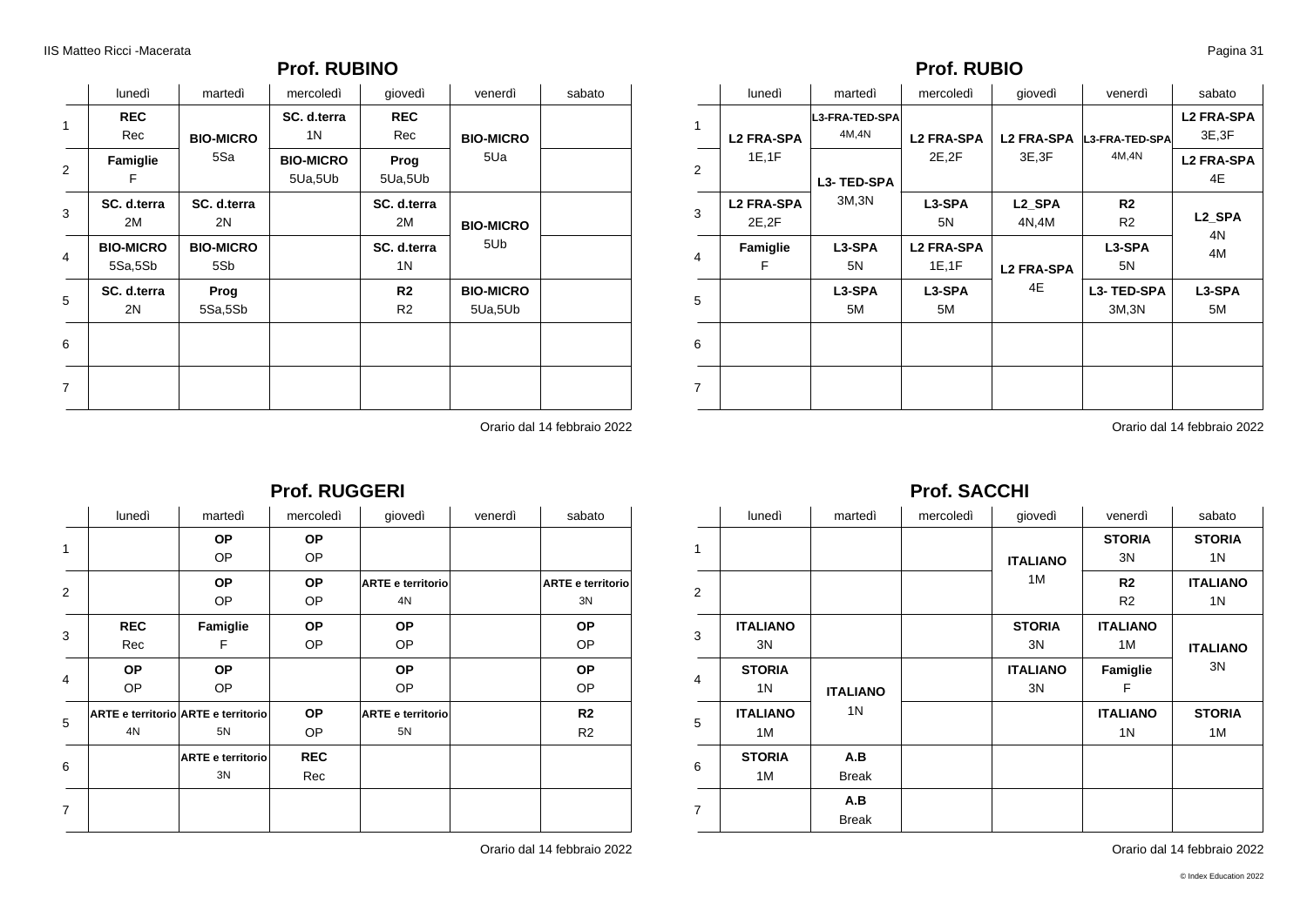### **Prof. SALVUCCI**

|                | lunedì     | martedì | mercoledì           | giovedì           | venerdì           | sabato          |
|----------------|------------|---------|---------------------|-------------------|-------------------|-----------------|
| $\mathbf{1}$   |            |         | Prog<br>1D          | <b>OP</b><br>OP   |                   | Prog<br>1B      |
| $\overline{2}$ |            |         | Famiglie<br>F       | <b>REC</b><br>Rec |                   | OP<br>OP        |
| 3              |            |         | Prog<br>1E          | Prog<br>2E        |                   | OP<br>OP        |
| 4              | Prog<br>2D |         | Prog<br>2E          | Prog<br>1E        | Prog<br>1D        | OP<br>OP        |
| 5              | Prog<br>2B |         | Prog<br>2B          | Prog<br>2D        | Prog<br>1B        | <b>OP</b><br>OP |
| 6              |            |         | A.B<br><b>Break</b> |                   | <b>REC</b><br>Rec |                 |
| $\overline{7}$ |            |         | A.B<br><b>Break</b> |                   |                   |                 |

Orario dal 14 febbraio 2022

| <b>Prof. SBAFFI</b> |        |                |                |                |                |        |  |
|---------------------|--------|----------------|----------------|----------------|----------------|--------|--|
|                     | lunedì | martedì        | mercoledì      | giovedì        | venerdì        | sabato |  |
| $\mathbf{1}$        |        | <b>INGLESE</b> |                | <b>REC</b>     | <b>INGLESE</b> |        |  |
|                     |        | 2N             |                | Rec            | 2N             |        |  |
|                     |        | <b>OP</b>      |                | <b>INGLESE</b> | <b>INGLESE</b> |        |  |
| 2                   |        | <b>OP</b>      |                | 3N             | 3N             |        |  |
| 3                   |        |                | <b>INGLESE</b> | <b>OP</b>      | Famiglie       |        |  |
|                     |        |                | 3N             | OP             | F              |        |  |
| $\overline{4}$      |        |                |                |                | R <sub>2</sub> |        |  |
|                     |        |                |                |                | R <sub>2</sub> |        |  |
|                     |        |                |                | <b>INGLESE</b> | <b>OP</b>      |        |  |
| 5                   |        |                |                | 2N             | OP             |        |  |
| 6                   |        |                |                |                |                |        |  |
|                     |        |                |                |                |                |        |  |
| $\overline{7}$      |        |                |                |                |                |        |  |
|                     |        |                |                |                |                |        |  |

Orario dal 14 febbraio 2022

### **Prof. SANTUCCI**

| <b>MATEMATICA</b> |            |                   |                   |                                         | sabato            |
|-------------------|------------|-------------------|-------------------|-----------------------------------------|-------------------|
|                   |            | <b>MATEMATICA</b> | <b>REC</b>        |                                         | <b>OP</b>         |
| 5Sa,5Sb           |            | 4C                | Rec               |                                         | <b>OP</b>         |
| <b>FISICA</b>     |            | <b>MATEMATICA</b> | <b>OP</b>         |                                         | <b>MATEMATICA</b> |
| 4E                |            | 5Sa,5Sb           | <b>OP</b>         |                                         | 5Sa,5Sb           |
| <b>AAR</b>        | <b>AAR</b> | <b>FISICA</b>     | <b>MATEMATICA</b> |                                         |                   |
| A.R.              | A.R.       | 4E                | 4E                |                                         |                   |
| Famiglie          |            | <b>REC</b>        | <b>FISICA</b>     |                                         | <b>MATEMATICA</b> |
| F                 | 5Ua,5Ub    | Rec               | 4C                |                                         | 5Ua,5Ub           |
| <b>FISICA</b>     |            |                   |                   |                                         | <b>MATEMATICA</b> |
| 4C                | 4E         | 4E                | 5Ua,5Ub           |                                         | 4C                |
|                   | <b>OP</b>  |                   |                   |                                         |                   |
|                   | OP.        |                   |                   |                                         |                   |
|                   |            |                   |                   |                                         |                   |
|                   |            |                   | <b>MATEMATICA</b> | <b>MATEMATICA MATEMATICA MATEMATICA</b> |                   |

Orario dal 14 febbraio 2022

### **Prof. SCATIZZA**

|                | lunedì               | martedì                                  | mercoledì            | giovedì | venerdì                          | sabato                     |
|----------------|----------------------|------------------------------------------|----------------------|---------|----------------------------------|----------------------------|
| 1              | <b>SCIENZE UMANE</b> |                                          |                      |         | <b>SCIENZE UMANE</b><br>1A       |                            |
| $\overline{2}$ | 2D                   | <b>SCIENZE UMANE</b><br>2E               | <b>SCIENZE UMANE</b> |         | <b>SCIENZE UMANE</b>             | <b>SCIENZE UMANE</b><br>2D |
| 3              | Famiglie<br>F        | <b>SCIENZE UMANE</b><br>1C               | 1C                   |         | 2E                               | <b>SCIENZE UMANE</b>       |
| 4              | 1A                   | <b>SCIENZE UMANE SCIENZE UMANE</b><br>1E | <b>SCIENZE UMANE</b> |         | <b>SCIENZE UMANE</b><br>1C       | 1E                         |
| 5              |                      | <b>SCIENZE UMANE</b><br>2D               | 1A                   |         | R <sub>2</sub><br>R <sub>2</sub> | <b>REC</b><br>Rec          |
| 6              |                      |                                          | A.B<br><b>Break</b>  |         |                                  |                            |
| $\overline{7}$ |                      |                                          |                      |         |                                  |                            |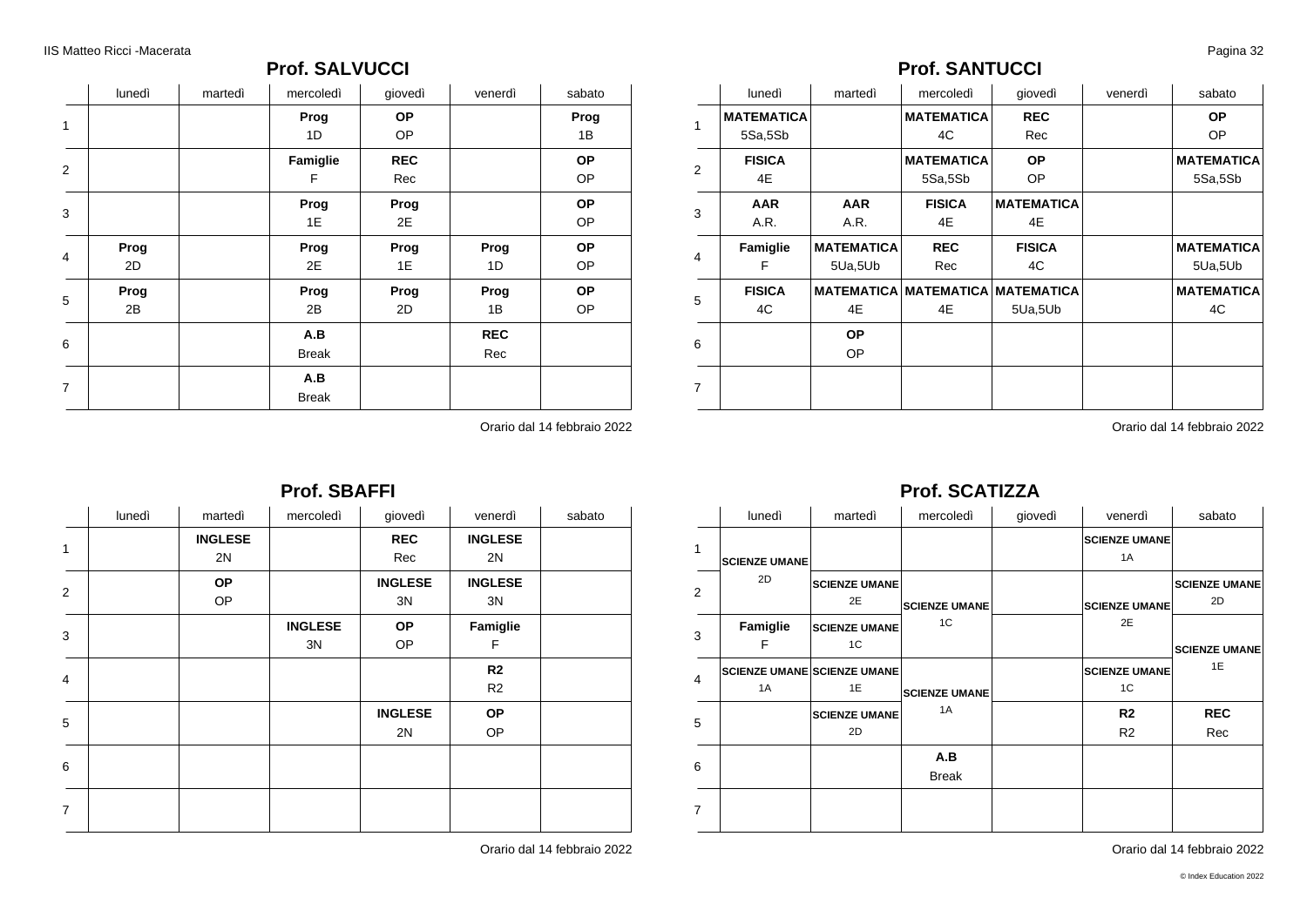### **Prof. SERAFINI**

|                | lunedì              | martedì | mercoledì           | giovedì             | venerdì                          | sabato              |
|----------------|---------------------|---------|---------------------|---------------------|----------------------------------|---------------------|
| 1              | <b>DIR-ECONOMIA</b> |         | <b>DIR-ECONOMIA</b> |                     | <b>DIR-ECONOMIA</b>              |                     |
|                | 2F                  |         | 3F                  |                     | 3F                               |                     |
| 2              | Ed. Civica          |         | <b>DIR-ECONOMIA</b> |                     |                                  | <b>DIR-ECONOMIA</b> |
|                | 5D                  |         | 1F                  |                     |                                  | 5E                  |
| 3              | Ed. Civica          |         | Ed. Civica          | <b>DIR-ECONOMIA</b> | Ed. Civica                       | Ed. Civica          |
|                | 4Ua,4Ub             |         | 3A                  | 5E                  | 5C                               | 3B                  |
| 4              | <b>DIR-ECONOMIA</b> |         | Famiglie            |                     | DIR-ECONOMIA DIR-ECONOMIA        | Ed. Civica          |
|                | 5E                  |         | F                   | 1F                  | 2F                               | 4D                  |
| 5              | Ed. Civica          |         |                     |                     | <b>DIR-ECONOMIA DIR-ECONOMIA</b> |                     |
|                | 5Ua,5Ub             |         |                     | 3F                  | 1F                               |                     |
|                |                     |         |                     | <b>DIR-ECONOMIA</b> | Ed. Civica                       |                     |
| 6              |                     |         |                     | 2F                  | 4C                               |                     |
| $\overline{7}$ |                     |         |                     |                     |                                  |                     |
|                |                     |         |                     |                     |                                  |                     |

Orario dal 14 febbraio 2022

### **Prof. SOPRANZI**

|                | lunedì | martedì                    | mercoledì                        | giovedì                  | venerdì                    | sabato                     |
|----------------|--------|----------------------------|----------------------------------|--------------------------|----------------------------|----------------------------|
| 1              |        | Famiglie<br>F              | <b>ITALIANO</b><br>2Ta,2Tb       | <b>ITALIANO</b>          | <b>ITALIANO</b><br>2Ta,2Tb | <b>STORIA</b><br>1Ta,1Tb   |
| $\overline{2}$ |        | <b>ITALIANO</b><br>2Ta,2Tb | R <sub>2</sub><br>R <sub>2</sub> | 1Ta,1Tb                  |                            | <b>STORIA</b><br>2Ta,2Tb   |
| 3              |        | <b>ITALIANO</b><br>4Ua,4Ub | <b>STORIA</b><br>1Ta,1Tb         | <b>ITALIANO</b>          | <b>STORIA</b><br>4Ua,4Ub   | Prog<br>2Ta,2Tb            |
| 4              |        | <b>ITALIANO</b><br>1Ta,1Tb |                                  | 4Ua,4Ub                  | <b>ITALIANO</b><br>1Ta,1Tb | <b>STORIA</b><br>4Ua,4Ub   |
| 5              |        |                            | Prog<br>1Ta,1Tb                  | <b>STORIA</b><br>2Ta,2Tb |                            | <b>ITALIANO</b><br>4Ua,4Ub |
| 6              |        |                            |                                  |                          |                            |                            |
| $\overline{7}$ |        |                            |                                  |                          |                            |                            |

Orario dal 14 febbraio 2022

### **Prof. SILENZI**

|                | lunedì           | martedì          | mercoledì        | giovedì          | venerdì | sabato           |
|----------------|------------------|------------------|------------------|------------------|---------|------------------|
| $\mathbf{1}$   | <b>RELIGIONE</b> | <b>RELIGIONE</b> | <b>RELIGIONE</b> |                  |         |                  |
|                | 4B               | 3B               | 5B               |                  |         |                  |
| 2              | <b>RELIGIONE</b> | <b>RELIGIONE</b> | <b>RELIGIONE</b> |                  |         |                  |
|                | 5C               | 4A               | 5D               |                  |         |                  |
| 3              | <b>RELIGIONE</b> | <b>RELIGIONE</b> | <b>RELIGIONE</b> | Famiglie         |         | <b>RELIGIONE</b> |
|                | 1A               | 4C               | 2C               | F                |         | 1B               |
| 4              | <b>RELIGIONE</b> | <b>RELIGIONE</b> | <b>RELIGIONE</b> | <b>RELIGIONE</b> |         | <b>REC</b>       |
|                | 2B               | 1C               | 3D               | 2A               |         | Rec              |
| 5              |                  | <b>RELIGIONE</b> | <b>RELIGIONE</b> | <b>RELIGIONE</b> |         | <b>RELIGIONE</b> |
|                |                  | 3C               | 5A               | 3A               |         | 4D               |
|                |                  |                  |                  | R <sub>2</sub>   |         |                  |
| 6              |                  |                  |                  | R <sub>2</sub>   |         |                  |
|                |                  |                  |                  |                  |         |                  |
| $\overline{7}$ |                  |                  |                  |                  |         |                  |

Orario dal 14 febbraio 2022

### **Prof. STACCHIOTTI**

|                | lunedì | martedì        | mercoledì      | giovedì        | venerdì        | sabato         |
|----------------|--------|----------------|----------------|----------------|----------------|----------------|
| 1              |        | <b>INGLESE</b> | <b>INGLESE</b> |                |                | <b>INGLESE</b> |
|                |        | 3Ua, 3Ub       | 1C             |                |                | 4Ua, 4Ub       |
| 2              |        | <b>INGLESE</b> | Famiglie       |                | <b>INGLESE</b> | <b>INGLESE</b> |
|                |        | 1C             | F              |                | 4Ua,4Ub        | 3Ua, 3Ub       |
|                |        | <b>INGLESE</b> | <b>INGLESE</b> | <b>INGLESE</b> | <b>INGLESE</b> | Prog           |
| 3              |        | 5Ua,5Ub        | 5C             | 1C             | 3Sa,3Sb        | 5Ua,5Ub        |
|                |        | <b>INGLESE</b> | <b>INGLESE</b> | <b>INGLESE</b> | <b>INGLESE</b> | <b>REC</b>     |
| 4              |        | 5C             | 5Ua,5Ub        | 3Sa,3Sb        | 5C             | Rec            |
|                |        | R2             | <b>INGLESE</b> | <b>INGLESE</b> |                | <b>INGLESE</b> |
| 5              |        | R <sub>2</sub> | 3Ua, 3Ub       | 4Ua,4Ub        |                | 3Sa,3Sb        |
|                |        |                |                | <b>INGLESE</b> |                |                |
| 6              |        |                |                | 5Ua,5Ub        |                |                |
|                |        |                |                |                |                |                |
| $\overline{7}$ |        |                |                |                |                |                |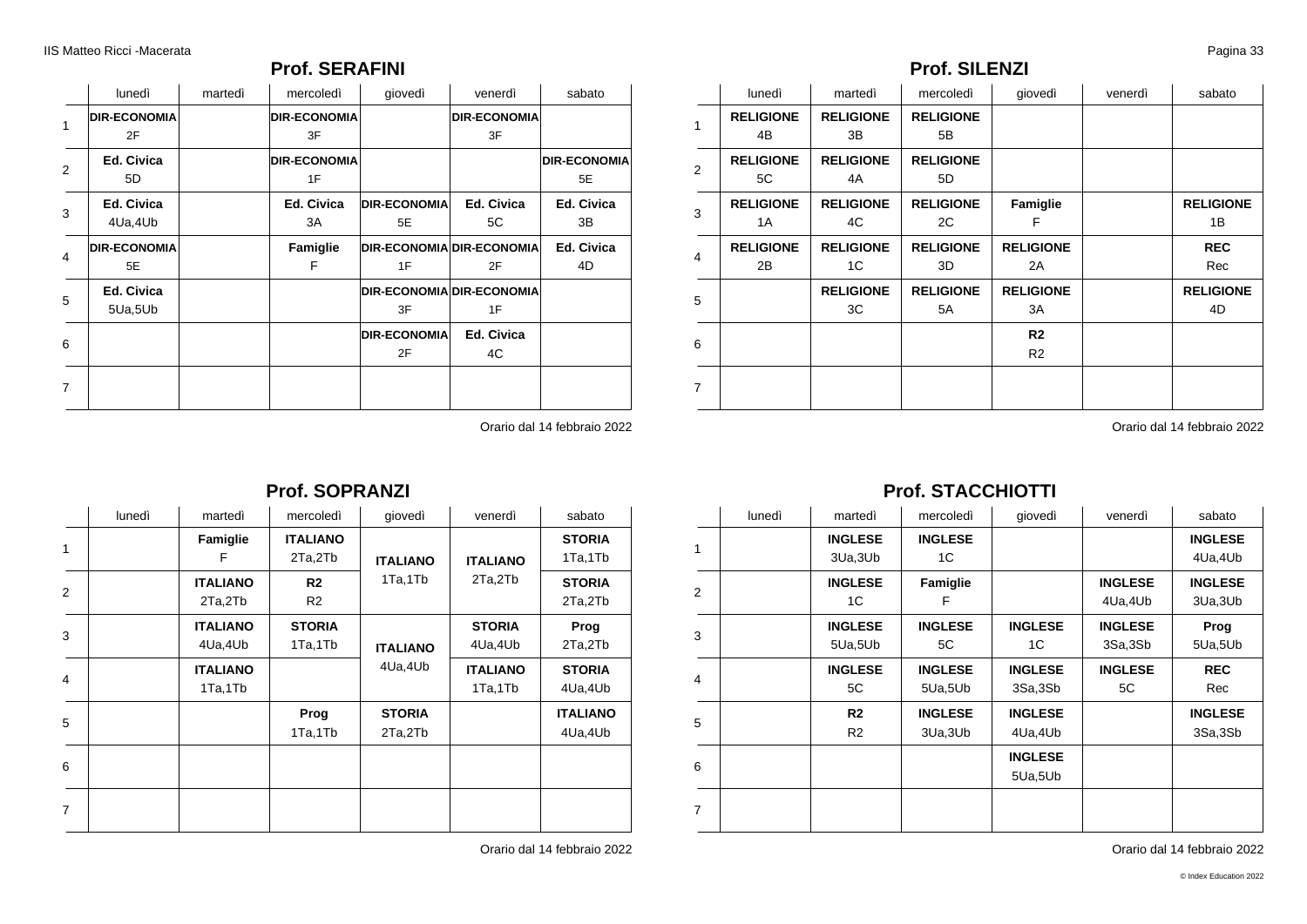### **Prof. STAFFOLANI**

|                | lunedì                 | martedì                | mercoledì              | giovedì                | venerdì | sabato |
|----------------|------------------------|------------------------|------------------------|------------------------|---------|--------|
| $\mathbf{1}$   | <b>ED.FISICA</b><br>4D | <b>ED.FISICA</b><br>3D | <b>ED.FISICA</b><br>4B | <b>ED.FISICA</b><br>3B |         |        |
| 2              |                        |                        |                        |                        |         |        |
| 3              | <b>ED.FISICA</b>       | Famiglie<br>F          | <b>REC</b><br>Rec      |                        |         |        |
| $\overline{4}$ | 3F                     |                        | <b>REC</b><br>Rec      |                        |         |        |
| 5              | <b>ED.FISICA</b>       |                        |                        |                        |         |        |
| 6              | 5D                     |                        |                        |                        |         |        |
| $\overline{7}$ |                        |                        |                        |                        |         |        |

Orario dal 14 febbraio 2022

### **Prof. TACCARI**

|   | lunedì                    | martedì                         | mercoledì                 | giovedì                     | venerdì                  | sabato |
|---|---------------------------|---------------------------------|---------------------------|-----------------------------|--------------------------|--------|
| 1 | <b>CHI-AN-STR</b><br>4Sb  | Prog<br>4Ua,4Ub                 |                           | <b>CHI-ORG-BIOCH</b><br>4Tb |                          |        |
| 2 |                           | <b>CHIMICA</b><br>2N            | <b>SC.Tec. App</b><br>2Tb |                             |                          |        |
| 3 | <b>CHI-AN-STR</b>         | Famiglie                        | <b>REC</b>                | R <sub>2</sub>              | <b>CHIMICA</b>           |        |
|   | 4Sa,4Sb                   | F                               | Rec                       | R <sub>2</sub>              | 2Sa,2Sb                  |        |
| 4 | SC.Tec. App<br>2Ta,2Tb    | <b>CHI-ORG-BIOCH</b><br>4Ua,4Ub | <b>CHIMICA</b><br>2Sa,2Sb |                             | SC.Tec. App<br>2Ta,2Tb   |        |
| 5 | CHI-ORG-BIOCH <br>4Ua,4Ub | Prog<br>4Ta,4Tb                 | CHI-ORG-BIOCH             |                             | <b>CHIMICA</b><br>2N     |        |
| 6 |                           | <b>CHIMICA</b><br>2Sa           | 4Ua                       |                             | CHI-ORG-BIOCH<br>4Ta,4Tb |        |
| 7 |                           |                                 |                           |                             |                          |        |

Orario dal 14 febbraio 2022

### **Prof. STROVEGLI**

|                | lunedì           | martedì          | mercoledì | giovedì          | venerdì          | sabato        |
|----------------|------------------|------------------|-----------|------------------|------------------|---------------|
|                | <b>STORIA</b>    | <b>OP</b>        |           | <b>OP</b>        |                  | <b>STORIA</b> |
| 1              | 5D               | OP               |           | OP               | <b>FILOSOFIA</b> | 4E            |
|                | <b>REC</b>       | <b>OP</b>        |           | <b>FILOSOFIA</b> | 5D               | <b>REC</b>    |
| 2              | Rec              | OP               |           | 5D               |                  | Rec           |
| 3              |                  | <b>OP</b>        |           | Famiglie         | <b>STORIA</b>    |               |
|                | <b>FILOSOFIA</b> | OP               |           | F                | 4E               |               |
| $\overline{4}$ | 3D               | <b>FILOSOFIA</b> |           | <b>STORIA</b>    | <b>STORIA</b>    |               |
|                |                  | 4E               |           | 5D               | 3D               |               |
| 5              | <b>FILOSOFIA</b> | <b>STORIA</b>    |           | <b>FILOSOFIA</b> | R <sub>2</sub>   |               |
|                | 4E               | 3D               |           | 3D               | R <sub>2</sub>   |               |
| 6              |                  |                  |           | A.B              |                  |               |
|                |                  |                  |           | <b>Break</b>     |                  |               |
|                |                  |                  |           |                  |                  |               |
| $\overline{7}$ |                  |                  |           |                  |                  |               |

Orario dal 14 febbraio 2022

# **Prof. TANDOI**

|                | lunedì              | martedì | mercoledì           | giovedì                          | venerdì             | sabato                    |
|----------------|---------------------|---------|---------------------|----------------------------------|---------------------|---------------------------|
| 1              | <b>DIR-ECONOMIA</b> |         |                     | <b>DIR-ECONOMIA DIR-ECONOMIA</b> |                     | <b>DIR-ECONOMIA</b>       |
|                | 3E                  |         | 1A                  | 2A                               |                     | 2E                        |
| $\overline{2}$ | <b>DIR-ECONOMIA</b> |         |                     | <b>DIR-ECONOMIA DIR-ECONOMIA</b> |                     | <b>Ed. Civica</b>         |
|                | 1A                  |         | 1E                  | 4E                               |                     | 5A                        |
| 3              | <b>DIR-ECONOMIA</b> |         | <b>Ed. Civica</b>   | <b>DIR-ECONOMIA</b>              |                     | <b>DIR-ECONOMIA</b>       |
|                | 4E                  |         | 4A                  | 1E                               |                     | 3E                        |
| 4              | Famiglie            |         | <b>DIR-ECONOMIA</b> | R <sub>2</sub>                   | <b>DIR-ECONOMIA</b> | <b>Ed. Civica</b>         |
|                | F                   |         | 3E                  | R <sub>2</sub>                   | 2E                  | 4B                        |
| 5              | <b>DIR-ECONOMIA</b> |         | <b>DIR-ECONOMIA</b> |                                  |                     | DIR-ECONOMIA DIR-ECONOMIA |
|                | 2E                  |         | 2A                  |                                  | 1E                  | 4E                        |
| 6              |                     |         |                     |                                  | <b>Ed. Civica</b>   |                           |
|                |                     |         |                     |                                  | 5B                  |                           |
| $\overline{7}$ |                     |         |                     |                                  |                     |                           |
|                |                     |         |                     |                                  |                     |                           |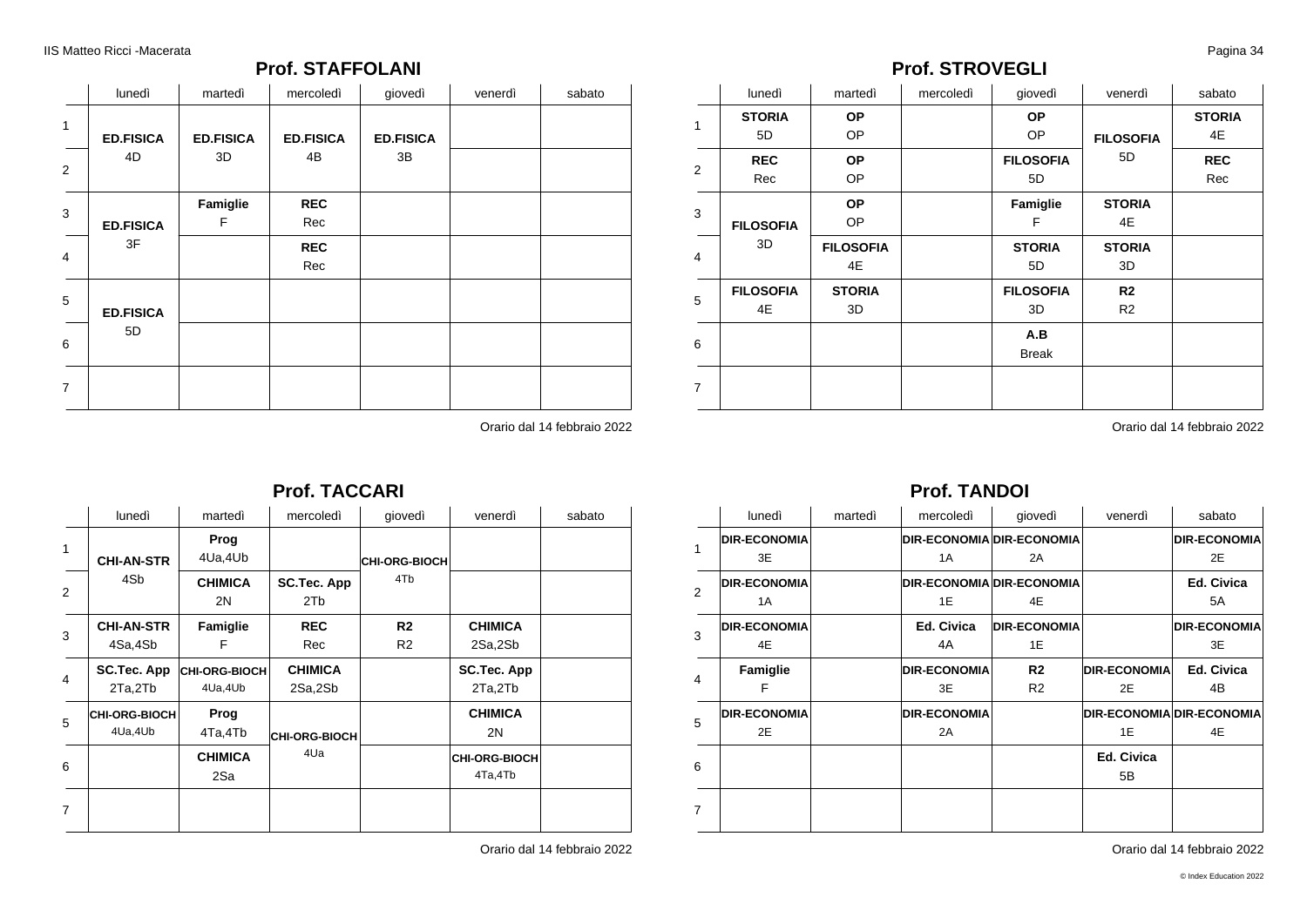### **Prof. TEOBALDELLI**

|                | lunedì        | martedì | mercoledì | giovedì              | venerdì | sabato |
|----------------|---------------|---------|-----------|----------------------|---------|--------|
| $\mathbf{1}$   |               |         |           |                      |         |        |
| 2              |               |         |           | R2<br>R <sub>2</sub> |         |        |
| $\mathbf{3}$   | Famiglie<br>F |         |           | <b>ED.FISICA</b>     |         |        |
| $\overline{4}$ |               |         |           | 2B                   |         |        |
| 5              |               |         |           | <b>ED.FISICA</b>     |         |        |
| 6              |               |         |           | 1C                   |         |        |
| $\overline{7}$ |               |         |           |                      |         |        |

Orario dal 14 febbraio 2022

1

4

6

7

### **Prof. VINCENZI**

|                | lunedì          | martedì         | mercoledì       | giovedì         | venerdì | sabato          |
|----------------|-----------------|-----------------|-----------------|-----------------|---------|-----------------|
| 1              | <b>ITALIANO</b> | <b>STORIA</b>   |                 | Prog            |         | <b>ITALIANO</b> |
|                | 2M              | 5Ua,5Ub         | <b>ITALIANO</b> | 5Ua,5Ub         |         | 5Ua,5Ub         |
| 2              | <b>STORIA</b>   | <b>ITALIANO</b> | 5Ta,5Tb         | <b>STORIA</b>   |         |                 |
|                | 5Ua,5Ub         | 5Ua,5Ub         |                 | 2M              |         |                 |
| 3              | Famiglie        | <b>STORIA</b>   |                 |                 |         | <b>STORIA</b>   |
|                | F               | 2M              |                 | <b>ITALIANO</b> |         | 5Ta,5Tb         |
|                | Prog            | <b>ITALIANO</b> |                 | 5Ua,5Ub         |         |                 |
| 4              | 5Ta,5Tb         | 5Ta,5Tb         |                 |                 |         | <b>ITALIANO</b> |
| 5              | <b>STORIA</b>   | <b>AAR</b>      |                 | <b>ITALIANO</b> |         | 2M              |
|                | 5Ta,5Tb         | A.R.            |                 | 2M              |         |                 |
|                | <b>ITALIANO</b> | <b>AAR</b>      |                 |                 |         |                 |
| 6              | 5Ta,5Tb         | A.R.            |                 |                 |         |                 |
|                |                 | A.B             |                 |                 |         |                 |
| $\overline{7}$ |                 | <b>Break</b>    |                 |                 |         |                 |

Orario dal 14 febbraio 2022

### lunedì | martedì | mercoledì | giovedì | venerdì | sabato | 2 3 5 **L2-FRA-TED** 5M,5N **L2-TED-SPA** 4M **R2** R2 **Famiglie** F **L2-FRA-TED** 5M,5N **L2-TED-SPA** 4M

**Prof. TURI**

Orario dal 14 febbraio 2022

### **Prof. VISSANI**

|                | lunedì | martedì | mercoledì      | giovedì        | venerdì        | sabato         |
|----------------|--------|---------|----------------|----------------|----------------|----------------|
| $\mathbf{1}$   |        |         | <b>INGLESE</b> | <b>OP</b>      | <b>INGLESE</b> | <b>OP</b>      |
|                |        |         | 1Sa,1Sb        | OP.            | 3D             | OP             |
| 2              |        |         | <b>INGLESE</b> | <b>REC</b>     | <b>REC</b>     | R <sub>2</sub> |
|                |        |         | 1N             | Rec            | Rec            | R <sub>2</sub> |
|                |        |         | <b>OP</b>      | <b>INGLESE</b> | <b>INGLESE</b> | <b>INGLESE</b> |
| 3              |        |         | OP.            | 1N             | 1N             | 1Sa,1Sb        |
|                |        |         | <b>INGLESE</b> | Famiglie       | <b>INGLESE</b> | <b>INGLESE</b> |
| $\overline{4}$ |        |         | 1M             | F              | 1M             | 1 M            |
|                |        |         | <b>INGLESE</b> |                | <b>INGLESE</b> | <b>INGLESE</b> |
| 5              |        |         | 3D             |                | 1Sa,1Sb        | 3D             |
| 6              |        |         |                |                |                |                |
|                |        |         |                |                |                |                |
|                |        |         |                |                |                |                |
| $\overline{7}$ |        |         |                |                |                |                |